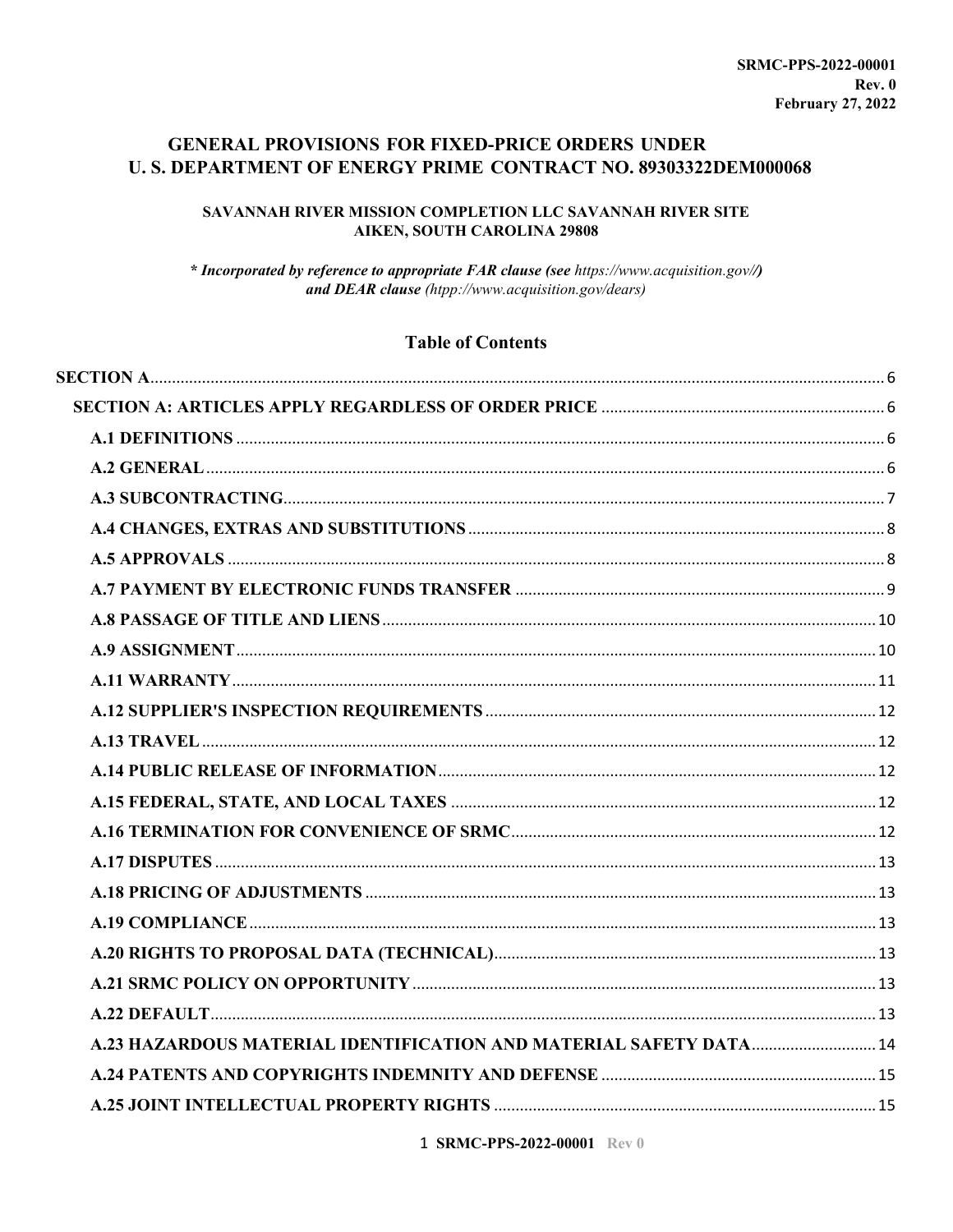| A.28 FITNESS FOR DUTY AND WORKPLACE SUBSTANCE ABUSE PROGRAMS 16                                                                                          |  |
|----------------------------------------------------------------------------------------------------------------------------------------------------------|--|
|                                                                                                                                                          |  |
|                                                                                                                                                          |  |
|                                                                                                                                                          |  |
|                                                                                                                                                          |  |
|                                                                                                                                                          |  |
|                                                                                                                                                          |  |
|                                                                                                                                                          |  |
|                                                                                                                                                          |  |
|                                                                                                                                                          |  |
|                                                                                                                                                          |  |
|                                                                                                                                                          |  |
| A.40 SUPPLEMENTAL DEFINITIONS FOR FAR AND DEAR CLAUSES INCORPORATED BY                                                                                   |  |
| *A.41 POLLUTION PREVENTION AND RIGHT-TO-KNOW INFORMATION (MAY 2011) 22                                                                                   |  |
|                                                                                                                                                          |  |
|                                                                                                                                                          |  |
|                                                                                                                                                          |  |
|                                                                                                                                                          |  |
|                                                                                                                                                          |  |
|                                                                                                                                                          |  |
| *A.48 WHISTLEBLOWER PROTECTION FOR CONTRACTOR EMPLOYEES (DEC 2000) 23                                                                                    |  |
|                                                                                                                                                          |  |
|                                                                                                                                                          |  |
| *A.51 PERSONAL IDENTITY VERIFICATION OF CONTRACTOR PERSONNEL (JAN 2011)  23                                                                              |  |
|                                                                                                                                                          |  |
| *A.53 PROHIBITION ON CONTRACTING FOR HARDWARE, SOFTWARE AND SERVICES<br>DEVELOPED OR PROVIDED BY KASPERSKY LAB AND OTHER COVERED ENTITIES (JUL 2018). 23 |  |
| *A.54 PROHIBITION ON CONTRACTING FOR CERTAIN TELECOMMUNICATIONS AND VIDEO                                                                                |  |
|                                                                                                                                                          |  |
| SECTION B1 ARTICLE APPLIES IF THE PRICE OF THIS ORDER EXCEEDS \$2,500; 23                                                                                |  |
|                                                                                                                                                          |  |
|                                                                                                                                                          |  |
|                                                                                                                                                          |  |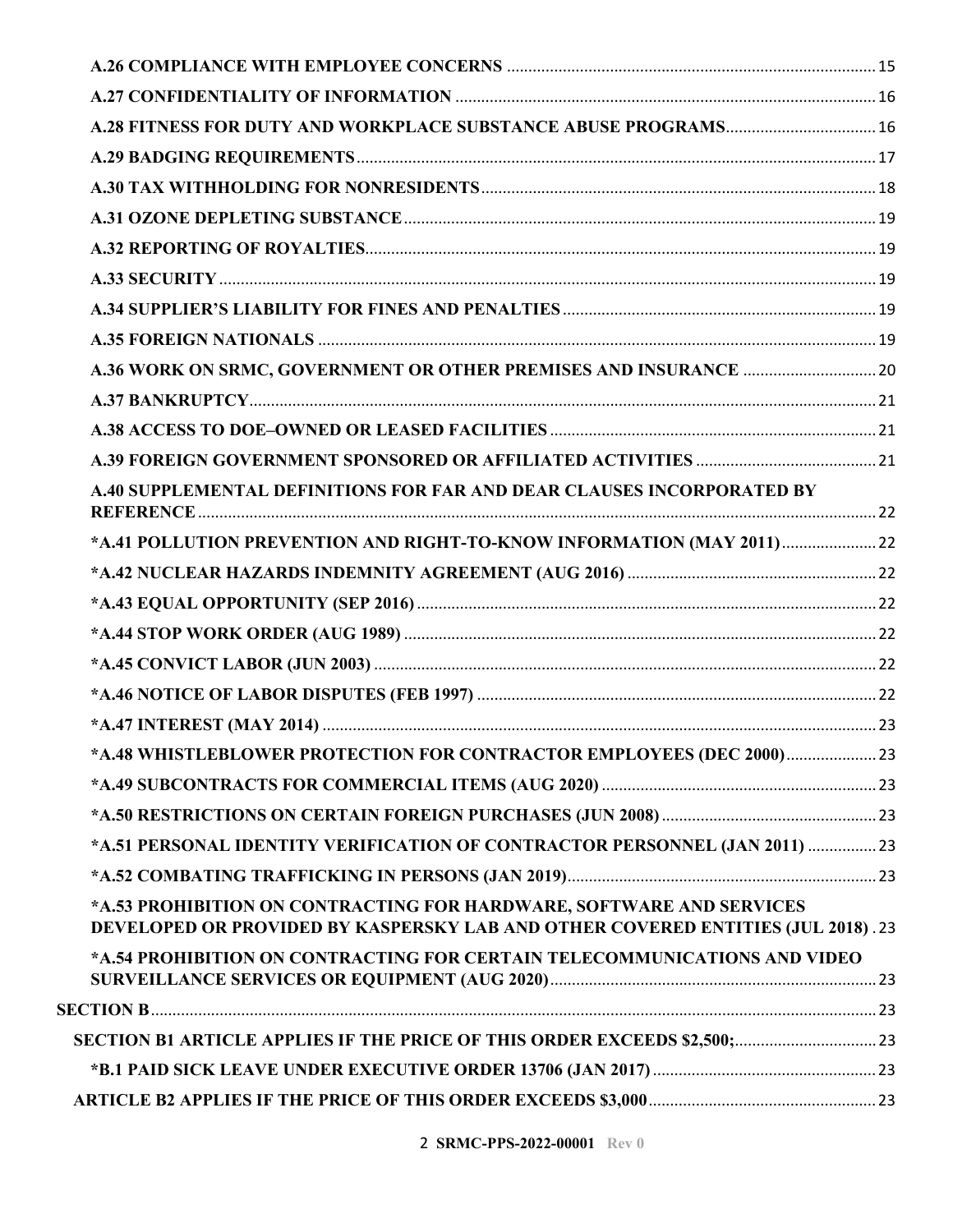| SECTION C ARTICLES APPLY IF THE PRICE OF THIS ORDER EXCEEDS \$10,000.  23                                                                       |  |
|-------------------------------------------------------------------------------------------------------------------------------------------------|--|
|                                                                                                                                                 |  |
|                                                                                                                                                 |  |
|                                                                                                                                                 |  |
|                                                                                                                                                 |  |
|                                                                                                                                                 |  |
| SECTION D ARTICLES APPLY IF THE PRICE OF THIS ORDER EXCEEDS \$25,000.  24                                                                       |  |
|                                                                                                                                                 |  |
| *D.2 PROTECTING THE GOVERNMENT'S INTEREST WHEN SUBCONTRACTING WITH<br>CONTRACTORS DEBARRED, SUSPENDED, OR PROPOSED FOR DEBARMENT (JUN 2020)  25 |  |
|                                                                                                                                                 |  |
| SECTION E ARTICLES APPLY IF THE PRICE OF THIS ORDER EXCEEDS \$150,000.  25                                                                      |  |
|                                                                                                                                                 |  |
|                                                                                                                                                 |  |
|                                                                                                                                                 |  |
| *E.4 NOTICE AND ASSISTANCE REGARDING PATENT AND COPYRIGHT INFRINGEMENT (DEC                                                                     |  |
| *E.5 LIMITATION ON PAYMENTS TO INFLUENCE CERTAIN FEDERAL TRANSACTIONS (JUN                                                                      |  |
|                                                                                                                                                 |  |
|                                                                                                                                                 |  |
|                                                                                                                                                 |  |
| *E.9 RESTRICTIONS ON SUBCONTRACTOR SALES TO THE GOVERNMENT (JUN 2020) 28                                                                        |  |
| *E.10 CONTRACT WORK HOURS AND SAFETY STANDARDS ACT - OVERTIME COMPENSATION -                                                                    |  |
| *E.11 PREFERENCE FOR PRIVATELY- OWNED U.S.-FLAG COMMERCIAL VESSELS (FEB 2006) 28                                                                |  |
|                                                                                                                                                 |  |
|                                                                                                                                                 |  |
|                                                                                                                                                 |  |
|                                                                                                                                                 |  |
| SECTION F ARTICLES APPLY IF THE PRICE OF THIS ORDER EXCEEDS \$500,000.  28                                                                      |  |
|                                                                                                                                                 |  |
|                                                                                                                                                 |  |
|                                                                                                                                                 |  |
| SECTION G ARTICLES APPLY AS SPECIFIED IN THE ORDER, REGARDLESS OF ORDER PRICE 28<br>3 SRMC-PPS-2022-00001 Rev 0                                 |  |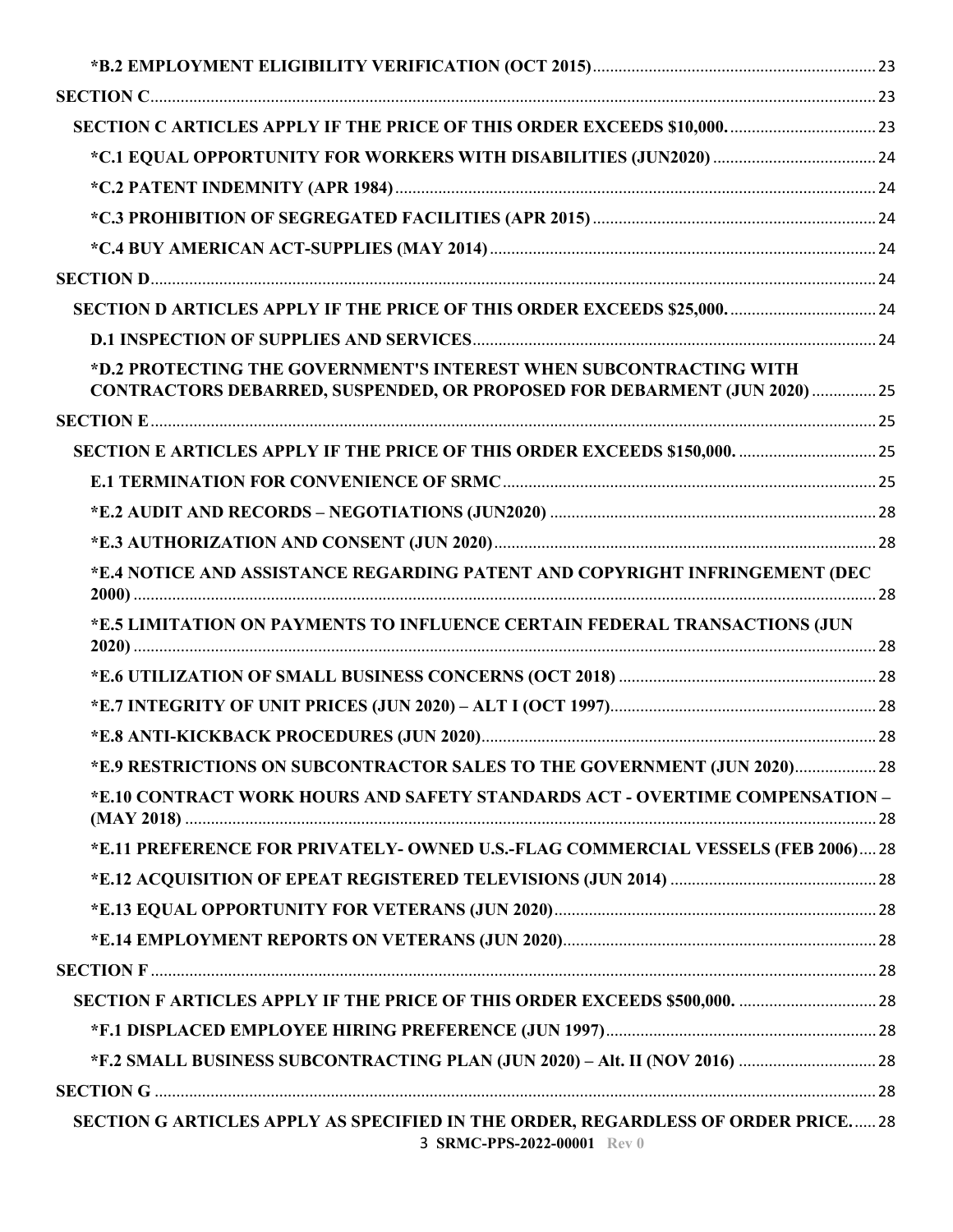| *G.1 INTEGRATION OF ENVIRONMENT, SAFETY AND HEALTH INTO WORK PLANNING AND         |  |
|-----------------------------------------------------------------------------------|--|
|                                                                                   |  |
| *G.3 ENVIRONMENT, SAFETY, AND HEALTH COMPLIANCE - ALTERNATIVE II  30              |  |
|                                                                                   |  |
|                                                                                   |  |
| G.6 GENERAL EMPLOYEE TRAINING AND ANNUAL REFRESHER TRAINING FOR SUBCONTRACT       |  |
|                                                                                   |  |
|                                                                                   |  |
|                                                                                   |  |
|                                                                                   |  |
|                                                                                   |  |
|                                                                                   |  |
|                                                                                   |  |
|                                                                                   |  |
|                                                                                   |  |
|                                                                                   |  |
|                                                                                   |  |
|                                                                                   |  |
|                                                                                   |  |
|                                                                                   |  |
| *G.21 FILING OF PATENT APPLICATIONS- CLASSIFIED SUBJECT MATTER (DEC 2007) 47      |  |
|                                                                                   |  |
| *G.23 PATENT RIGHTS - RETENTION BY THE CONTRACTOR (SHORT FORM) (MAR 1995) 47      |  |
|                                                                                   |  |
|                                                                                   |  |
|                                                                                   |  |
| *G.28 ORGANIZATIONAL CONFLICTS OF INTEREST (AUG 2009) - ALTERNATE I (FEB 2011) 47 |  |
|                                                                                   |  |
| *G.30 STATEMENT OF EQUIVALENT RATES FOR FEDERAL HIRES (MAY 2014) 47               |  |
|                                                                                   |  |
| *G.32 FAIR LABOR STANDARDS ACT & SERVICE CONTRACT ACT -PRICE ADJUSTMENT           |  |
| *G.33 FAIR LABOR STANDARDS ACT AND SERVICE CONTRACT ACT - PRICE ADJUSTMENT        |  |
| 4 SRMC-PPS-2022-00001 Rev 0                                                       |  |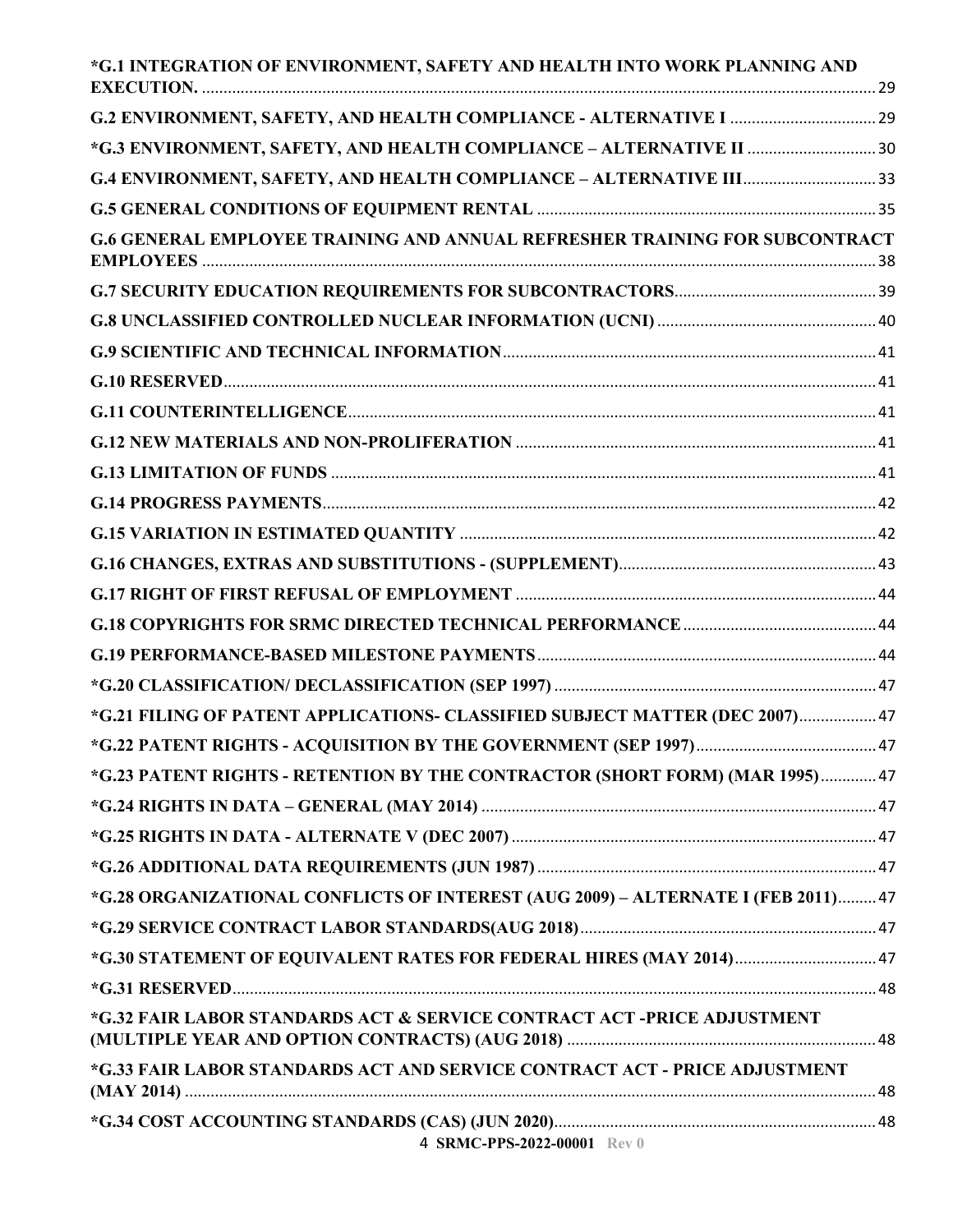| *G.47 PRICE REDUCTION FOR DEFECTIVE COST OR PRICING DATA (AUG 2011)  48           |    |
|-----------------------------------------------------------------------------------|----|
| *G.48 PRICE REDUCTION FOR DEFECTIVE COST OR PRICING DATA—MODIFICATIONS (JUN       |    |
|                                                                                   |    |
| *G.50 REVERSION OR ADJUSTMENT OF PLANS FOR POST RETIREMENT BENEFITS (PRB) OTHER   |    |
| *G.51 REQUIRED SOURCES FOR HELIUM AND HELIUM USAGE DATA (AUG 2018)  49            |    |
|                                                                                   |    |
|                                                                                   |    |
| SECTION H ARTICLE APPLIES IF THE PRICE OF THIS ORDER EXCEEDS \$6,000,000  49      |    |
|                                                                                   |    |
| *H.2 DISPLAY OF HOTLINE POSTER(S) (JUN 2020)                                      | 49 |
|                                                                                   |    |
| SECTION I ARTICLE APPLIES IF THE ORDER INVOLVES THE ACQUISITION OF PERSONAL       |    |
| *I.1 ACQUISITION OF EPEAT REGISTERED PERSONAL COMPUTER PRODUCTS (OCT 2015) 49     |    |
|                                                                                   |    |
| SECTION J ARTICLES APPLY IF PRICE OF THE ORDER EXCEEDS THE SIMPLIFIED ACQUISITION |    |
|                                                                                   |    |
| *J.2 AFFIRMATIVE PROCUREMENT OF BIOBASED PRODUCTS UNDER SERVICE AND               |    |
|                                                                                   |    |
| *J.4 AFFIRMATIVE PROCUREMENT OF EPA-DESIGNATED ITEMS IN SERVICE AND               |    |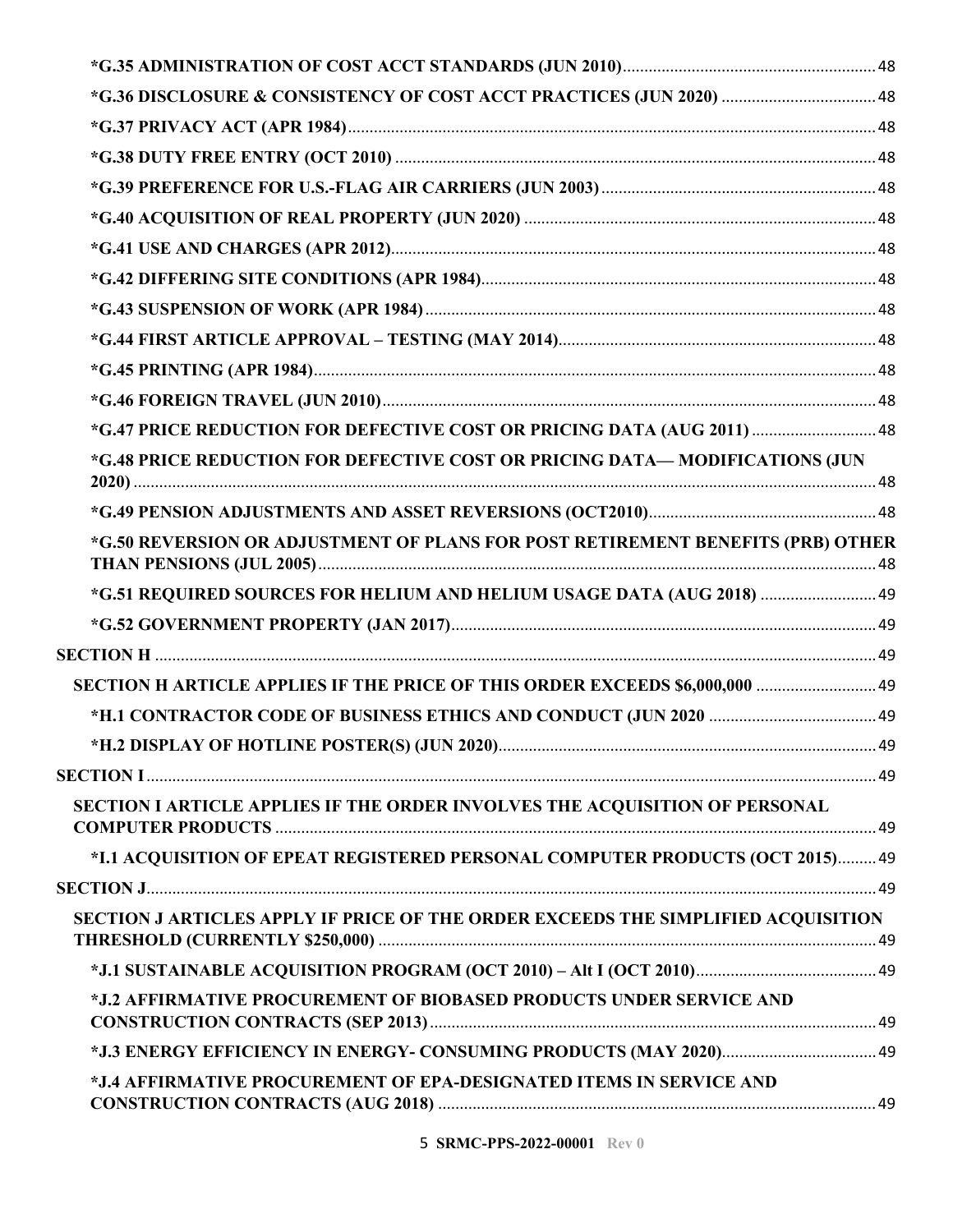#### **SECTION A**

## <span id="page-5-1"></span><span id="page-5-0"></span>**SECTION A: ARTICLES APPLY REGARDLESS OF ORDER PRICE**

#### <span id="page-5-2"></span>**A.1 DEFINITIONS**

Whenever used in this document with initial capitalization, the following definitions shall be applicable unless the context indicates otherwise:

- A. "Contracting Officer" shall mean the Government official executing the Prime Contract No. 89303322DEM000068 between SRMC and DOE. The Contracting Officer is the Government Official who is authorized to execute, administer, and terminate the contract, and includes the authorized representatives thereof, when such individuals are acting within the limits of their authority as delegated by the Contracting Officer.
- B. "DOE" shall mean the United States Department of Energy or any duly authorized representative thereof, including any successor or predecessor agency thereof, including the Contracting Officer.
- C. "Government" shall mean the United States of America.
- D. "Head of the agency" or "Secretary" shall mean the Secretary, the Under Secretary, and Assistant Secretary, or any other head or assistant head of the executive or military department or other Federal agency.
- E. "Services" shall mean labor, direction of labor, production of technical information, consulting services or any other services furnished by Supplier and its Subcontractor under this Order.
- F. "Subcontract" shall mean any Purchase Order entered into by the Supplier or subcontractor calling for supplies and/or services required for performance, order modification, or subcontract.
- G. "Subcontractor" shall mean any subcontractor or supplier of any tier who supplies goods and/or services to Supplier in connection with Supplier's obligations under this Order.
- H. "Supplier" shall mean the person or organization entering into this Order with SRMC.
- I. "Supplies" shall mean equipment, components, parts and materials to be provided by Supplier and its Subcontractors pursuant to this Order.
- J. "Vendor Data" shall mean any and all information, data, and documentation to be provided by Supplier and its Subcontractors under this Order.
- K. "Work" shall mean Supplies, Services, and Vendor Data provided by Supplier and its Subcontractors and all work performed with respect thereto, pursuant to this Order.
- L. "SRMC" shall mean Savannah River Mission Completion LLC.
- M. "SRMC Procurement Representative" shall mean a person with the authority to execute, administer, and terminate the order, and make related determinations and findings. The term includes certain authorized representatives of the SRMC Procurement Representative acting within the limits of their authority as delegated by the SRMC Procurement Representative.

### <span id="page-5-3"></span>**A.2 GENERAL**

The terms and conditions of these General Provisions and those set forth in the SRMC purchase order or Subcontract apply notwithstanding any different or additional terms and conditions which may be submitted or proposed by Supplier, and SRMC objects to and shall not be bound by any such additional or different terms and conditions.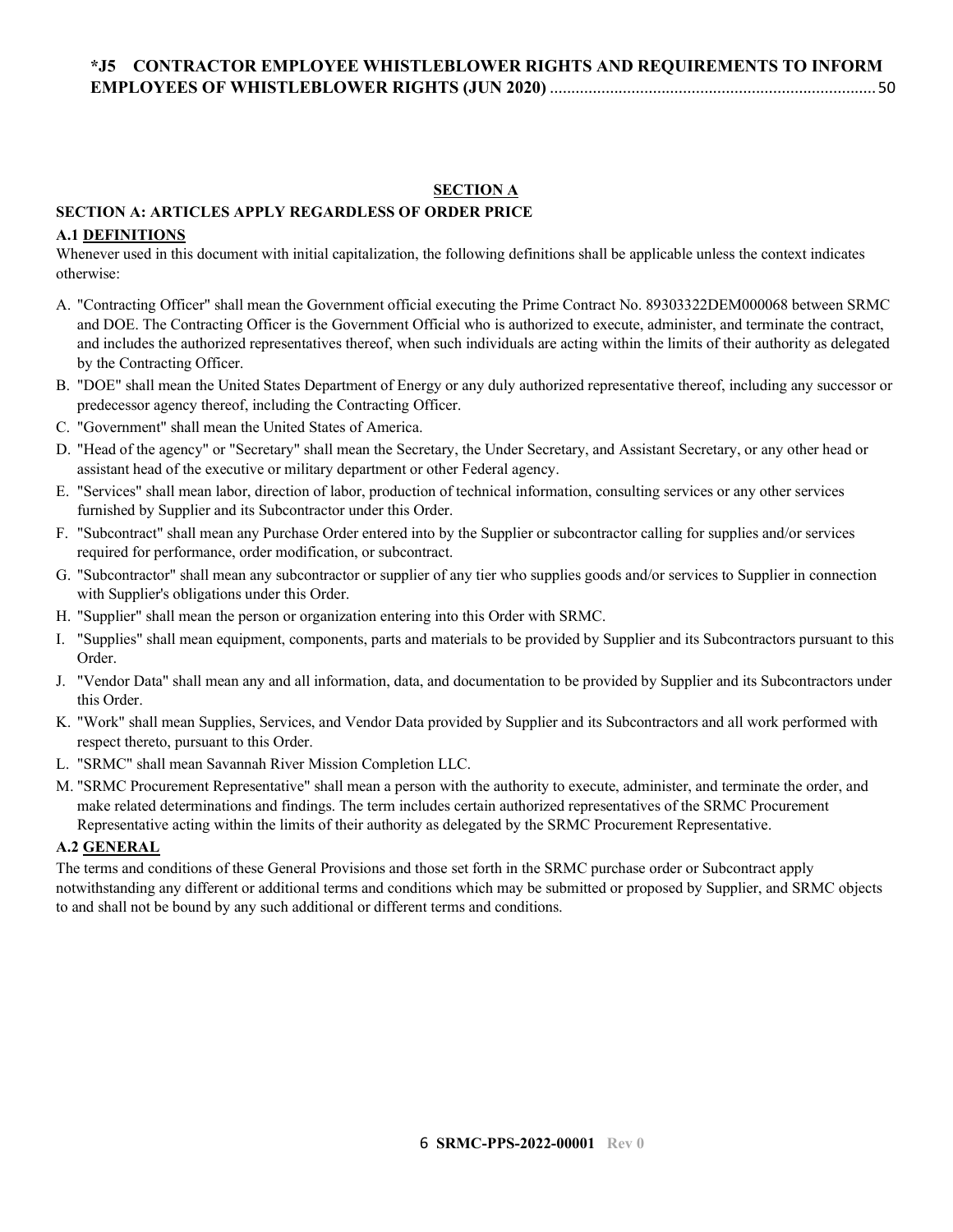- A. This Order, which term shall be deemed to include related plans, drawings, specifications, and other documents, contains the entire agreement and understanding between the parties as to the subject matter of this Order, and merges and supersedes all prior agreements, understandings commitments, representations, writings, and discussions between them. Neither of the parties will be bound by any prior obligations, conditions, warranties, or representations with respect to the subject matter of this Order not set forth herein. The parties agree that recourse may not be had to alleged prior dealings, usage of trade, course of dealing, or course of performance to explain or supplement the express terms of this Order.
- B. The failure of either party to enforce at any time any of the provisions of this Order or to require at any time performance by the other party of any of such provisions shall in no way be construed to be a waiver of such provision, nor in any way to affect the validity of this Order or any parts thereof, or the right of either party thereafter to enforce each and every provision.
- C. The headings used in this Order are not to be construed as modifying, limiting or expanding in any way the scope or extent of the provisions in this Order.
- D. All references herein to the Department of Energy Acquisition Regulations (DEAR) or Federal Acquisition Regulations (FAR) are those in effect on the date of this Order.
- E. In the event of an inconsistency between provisions of this Order, the inconsistency shall be resolved by giving precedence as follows:
	- (1) Purchase order.
	- (2) These General Provisions.
	- (3) Statement of work.
	- (4) Other provisions of this Order, whether incorporated by reference or otherwise.
- F. Wherever references are made in this Order to standards or codes in accordance with which the Work under this Order is to be performed, the edition or revision of the standards or codes current on the effective date of this Order shall apply unless otherwise expressly stated in the specifications and drawings. In case of conflict between any reference standards and codes and any Order Document, the latter shall govern.
- G. Supplier shall perform all Work pursuant to this Order as an independent contractor. If any part of the Work is subcontracted, Supplier is responsible for having that subcontracted Work comply with the terms of this Order. No act or order of SRMC shall be deemed to be an exercise of supervision or control of performance hereunder. No provision of this Order and no action taken by SRMC under this Order shall be construed to make or constitute SRMC the employer or joint employer of any of the employees of Supplier or any Subcontractor or agent of Supplier or Subcontractor.

### <span id="page-6-0"></span>**A.3 SUBCONTRACTING**

- A. Supplier shall not subcontract all or substantially all of the Work without the prior written approval of SRMC. This provision shall not apply to purchases of standard commercial articles or raw materials on which Supplier shall perform further work.
- B. Supplier shall select Subcontractors on a competitive basis to the maximum practicable extent consistent with the objectives and requirements of this Order.
- C. When the use of a lower tier supplier(s) is deemed necessary, Supplier is responsible to flow down those Technical and Quality requirements deemed applicable for the activities within its defined scope of work, in accordance with referenced Codes, Standards and Material Specifications, or other requirements identified within the procurement documents included with this Purchase Order/Subcontract package. The Supplier is furthermore responsible to flow down all commercial Terms and Conditions, including articles incorporated by reference, to all lower tier suppliers, which includes verification that the lower tier supplier has been appropriately qualified to perform the activities required to satisfy this procurement. Supplier must maintain objective evidence of the successful flow down of the referenced requirements and provide such evidence to SRMC upon request. This flow down is also required at all levels if the lower tier Supplier to the Prime Supplier deems it necessary to further subcontract its parts of this SRMC contract.
- D. When NQA-1 is invoked as the governing standard, Supplier and applicable lower tier supplier(s) shall be required to meet the Part 1 Basic Requirements (Section 100). Additional Sections of NQA-1 Part 1, (Sections 200 and above), and NQA-1 Part II, may be invoked at the discretion of SRMC via the procurement documents, and if invoked, must be flowed down from Supplier to its applicable lower tier supplier(s) at all levels. If the Prime Supplier or its lower tier supplier(s) intends to upgrade materials by way of a Commercial Grade Dedication Process, SRMC must be notified of this intent and the Supplier's process verified and approved prior to dedicating any material associated with an SRMC procurement.
- E. The SRMC Buyer is to be notified in writing, within five working days of any changes within the Subcontractor's company, as identified below:
	- (1) Key quality personnel, to include as a minimum:
		- (i) Quality Assurance/Quality Control Manager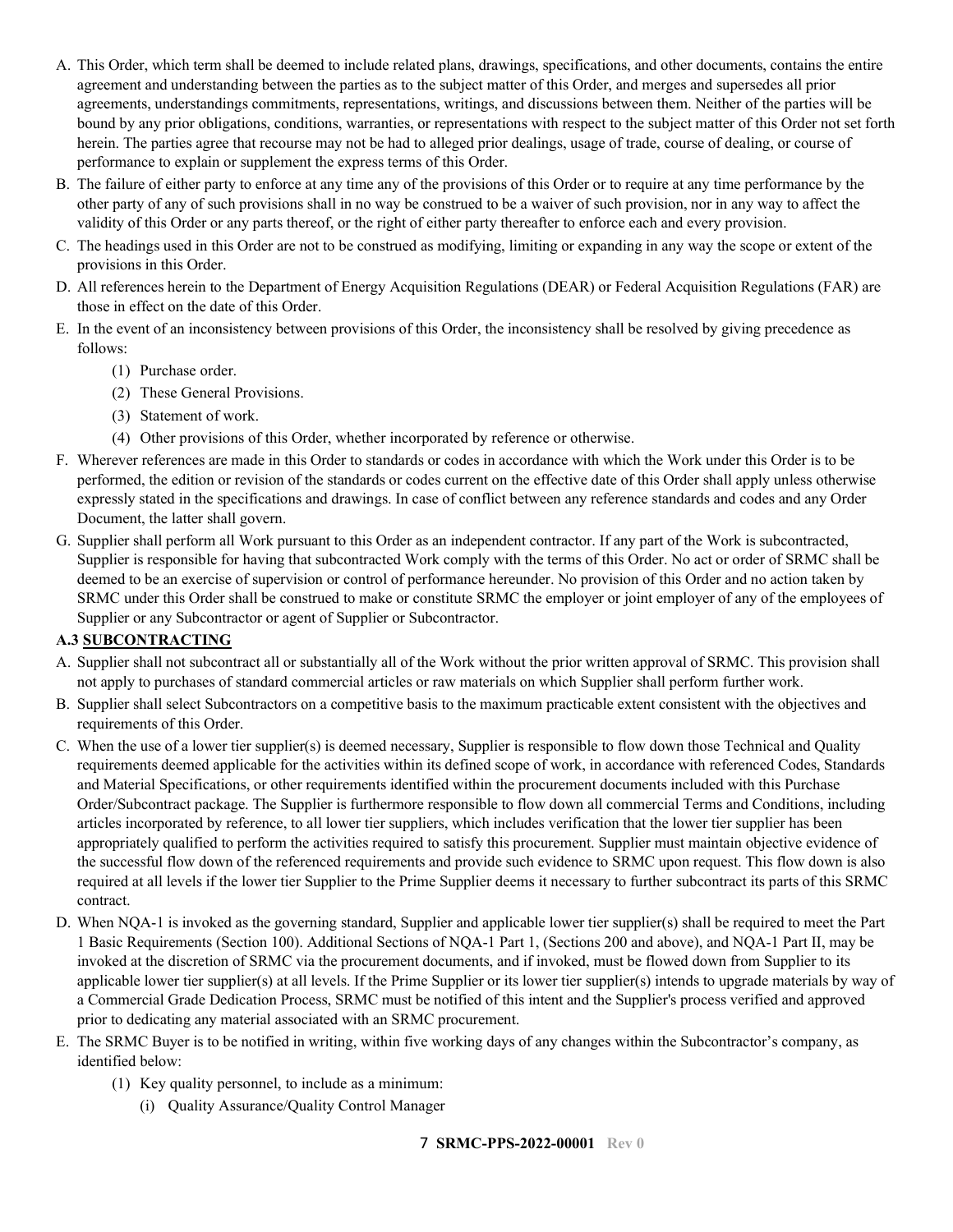- (ii) Assistant Quality Assurance/Quality Control Manager
- (iii) Other critical Quality Assurance/Quality Control personnel
- (2) Quality Assurance Program Revisions, and
- (3) Company ownership transfers/buy-outs.
- F. The SRMC Buyer is to be notified in writing, within five working days, of all Nonconformance or Corrective Action Reports associated with SRMC contracts, including those issued concerning sub-tier suppliers.

### <span id="page-7-0"></span>**A.4 CHANGES, EXTRAS AND SUBSTITUTIONS**

- A. SRMC may at any time, by a written change notice from the SRMC Procurement and Materials Management Department, and without notice to the sureties, if any, make changes, within the general scope of this Order. If any such change causes an increase or decrease in the cost of, or the time required for, performance of any part of the Work under this Order, whether changed or not changed by the order, SRMC shall make an equitable adjustment in (1) the contract price, (2) the time of performance or delivery schedule or both; and (3) other affected terms of this Order, and shall modify this Order accordingly. Any proposal by Supplier for adjustment of the cost or time of performance under this article, together with such supporting information as SRMC may require, must be submitted in writing within thirty days from the date of receipt by the Supplier of the notification of change; provided however, that SRMC, if it decides that the facts justify such action, may receive and act upon any such proposal for adjustment at any time prior to final payment under this Order. Where the cost of property made obsolete or excess as a result of a change is included in Supplier's proposal for adjustment, SRMC shall have the right to prescribe the manner of disposition of such property. Failure to agree to any adjustment shall be a dispute within the meaning of the article of this Order entitled "Disputes". However, nothing herein shall excuse Supplier from proceeding with this Order as changed.
- B. Any changes, extras or additional work made or performed by Supplier without the prior written approval of the SRMC Procurement and Materials Management Department shall be at the sole risk and expense of Supplier, there being no financial recourse against SRMC or the Government whatsoever.
- C. Supplier shall not substitute other equipment or materials for those specified in this Order, or vary the quantity of the Work, or otherwise make any changes in the Work, without prior written consent of SRMC.

#### <span id="page-7-1"></span>**A.5 APPROVALS**

The approval by SRMC of designs, work drawings, specifications, reports, or any other data submitted by Supplier hereunder shall not affect or relieve Supplier from any responsibility to furnish said items in full conformance with the requirements of this Order.

#### **A.6 DELIVERY AND PAYMENT**

- A. Supplier shall work such hours as may be necessary to meet the Order delivery date(s), or any duly authorized extensions thereof, at no increase in the price of this Order
- B. Unless otherwise provided in this Order, delivery shall not be made more than 15 days prior to the delivery dates specified herein and SRMC may return earlier deliveries at Supplier's risk and expense. Supplier shall comply with the delivery schedule provided in this order.
- C. Unless otherwise specified in this Order, a separate invoice shall be issued upon each delivery of Supplies or completion of Services and shall be payable by SRMC upon receipt and acceptance of Supplies or completion of Services and receipt by SRMC of a correct invoice. Credit and discount periods shall be computed from the date such invoice is so payable to the date SRMC's check is mailed or, for Electronic Funds Transfer (EFT), the specified payment date. Unless freight and other charges are itemized, the discount will be taken on the full amount of invoice.
- D. Payment Withheld Vendor Data. If this Order requires the submittal of Vendor Data, and if such Vendor Data, or any part thereof, is not delivered within the time specified by this Order, or is deficient upon delivery, SRMC may, until such Vendor Data is delivered or deficiencies are corrected, without limiting any of its other rights or remedies, withhold payments not to exceed 20% of the Order price to the Supplier.
- E. Notwithstanding anything herein, SRMC shall be entitled at any and all times to set off against any amounts payable at any time by SRMC hereunder any amount owing from Supplier to SRMC under this Order or other orders with Supplier.
- F. Overpayments -If Supplier becomes aware of a duplicate invoice payment or that SRMC has otherwise overpaid on an invoice payment, the Supplier shall immediately notify SRMC and request instructions for disposition of the overpayments.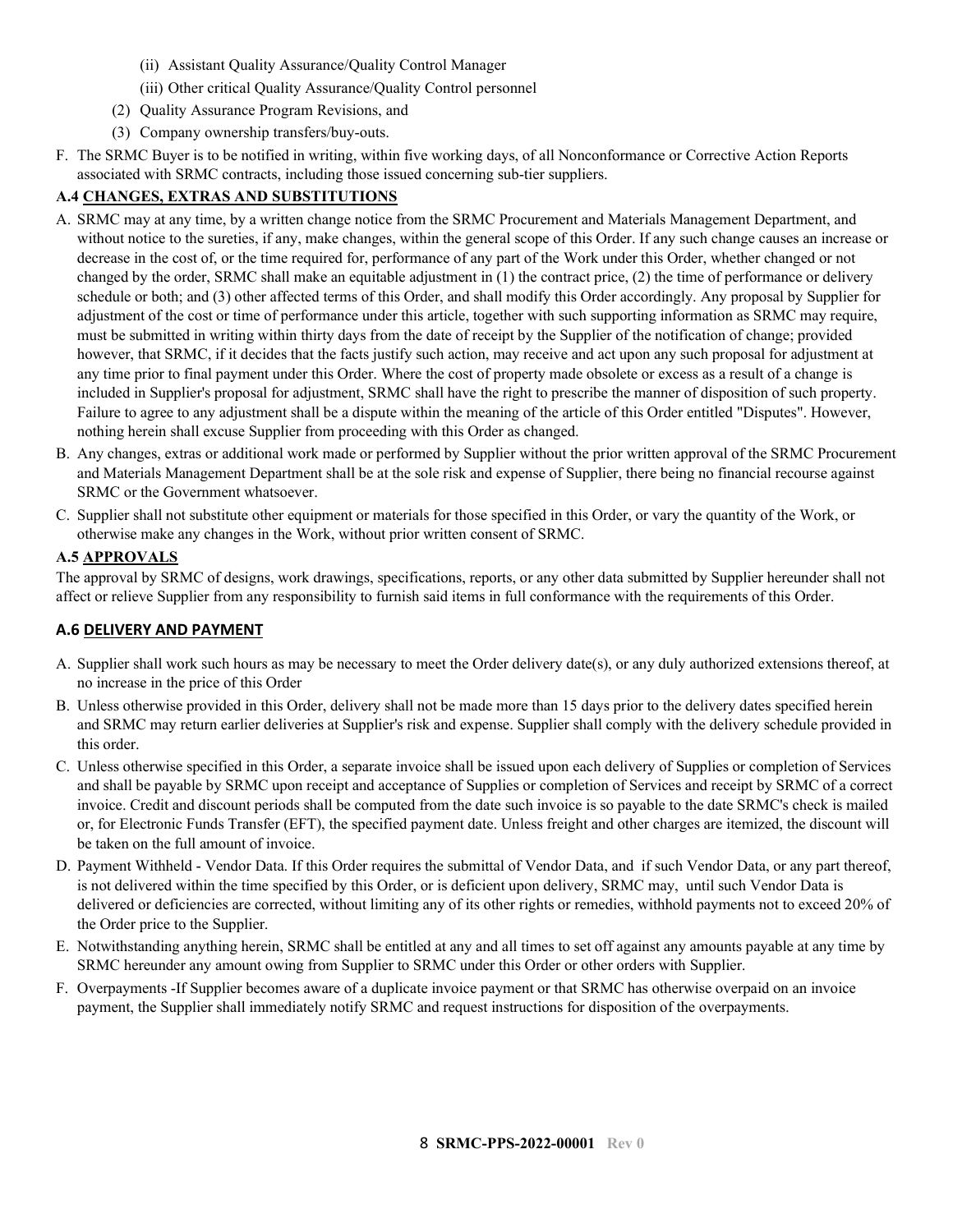- G. Unless otherwise provided in this Order, delivery shall not be made more than 15 days prior to the delivery dates specified herein and SRMC may return earlier deliveries at Supplier's risk and expense. Supplier shall comply with the delivery schedule provided in this order.
- H. Unless otherwise specified in this Order, a separate invoice shall be issued upon each delivery of Supplies or completion of Services, and shall be payable by SRMC upon receipt and acceptance of Supplies or completion of Services and receipt by SRMC of a correct invoice, therefore. Credit and discount periods shall be computed from the date such invoice is so payable to the date SRMC's check is mailed or, for Electronic Funds Transfer (EFT), the specified payment date. Unless freight and other charges are itemized, the discount will be taken on the full amount of invoice.
- I. Payment Withheld Vendor Data. If this Order requires the submittal of Vendor Data, and if such Vendor Data, or any part thereof, is not delivered within the time specified by this Order, or is deficient upon delivery, SRMC may, until such Vendor Data is delivered or deficiencies are corrected, without limiting any of its other rights or remedies, withhold payments not to exceed 20% of the Order price to the Supplier.
- J. Notwithstanding anything herein, SRMC shall be entitled at any and all times to set off against any amounts payable at any time by SRMC hereunder any amount owing from Supplier to SRMC under this Order or other orders with Supplier.
- K. Overpayments. If Supplier becomes aware of a duplicate invoice payment or that SRMC has otherwise overpaid on an invoice payment, the Supplier shall immediately notify SRMC and request instructions for disposition of the overpayment.

### <span id="page-8-0"></span>**A.7 PAYMENT BY ELECTRONIC FUNDS TRANSFER**

- A. Methods of Payment
	- (1) All payments by SRMC under this Order shall be made by Electronic Funds Transfer (EFT) except as provided in paragraph A.2 of this Article. As used in this Article, the term "EFT" refers to the funds transfer and may also include the payment information transfer.
	- (2) In the event SRMC is unable to release one or more payments by EFT, Supplier agrees to either:
		- (i) Accept payment by check or some other mutually agreeable method of payment; or
		- (ii) Request SRMC to extend payment due dates until such time as SRMC makes payment by EFT.
- B. Mandatory Submission of Supplier's EFT Information

Supplier is required to provide SRMC with the information required to make payment by EFT. Supplier shall provide this information directly to the office designated in this Order, on forms provided by SRMC, no later than 15 days after award. If not otherwise specified in this Order, the payment office is the designated office for receipt of Supplier's EFT information. In the event that the EFT information changes, Supplier shall be responsible for providing the updated information to the designated office.

C. Mechanisms for EFT Payment

SRMC may make payment by EFT through either the Automated Clearing House (ACH) network, subject to the rules of the National Automated Clearing House Association, or the Fedwire Transfer System.

- D. Suspension of Payment
	- (1) SRMC is not required to make any payment under this Order until after receipt, by the designated office, of the correct EFT payment information from Supplier. Until receipt of the correct EFT information, any invoice or subcontract financing request shall be deemed not to be a proper invoice for the purpose of payment under this Order.
	- (2) If the EFT information changes after submission of correct EFT information, SRMC shall begin using the changed EFT information no later than 30 days after its receipt by the designated office. However, Supplier may request that no further payments be made until the updated EFT information is implemented by the payment office.
- E. Payment Information

On the day payment on Supplier's invoice is due, SRMC will issue instructions to its bank to transfer payment to Supplier and will also send a FAX to Supplier explaining the details to support the payment.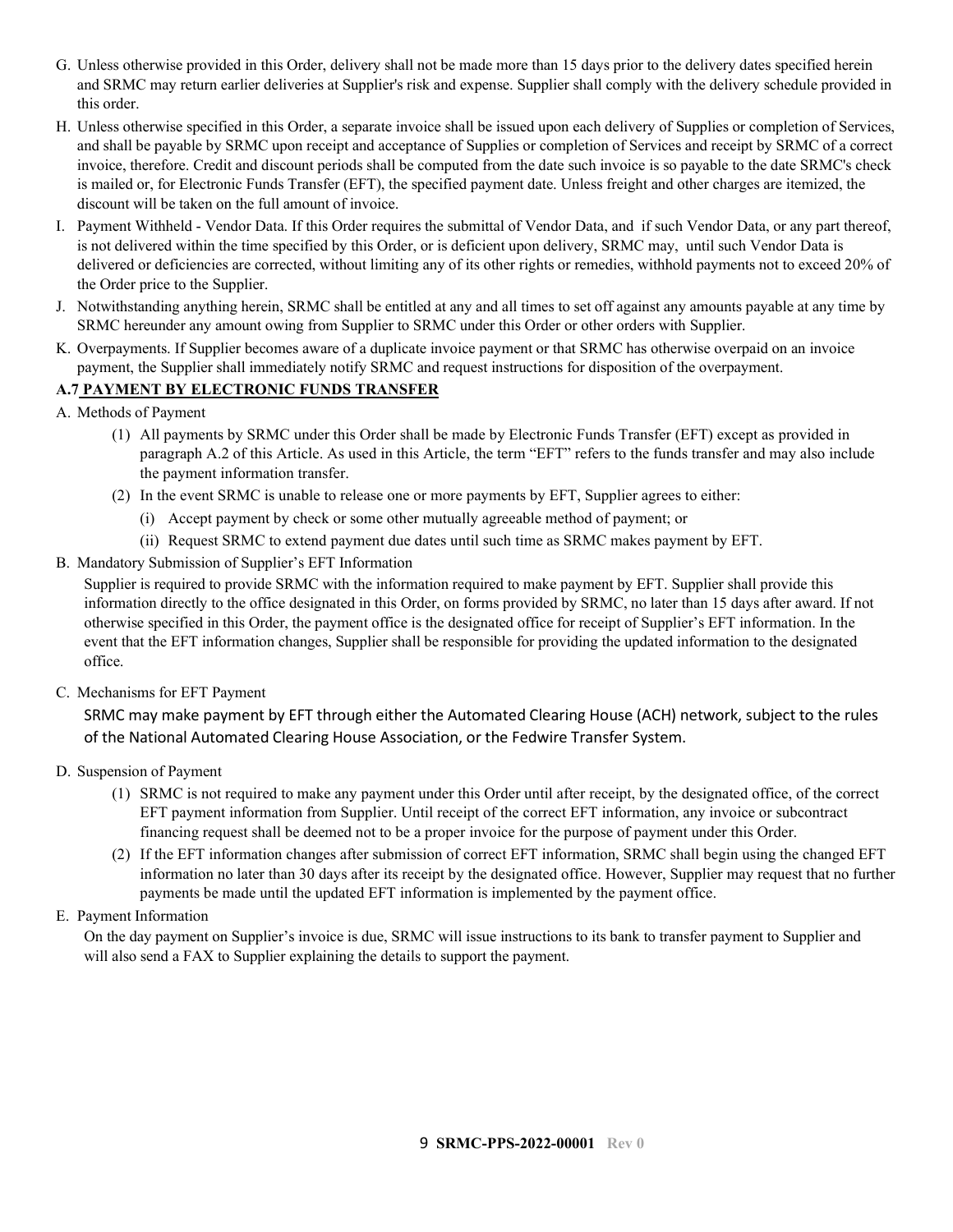- F. Liability for Uncompleted or Erroneous Transfers
	- (1) If an uncompleted or erroneous transfer occurs because SRMC used the Supplier's EFT information incorrectly, SRMC remains responsible for --
		- (i) Making a correct payment; and
		- (ii) Recovering any erroneously directed funds.
	- (2) If an uncompleted or erroneous transfer occurs because Supplier's EFT information was incorrect, or was revised within 30 days of SRMC release of the EFT payment transaction instructions to the bank, and --
		- (i) If the funds are no longer under the control of the payment office, SRMC is deemed to have made payment and the Supplier is responsible for recovery of any erroneously directed funds; or
		- (ii) If the funds remain under the control of the payment office, SRMC shall not make payment and the provisions of paragraph D shall apply.

### <span id="page-9-0"></span>**A.8 PASSAGE OF TITLE AND LIENS**

- A. Title to the Supplies shall pass to the Government at the place of delivery to SRMC. If purchased F.O.B. shipping point, delivery to the carrier shall be deemed to be delivery to SRMC.
- B. Supplier agrees to furnish the Work free and clear of all liens, claims, and encumbrances. In the event that a lien of any nature shall at any time be filed against the Work or Supplier's or a Subcontractor's facility by any person, firm, or corporation which has supplied equipment, material, services or data, Supplier agrees promptly, on demand of SRMC and at Supplier's expense, to take any and all action necessary to cause any such lien to be released or discharged therefrom. Supplier agrees to save SRMC harmless from all liens, claims, or demands in connection with the Work.
- C. Except as otherwise provided in this Order,
	- (1) Supplier shall be responsible for the loss or destruction of, or damage to, the Supplies until delivered at the designated delivery point, regardless of the point of inspection;
	- (2) After delivery to SRMC at the designated point and prior to acceptance or rejection by SRMC, Supplier shall be responsible for the loss or destruction of or damage to the Supplies unless such loss, destruction, or damage results from negligence of the officers, agents, or employees of SRMC or the Government acting within the scope of their employment; and
	- (3) Supplier shall bear all risks as to rejected Supplies after rejection.

### <span id="page-9-1"></span>**A.9 ASSIGNMENT**

SRMC may assign this Order to the DOE or to such party as DOE may designate to perform SRMC's obligations hereunder. Upon receipt by Supplier of written notice that the DOE or a party so designated by the DOE has accepted an assignment of this Order, SRMC shall be relieved of all responsibility hereunder and Supplier shall thereafter look solely to such assignee for performance of SRMC's obligations. Supplier shall not assign or transfer this Order or any interest herein, or claims hereunder, without the prior written consent of SRMC or SRMC's assignee.

### **A.10 WORKMANSHIP AND MATERIALS**

- A. Unless this Order specifies otherwise, the Supplier represents that all workmanship will be first class and the supplies and components, including any former Government property identified in this Order are new, including recycled (not used or reconditioned) in conformance with industry standards and are not of such age or so deteriorated as to impair their usefulness or safety. The Supplier shall not provide material or equipment that contains material that is known to be suspect or counterfeit (see paragraph E below). If the Supplier believes that furnishing used or reconditioned supplies or components will be in the Government's interest, the Supplier shall so notify the SRMC Procurement Representative in writing. The Supplier's notice shall include a proposal for consideration by SRMC that states the reason for the request to use reconditioned or used supplies or components.
- B. Where items are referred to in the specifications as "equal to" any particular standard, SRMC shall decide the question of equality.
- C. If required elsewhere in this Order, Supplier shall submit for approval samples of, or test results on, any materials proposed to be incorporated in the Work before making any commitment for the purchase of such materials. Such approval shall not relieve Supplier of any of its obligations hereunder.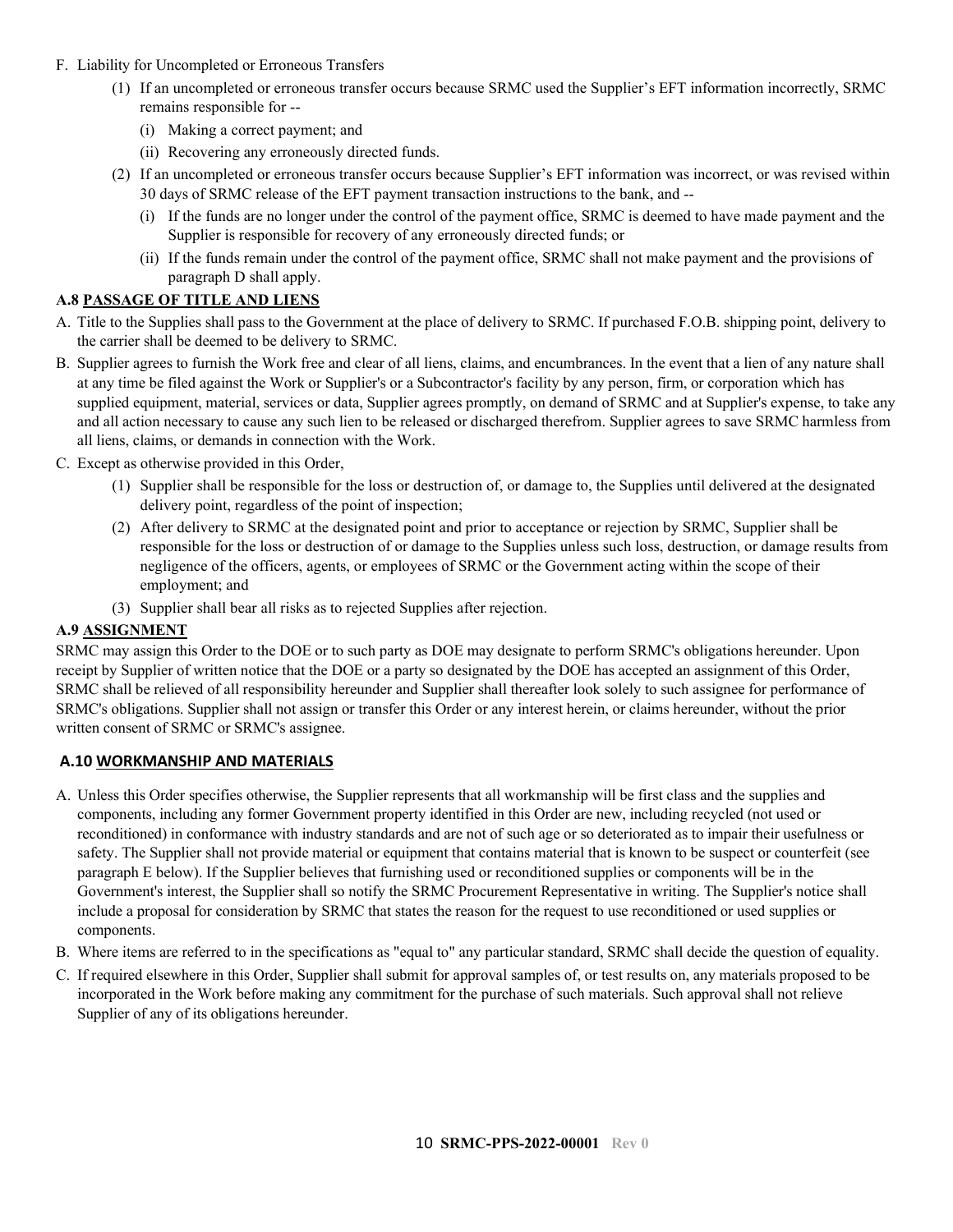- D. All work under this Order shall be performed in a skillful and workmanlike manner. The Supplier agrees to utilize only experienced, responsible and capable employees, to include Subcontractors, in the performance of the work. SRMC may require that the Supplier remove from the job employees, to include Subcontractors, who endanger persons or property, or whose continued employment under this Order is inconsistent with the interests of security or safety at the Savannah River Site.
- E. Suspect or Counterfeit Parts
	- (1) Supplier shall supply products at Savannah River Site that are not and do not contain suspect/counterfeit parts. A suspect item is an item in which there is an indication by visual inspection, testing, or other information that it may not conform to established government or industry accepted specifications or national consensus standards. A suspect/counterfeit item is any item that is a copy or substitute without legal right or authority to do so, or one whose material, performance, characteristics or identity does not appear to be authentic and is verified to be either counterfeit or fraudulent. Failure by the supplier to document material substitution or identify that an item has been refurbished or remanufactured is considered to be fraud, and the item then becomes suspect/counterfeit.
	- (2) If it is determined that a suspect/counterfeit part has been supplied, SRMC will impound the items pending a decision on disposition. The Supplier may be required to replace such items with items acceptable to SRMC and Supplier shall be liable for all costs relating to the impoundment, removal, and replacement. SRMC may also notify the local Department of Energy Office of Inspector General and reserves the right to withhold payment for the items pending results of the investigation.

### <span id="page-10-0"></span>**A.11 WARRANTY**

- A. Supplier warrants that the Supplies shall be free from defects in material and workmanship, are of the most suitable grade of their respective kinds for the purpose, and comply with all requirements set forth in this Order, until one year after first placed into service by SRMC, or three years after acceptance, whichever first occurs. Supplier shall correct any nonconformity with this warranty at its sole expense, as directed by SRMC, by promptly: (i) repairing or replacing the nonconforming Supplies specified (and correcting any plans, specifications, or drawings affected); (ii) furnishing SRMC any materials, parts, and instructions necessary to correct or have corrected the nonconformity, or (iii) paying to SRMC a portion of the Order price as is equitable under the circumstances.
- B. Supplier warrants that the Services shall reflect the industry standards of professional knowledge and judgment, shall be free from defects in workmanship, and shall be in compliance with all requirements of this Order, until one (1) year from the completion of the Services. Supplier shall correct any nonconformity with this warranty at its sole expense, as directed by SRMC, by promptly (i) reperforming the nonconforming Services or (ii) paying to SRMC a portion of the Order price as is equitable under the circumstances.
- C. If Supplier fails to perform its obligations promptly under this article, SRMC may perform, or have performed; such obligations and Supplier shall pay SRMC all charges occasioned thereby.
- D. The warranty with respect to corrected Supplies or Services shall be subject to the same terms as the warranty provided for in paragraphs A and B of this article. The warranty for other than corrected or replaced Supplies or Services shall continue until the expiration of such period plus a period equal to the time elapsed between the discovery of the nonconformity and its correction.
- E. Unless installation is an element of the Work, Supplier shall not be obligated under this article for the costs of removal or reinstallation of any Supplies furnished or items Serviced hereunder from the location of their installation, or for the costs of removal or reinstallation of structural parts or items not furnished by Supplier hereunder. Supplier shall in any event bear all packing, packaging, and shipping costs from the place of delivery to the Supplier's plant and return to the place of delivery, and shall bear all risk of loss or damage for the items upon which Services have been performed or Supplies while in transit.
- F. Unless decontamination is an element of the Work, in the event that Supplier's costs in correcting any nonconformity under this article are increased solely because the Supplies furnished or items Serviced hereunder must be decontaminated to the level specified in the definition of "radiation area" in 10 CFR 20.202, this Order price shall be equitably adjusted to reflect such additional costs after prompt written notification thereof by Supplier to SRMC.
- G. This provision of this article shall apply notwithstanding inspection, acceptance, or any other provision of this Order, and shall not limit any other of SRMC's rights and remedies.
- H. Latent Defects. In the event the Supplier becomes aware of any latent defect(s) in any item(s) furnished under this Order, the Supplier shall promptly notify the SRMC Procurement Representative. This notice shall provide at a minimum the following information:
	- (1) full description of the item(s);
	- (2) manufacturer, model and/or part number;
	- (3) complete description of the latent defect
	- (4) impact of the defect on the operation of the item(s);
	- (5) action(s) to be taken by SRMC relative to return, re-fit, repair, etc.;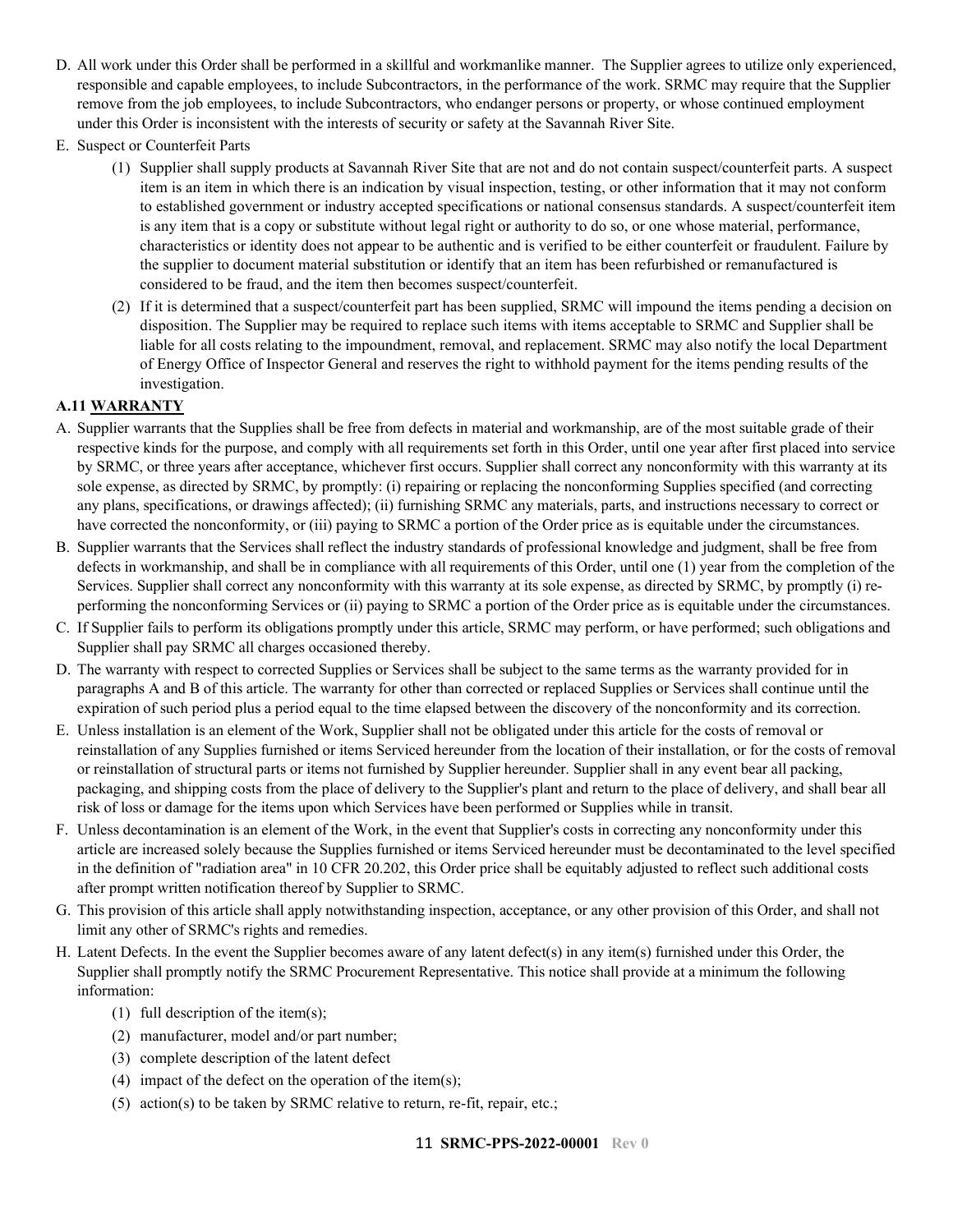- (6) date of purchase by SRMC; and,
- (7) applicable SRMC Order number.

### <span id="page-11-0"></span>**A.12 SUPPLIER'S INSPECTION REQUIREMENTS**

Supplier is responsible for performing, or having performed, all inspections and tests necessary to substantiate that the Supplies or Services furnished under this Order conform to Order requirements, including any applicable technical requirements for specified manufacturers' parts. This article takes precedence over any SRMC inspection and testing required in the specifications, except for specialized inspections or tests specified to be performed solely by SRMC.

### <span id="page-11-1"></span>**A.13 TRAVEL**

Costs incurred for transportation, lodging, meals, or incidental expenses will not result in any increase to the price of this Order.

### <span id="page-11-2"></span>**A.14 PUBLIC RELEASE OF INFORMATION**

Information, data, photographs, sketches, advertising, announcements, denial, or confirmation of same, or items of a similar nature, relating to this Order, which Supplier desires to release or publish, shall be submitted to SRMC for approval eight weeks prior to the desired release date. As part of the approval request, Supplier shall identify the specific media to be used as well as other pertinent details of the proposed release. All releases by Subcontractors must have the prior approval of SRMC. Supplier shall include all provisions of this article including this sentence in all Subcontracts or purchase orders under this Order. SRMC's approval shall not be unreasonably withheld.

### <span id="page-11-3"></span>**A.15 FEDERAL, STATE, AND LOCAL TAXES**

- A. (1) "After-imposed Federal tax" as used in this article, means any new or increased Federal excise tax or duty, or tax that was exempted or excluded on the Order date but whose exemption was later revoked or reduced during this Order period, on the transactions or property covered by this Order that the Supplier is required to pay or bear as the result of legislative, judicial, or administrative action taking effect after the Order date. It does not include social security tax or other employment taxes.
	- (2) "After-relieved Federal tax" as used in this article, means any amount of Federal excise tax or duty, except social security or other employment taxes, that would otherwise have been payable on the transactions or property covered by this Order, but which the Supplier is not required to pay or bear, or for which the Supplier obtains a refund or drawback, as the result of legislative, judicial, or administrative action taking effect after the Order date.
	- (3) "All applicable Federal, State, and local taxes and duties" as used in this article, means all taxes and duties, in effect on the Order date, that the taxing authority is imposing and collecting on the transactions or property covered by this Order.
	- (4) "Order date" as used in this article means the date set for bid opening or, if this is a negotiated order or modification, the effective date of this Order or modification.
- B. Supplier shall not collect an increment for South Carolina sales or use tax from SRMC for the materials and/or services provided under this Order beyond such taxes paid by the Supplier to its suppliers.
- C. The Order price includes all applicable Federal, State, and local taxes and duties. (See paragraph B. above.)
- D. The Order price shall be increased by the amount of any after-imposed Federal tax, provided Supplier warrants in writing that no amount for such newly imposed Federal excise tax or duty or rate increase was included in the Order price, as a contingency, reserve or otherwise.
- E. The Order price shall be decreased by the amount of any after-relieved Federal tax.
- F. The Order price shall be decreased by the amount of any Federal excise tax or duty, except social security or other employment taxes, that Supplier is required to pay or bear, or does not obtain a refund of, through Supplier's fault, negligence, or failure to follow instructions of SRMC.
- G. No adjustment shall be made in the Order price under this article unless the amount of the adjustment exceeds \$100.
- H. Supplier shall promptly notify SRMC of all matters relating to any Federal excise tax or duty that reasonably may be expected to result in either an increase or decrease in the Order price and shall take appropriate action as SRMC directs.

### <span id="page-11-4"></span>**A.16 TERMINATION FOR CONVENIENCE OF SRMC**

SRMC may, by written notice, terminate this Order, in whole or in part, when it is in SRMC's interest to do so. If this Order is so terminated, the rights, duties, and obligation of the parties, including compensation to Supplier, shall be in accordance with Part 49 of the FAR, as supplemented or modified by Part 949 of the DEAR in effect on the date of this Order.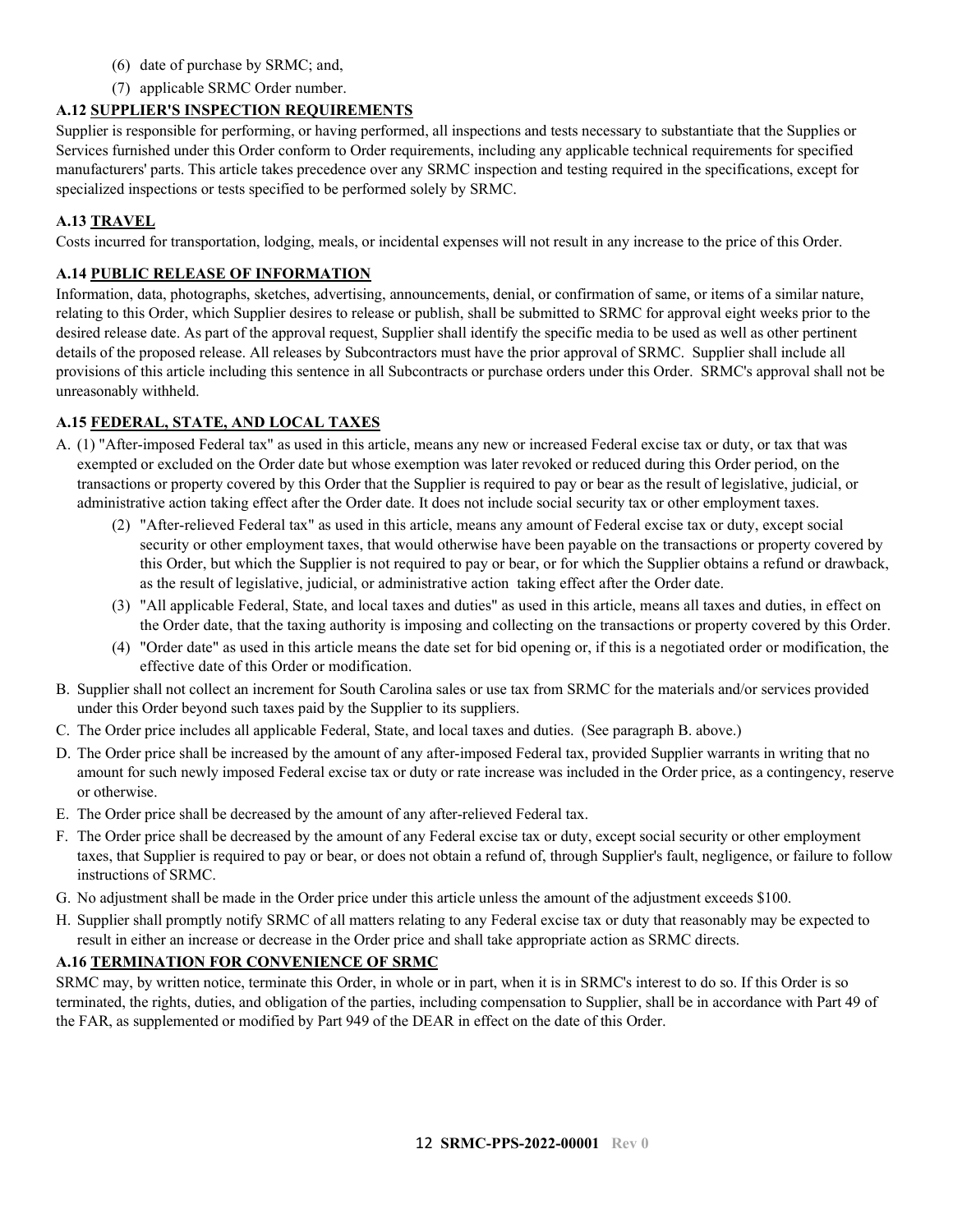### <span id="page-12-0"></span>**A.17 DISPUTES**

- A. Supplier shall not be entitled to and neither SRMC nor the Government shall be liable to the Supplier or its lower tier suppliers or subcontractors (Subcontractors) for damages in tort (including negligence), or contract, or otherwise, except as specifically provided in this order.
- B. The Parties shall attempt to settle any claim or controversy arising from this Order through consultation and negotiations in good faith and a spirit of mutual cooperation. If those attempts fail, then the dispute will be mediated by a mutually acceptable mediator chosen by the Parties within thirty (30) days after written notice by one party demanding mediation. Neither Party may unreasonably withhold consent to the selection of a mediator, and the Parties will share the costs of the mediation equally. Any dispute which cannot be resolved between the Parties through negotiation or mediation shall be resolved by litigation in a court of competent jurisdiction located in the State of South Carolina. Determination of any substantive issue of law shall be according to the Federal common law of Government contracts as enunciated and applied by Federal judicial bodies and boards of contract appeals of the Federal Government; if there is no applicable Federal Government contract law, the law of the State of South Carolina shall apply in the determination of such issues.
- C. While a dispute is pending, the Supplier shall proceed diligently with performance of all terms of this Order. The Supplier's consent to so proceed shall not restrict or otherwise affect the Supplier's right to contest any claim.

### <span id="page-12-1"></span>**A.18 PRICING OF ADJUSTMENTS**

When costs are a factor in any determination of an Order price adjustment pursuant to the "Changes, Extras, and Substitutions" article or any other provisions of this Order, such costs shall be in accordance with the contract cost principles and procedures in Part 31 of the FAR, as supplemented or modified by DEAR Part 931, in effect on the date of this Order.

### <span id="page-12-2"></span>**A.19 COMPLIANCE**

- A. Supplier shall comply with all applicable federal, state, and local laws and ordinances and all pertinent lawful orders, rules, and regulations, including new provisions of 10 CFR 851 relating to Health and Safety. Compliance shall be a material requirement of this Order. Except as otherwise directed by SRMC, Supplier shall procure without additional expense to SRMC, all necessary permits or licenses.
- B. Supplier warrants that any and all Work performed and/or Supplies furnished shall comply with all requirements of the Occupational Safety and Health Act of 1970, as the same may be amended from time to time and including all regulations adopted pursuant to such Act, and shall comply with all requirements of any applicable health or safety statute or regulation of any state or local government agency having jurisdiction in the location to which Supplies are to be shipped or Work is to be performed pursuant to this Order.
- C. Supplier warrants that each and every chemical substance delivered under this Order shall, at the time of sale, transfer or delivery, be on the list of chemical substances compiled and published by the Administrator of the Environmental Protection Agency pursuant to Section 8(b) of the Toxic Substances Control Act (Public Law 94-469).

### <span id="page-12-3"></span>**A.20 RIGHTS TO PROPOSAL DATA (TECHNICAL)**

Except for the technical data contained on those pages of Supplier's proposal which are specifically identified in the Order with specific reference to this article and asserted by Supplier as being proprietary data, it is agreed that, as a condition of the award of this Order and notwithstanding the provisions of any notice appearing on the proposal or elsewhere, SRMC and the Government shall have the right to use, duplicate, disclose and have others do so for any purpose whatsoever, the technical data contained in the proposal upon which this Order is based.

#### <span id="page-12-4"></span>**A.21 SRMC POLICY ON OPPORTUNITY**

All Suppliers and their lower tier subcontractors, vendors and agents (collectively "Subcontractors") are notified that it is the policy of the SRMC to provide equal employment opportunity and to adhere to federal, state and local laws pertaining thereto. Appropriate action will be taken on the part of all SRMC Suppliers and to their Subcontractors to insure adherence to such laws.

#### <span id="page-12-5"></span>**A.22 DEFAULT**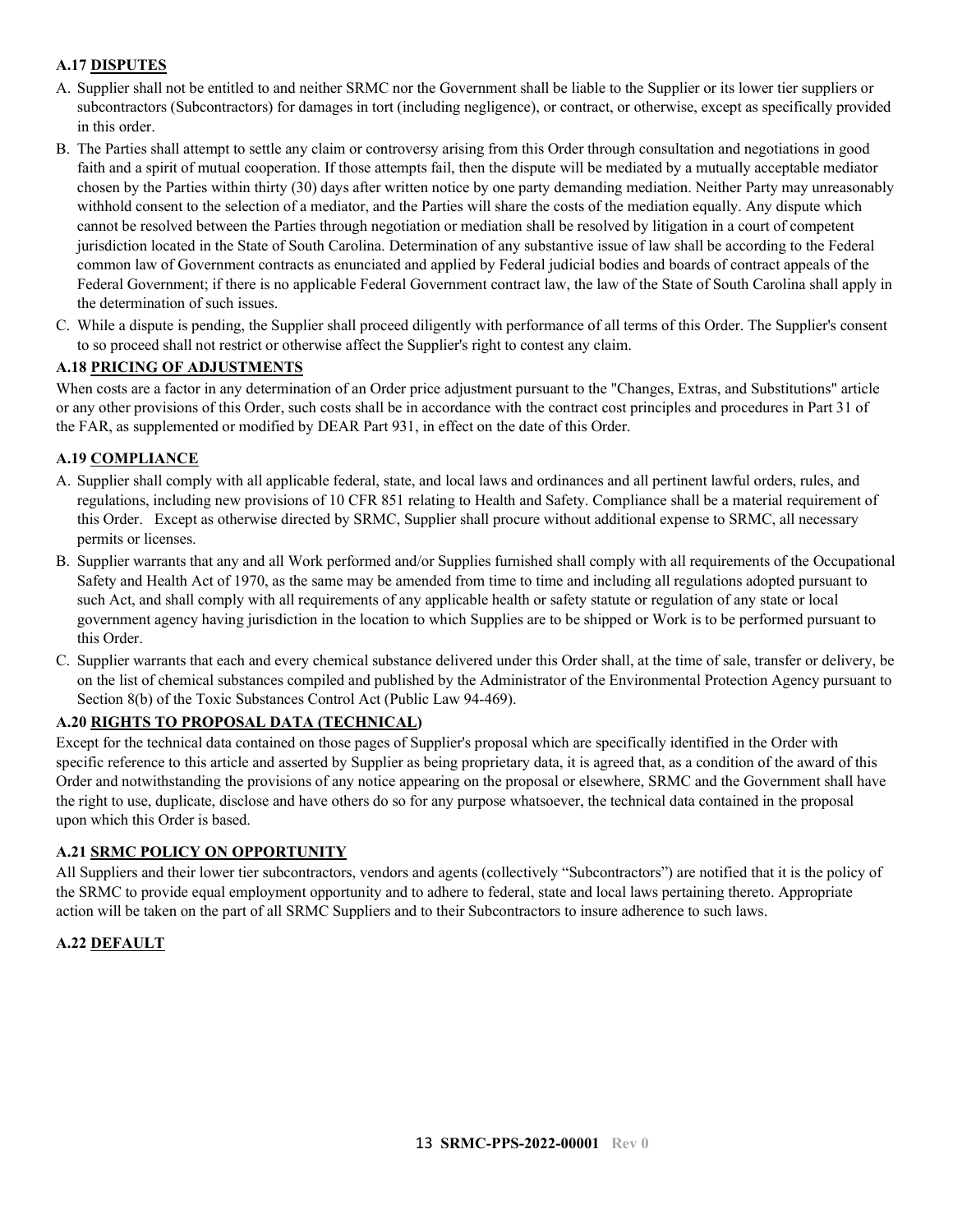- A. (1) SRMC may, subject to paragraphs C and D below, by written notice of default to Supplier, terminate this Order in whole or in part if Supplier fails to:
	- (i) deliver the Supplies or to successfully perform the Services within the time specified in this Order or any extension;
	- (ii) make progress, so as to endanger successful performance of this Order (but see subparagraph A (2) below); or
	- (iii) perform any of the other provisions of this Order (but see subparagraph A (2) below);
	- (iv) engages in behavior that either is dishonest or fraudulent or constitutes a conflict of interest with Supplier's obligations under this Order; or
	- (v) Supplier becomes insolvent or makes a general assignment for the benefit of creditors or reasonable grounds for financial insecurity arise with respect to Supplier's performance.
	- (2) SRMC's right to terminate this Order under subdivisions (1)(ii) and (1)(iii) above, may be exercised if Supplier does not cure such failure within 10 days (or more if authorized in writing by SRMC) after receipt of the notice from SRMC specifying the failure.
- B. If SRMC terminates this Order in whole or in part, it may acquire, under the terms and in the manner SRMC considers appropriate, supplies or services similar to those terminated, and Supplier will be liable to SRMC for any excess costs for those supplies or services. However, Supplier shall continue the Work not terminated.
- C. Except for defaults of Subcontractors, Supplier shall not be liable for any excess costs if the failure to perform this Order arises from causes beyond the control and without the fault or negligence of Supplier. Examples of such causes include:
	- (1) acts of God or of the public enemy,
	- (2) acts of the Government in either its sovereign or contractual capacity,
	- (3) fires,
	- (4) floods,
	- (5) epidemics,
	- (6) quarantine restrictions
	- (7) strikes,
	- (8) freight embargoes, and
	- (9) unusually severe weather. In each instance the failure to perform must be beyond the control and without the fault or negligence of Supplier.
- D. If the failure to perform is caused by the default of a Subcontractor, and if the cause of the default is beyond the control of both Supplier and the Subcontractor and without the fault or negligence of either, Supplier shall not be liable for any excess costs for failure to perform, unless the Subcontracted supplies or services were obtainable from other sources in sufficient time for Supplier to meet the required delivery schedule.
- E. If this Order is terminated for default, SRMC may require Supplier to transfer title to the Government and deliver to SRMC, as directed by SRMC, any (1) completed Supplies, and (2) partially completed Supplies and materials, parts, tools, dies, jigs, fixtures, plans, drawings, information, and contract rights (collectively referred to as "manufacturing materials" in this article) that Supplier has specifically produced or acquired for the terminated portion of this Order. Upon direction of SRMC, Supplier shall also protect and preserve property in its possession in which SRMC or the Government has an interest.
- F. SRMC shall pay the Order price for completed Supplies delivered and accepted. Supplier and SRMC shall agree on the amount of payment for manufacturing materials delivered and accepted and for the protection and preservation of the property. Failure to agree will be a dispute under the Disputes article. SRMC may withhold from these amounts any sum it determines to be necessary to protect itself against loss because of outstanding liens or claims of former lien holders.
- G. If, after termination, it is determined that Supplier was not in default, or that the default was excusable, the rights and obligations of the parties shall be the same as if the termination had been issued for the convenience of SRMC.
- H. The rights and remedies of SRMC in this article are in addition to any other rights and remedies provided by law or under this Order.

### <span id="page-13-0"></span>**A.23 HAZARDOUS MATERIAL IDENTIFICATION AND MATERIAL SAFETY DATA**

- A. Supplier agrees to submit a Material Safety Data Sheet (for all hazardous materials/chemicals) to the SRMC Procurement Representative (typically called the Subcontract Technical Representative "STR") for approval before the chemical is brought onto SRS. This obligation applies to all materials delivered under this Subcontract which will involve exposure to hazardous materials/chemicals or items containing these materials/chemicals.
- B. All chemical containers shall be clearly labeled per OSHA standards. Chemicals not in an original container shall also be properly labeled with the product name and hazard markings per the Material Safety Data Sheet on file. Immediate use containers such as painter's pail, etc., are exempt from labeling requirements.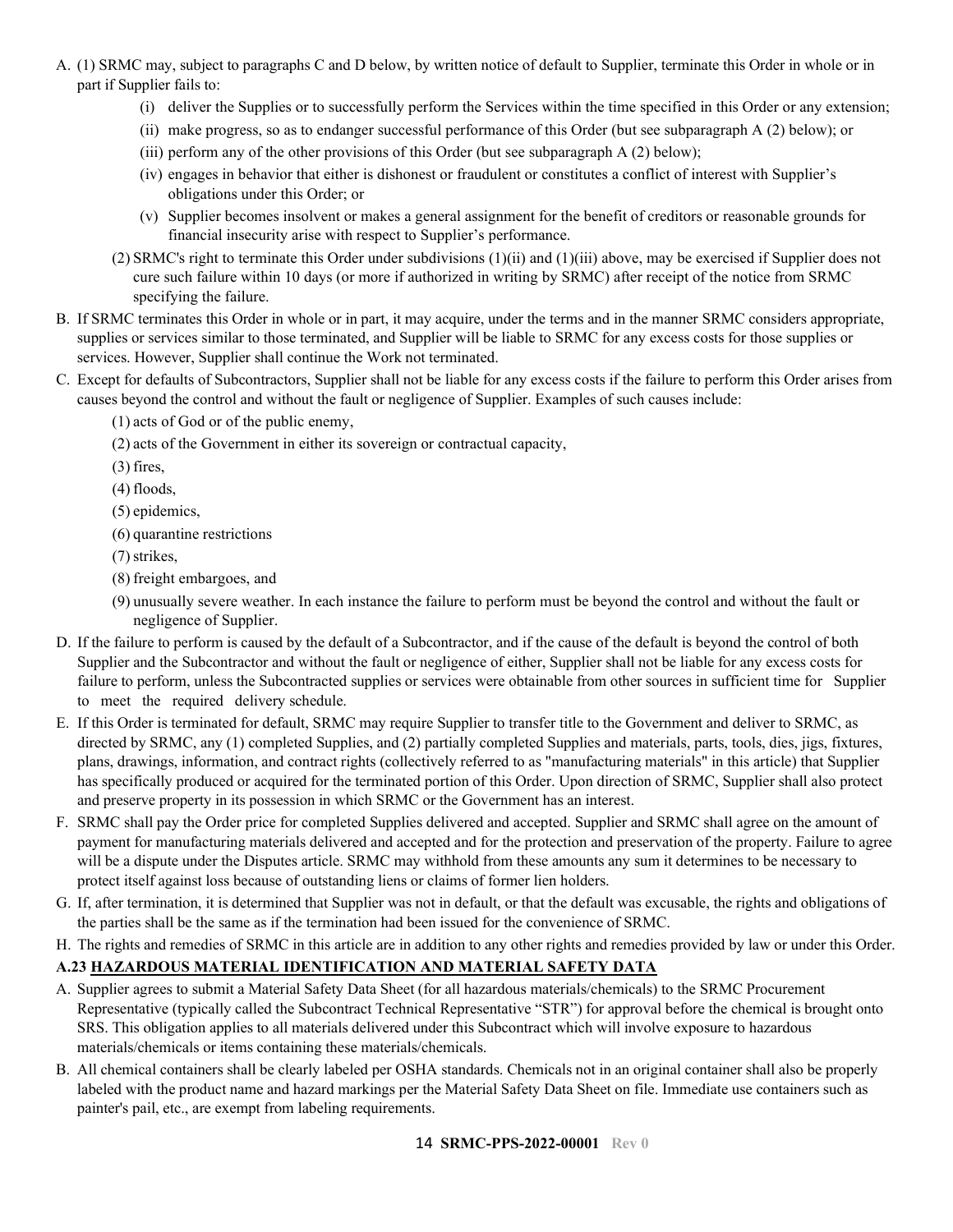- C. Neither the requirements of this article nor any act or failure to act by SRMC or the Government shall relieve Supplier of any responsibility or liability for the safety of SRMC, Government, Supplier, or Subcontractor personnel or property.
- D. Supplier shall comply with applicable Federal, state, and local laws, codes, ordinances, and regulations (including the acquisition of licenses and permits) in connection with hazardous materials/chemicals.
- E. The Government's and SRMC's rights in data furnished under this Order with respect to hazardous materials/chemicals are as follows:
	- (1) To use, duplicate, and disclose any data to which this article is applicable. The purposes of this right are to (i) apprise personnel of the hazards to which they may be exposed in using, handling, packaging, transporting, or disposing of hazardous materials/chemicals; (ii) obtain medical treatment for those affected by the material/chemical; and (iii) have others use, duplicate, and disclose the data for SRMC and the Government for these purposes.
	- (2) To use, duplicate, and disclose data furnished under this article, in accordance with subparagraph E (1) above, in precedence over any other article of this Order providing for rights in data.
	- (3) That SRMC and the Government are not precluded from using similar or identical data acquired from other sources.
	- (4) That the data shall not be duplicated, disclosed, or released outside of SRMC or the Government, in whole or in part for any acquisition or manufacturing purpose, if the following legend is marked on each piece of data to which this article applies: "This is furnished under United States Government Contract No. 89303322DEM000068 and shall not be used, duplicated, or disclosed for any acquisition or manufacturing purpose without the permission of SRMC. This legend shall be marked on any reproduction of this data."
	- (5) That Supplier shall not place the legend or any other restrictive legend on any data which
	- (i) Supplier or any Subcontractor previously delivered to SRMC or the Government without limitations, or
		- (ii) should otherwise be delivered without limitations.
- F. Supplier shall insert this article, including this paragraph F, with appropriate changes in the designation of the parties, in Subcontracts at any tier (including purchase designations or purchase orders) under this Order involving hazardous materials/chemicals.

### <span id="page-14-0"></span>**A.24 PATENTS AND COPYRIGHTS INDEMNITY AND DEFENSE**

- A. Supplier hereby indemnifies, and shall, at its own expense, defend and hold SRMC harmless in any suit or proceeding brought against SRMC and/or its vendors, based on any allegation that any goods, material, equipment, device, item, method, or article (hereinafter referred to as "Product") or any part thereof furnished hereunder constitutes an infringement of any claim of any patent or violation of any copyright.
- B. In case the product or any part thereof furnished hereunder is held, in any suit or proceeding so defended to constitute infringement and its use is enjoined, Supplier shall, at its option and its own expense, in a timely manner either (i) procure for SRMC and its vendors the right to continue using product or part thereof, or (ii) replace it with a substantially equivalent non-infringing product, or (iii) modify it so it becomes non-infringing but is substantially functionally equivalent.
- C. Any substituted, modified or replacement product or part thereof described in B(ii) or B(iii) above shall not modify or relieve the Supplier of its obligations under this Subcontract.

### <span id="page-14-1"></span>**A.25 JOINT INTELLECTUAL PROPERTY RIGHTS**

- A. "Joint Intellectual Property Rights" shall mean any work under the Subcontract, which:
	- (1) Results from the involvement of at least one employee/participant from each of SRMC and the Supplier; and
	- (2) The subject matter of which is capable of protection under domestic or foreign law, including but not limited to, patents, copyrights, trademarks, or mask works.
- B. As to Joint Intellectual Property Rights, in which SRMC has a joint ownership interest, the Supplier agrees to negotiate in good faith with SRMC a Memorandum of Agreement to resolve issues of participation in protection and commercialization.

#### <span id="page-14-2"></span>**A.26 COMPLIANCE WITH EMPLOYEE CONCERNS**

- A. Supplier shall ensure its employees are aware of the respective U.S. Department of Energy Savannah River Operations Office (DOE-SRS) and SRMC Employee Concerns Programs (ECP) and how to use the two programs by performing the following:
	- (1) Ensure employees are provided with information on the DOE-SRS ECP and SRMC ECP during initial orientation and annual training.
	- (2) Ensure that posters identifying the DOE- SRS ECP and SRMC ECP telephone "hotline" numbers are displayed in conspicuous locations throughout the worksite. SRMC will provide posters, as necessary.
	- (3) Inform Supplier employees of the availability of the DOE-SRS ECP in case of dissatisfaction or lack of confidence with other reporting systems.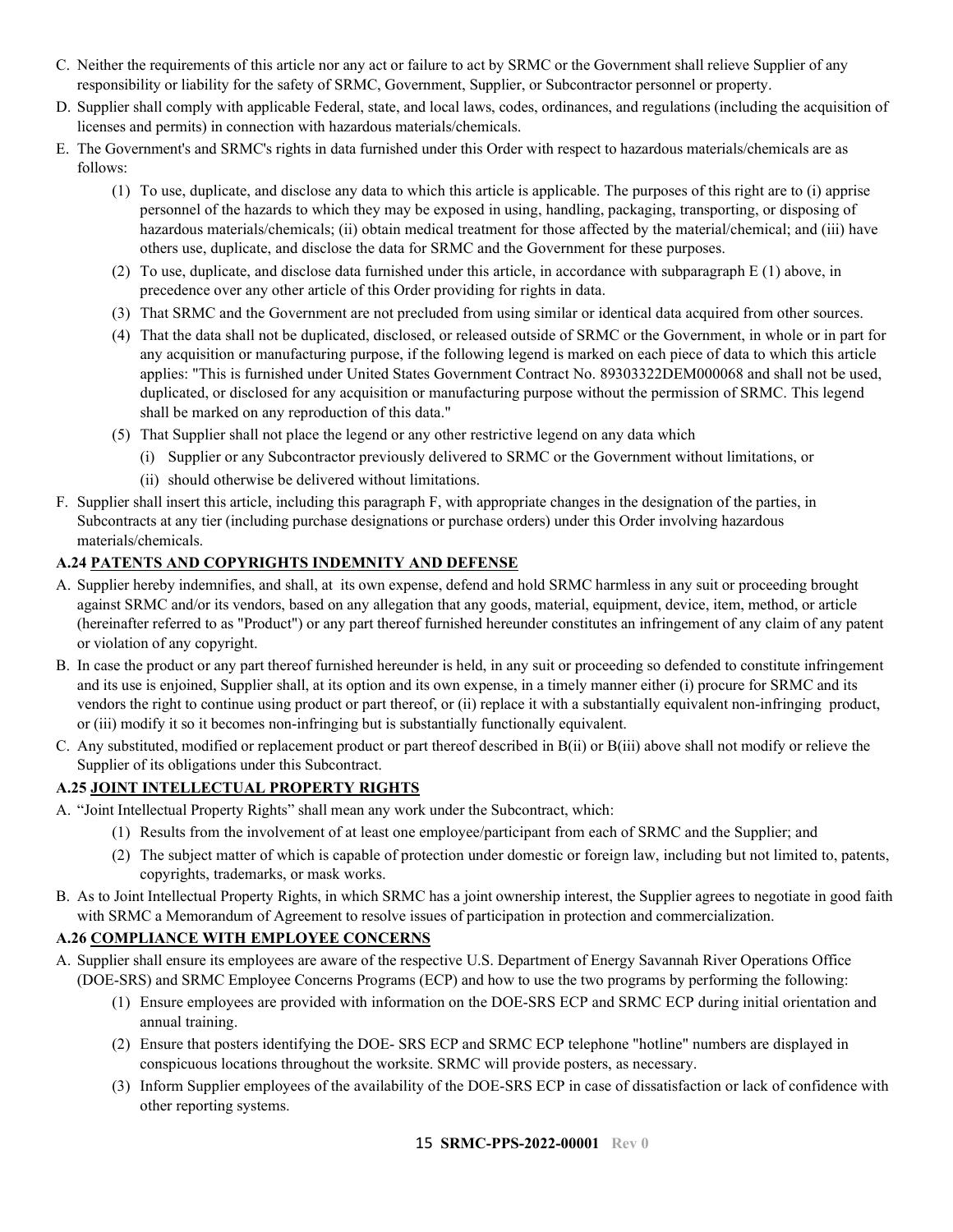- (4) Ensure Supplier and Subcontractor managers and supervisors are aware of the prohibition of any reprisal against employees who have or are believed to have raised or reported concerns.
- B. Supplier must immediately notify the STR or Procurement Representative of any employee concern involving:
	- (1) A condition which constitutes an imminent threat to the health and safety of site personnel or to the general public.
	- (2) Circumstances which would cause adverse public reaction or receive local media attention.
	- (3) Allegations of reprisal.
- C. Supplier shall investigate any employee concern referred by the STR and inform the STR of investigation results within 7 days of receipt of concern. Supplier shall inform the STR in writing if an extension to this 7-day timeframe is required, along with status of the investigation to date and actions pending to closure. The investigation shall be conducted to the satisfaction of the SRMC STR.

### <span id="page-15-0"></span>**A.27 CONFIDENTIALITY OF INFORMATION**

- A. To the extent that the work under this Order requires that the Supplier be given access to confidential or proprietary business, technical or financial information belonging to the Government, SRMC or other companies, the Supplier shall, after receipt thereof, treat such information as confidential and agrees not to appropriate such information to its own use or to disclose such information to third parties unless specifically authorized by SRMC or the Contracting Officer in writing. The foregoing obligations, however, shall not apply to:
	- (1) Information which, at the time of receipt by the Supplier, is in public domain;
	- (2) Information which is published after receipt thereof by the Supplier or otherwise becomes part of the public domain through no fault of the Supplier;
	- (3) Information which the Supplier can demonstrate was in its possession at the time of receipt thereof and was not acquired directly or indirectly from the government or other companies;
	- (4) Information which the Supplier can demonstrate was received by it from a third party that did not require the Supplier to hold it in confidence.
- B. Supplier shall obtain the written agreement, in a form satisfactory to SRMC, of each employee permitted access, whereby the employee agrees that he will not discuss, divulge or disclose any such information or data to any person or entity except those persons within the Supplier's organization directly concerned with the performance of the contract.
- C. Supplier agrees, if requested by the SRMC or the Government, to sign an agreement identical, in all material respects, to the provisions of this article, with each company supplying information to the Supplier under this Order, and to supply a copy of such agreement to SRMC. From time to time upon request of SRMC, the Supplier shall supply SRMC with reports itemizing information received as confidential or proprietary and setting forth the company or companies from which the Supplier received such information.
- D. Supplier agrees that upon request by DOE or SRMC, it will execute a DOE-approved agreement, with any party whose facilities or proprietary data it is given access to or is furnished, restricting the use and disclosure of the data or the information obtained from the facilities. Upon request by DOE or SRMC such an agreement shall also be signed by Supplier personnel.

### <span id="page-15-1"></span>**A.28 FITNESS FOR DUTY AND WORKPLACE SUBSTANCE ABUSE PROGRAMS**

SRMC expects that Supplier and Subcontractor employees who will perform work on-site will be physically and mentally fit to meet the requirements of the job descriptions for labor under this Purchase Order/Agreement. SRMC has absolute authority to reject said employees who are not fit for duty or manifest their unfitness after performing work, and Supplier and Subcontractors will immediately replace said employees as a condition of this Purchase Order/Agreement.

- A. Fitness for Duty.
	- (1) (i) Supplier shall advise its employees and the employees of Subcontractors that it is the policy of SRMC to prohibit the use, possession, sale and distribution of alcohol, drugs or other controlled substance within the limits of the Savannah River Site (SRS), and/or any offsite facilities, and to prohibit the presence of individuals who have such substances in their body for non- medical reasons. Any Supplier or Subcontractor employee who is found in violation of the policy may be removed or barred from the site.
		- (ii) Supplier agrees to advise its employees and the employees of Subcontractors of the above policy prior to assignment to the Savannah River Site and to maintain documentation that such advice has been given.
	- (2) SRMC will collect urine specimens when Supplier and Subcontractor employees are processed for badging. SRMC will send these specimens to a consultant for testing and verification. The testing process may take up to five (5) days to obtain results. In the event of "positive" findings, Supplier will be notified and shall bring the individual to the Badge Office for an "Exit Conference." Supplier then agrees to promptly remove such individual from the Savannah River Site and return the badge to the SRMC Subcontractor Badge Office.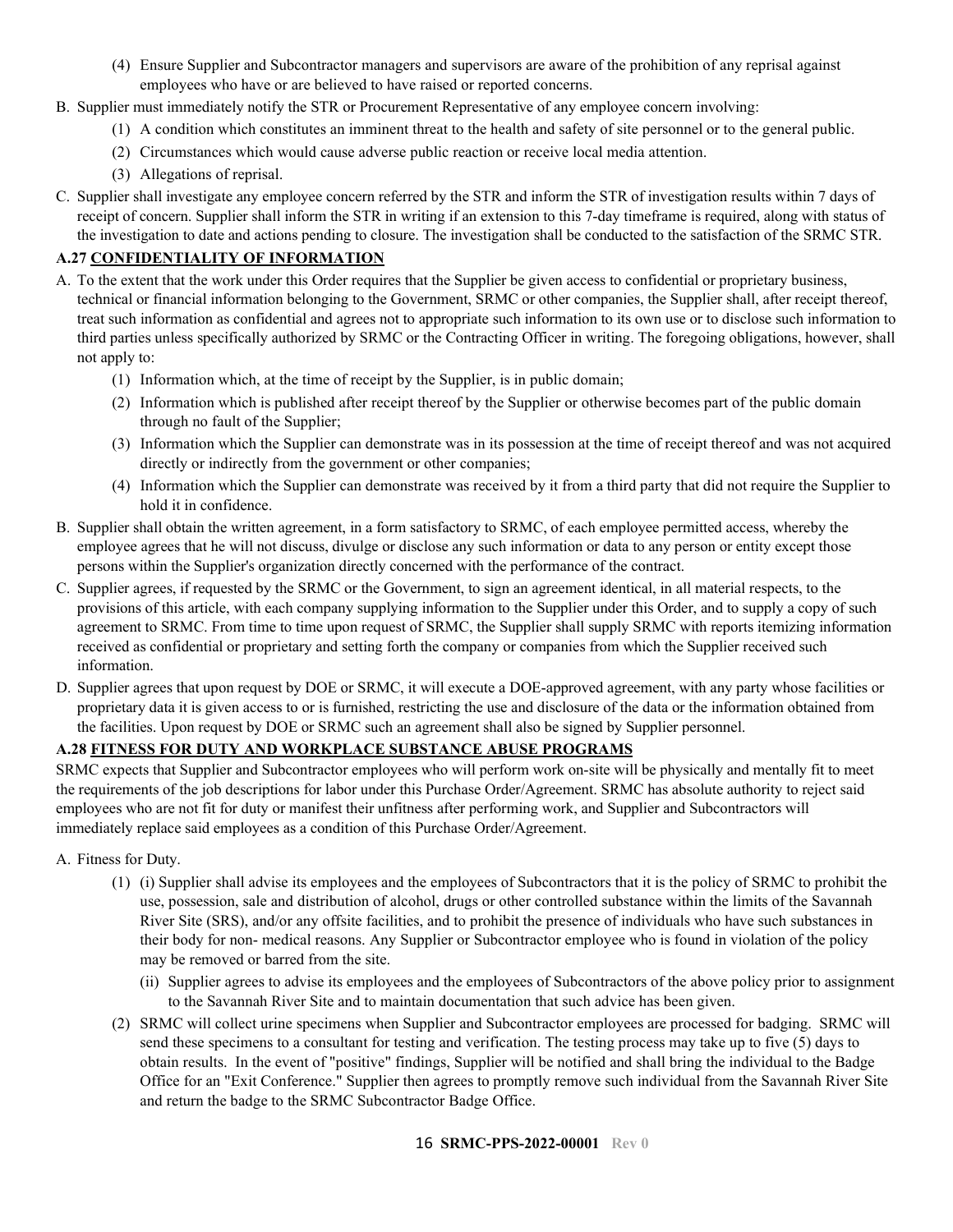- (3) Supplier agrees to secure the written consent of employees to release results of urine tests to the designated SRMC representative. SRMC agrees to use such results solely in connection with its decision as to whether to permit a Supplier or Subcontractor employee to the access Savannah River Site property.
- (4) SRMC will also conduct for-cause and random drug and alcohol testing on all employees badged by SRMC. The Supplier and Subcontractor agree to comply with and secure the compliance of its employees with this testing. In the event of "positive" findings, Supplier agrees to promptly remove such individual from the Savannah River Site and return the badge to the SRMC Subcontractor Badging Office.
- (5) A Breath Alcohol Test will be given during the initial badging process and the results will be available immediately. In the event of "positive" findings, a Supplier or Subcontractor employee will not be badged, shall be issued a temporary pass, and will be escorted offsite by a Supplier or Subcontractor Representative.

### B. Suitability for Employment.

- (1) Supplier employees, including employees of Subcontractors, who are to be badged to permit Savannah River Site access, must successfully complete a Suitability for Employment process. As part of this process, the Supplier and Subcontractor agrees to advise its employees and Subcontractor employees that they will be required to complete certain forms, which authorize background investigations. These forms shall be submitted during the badging process.
- (2) Supplier and Subcontractor employees will be issued a photo badge and allowed site access on the first reporting day. In the event an employee subsequently fails to successfully complete the background investigation, the Supplier agrees to promptly remove such individual from the Savannah River Site and to return the badge to the SRMC Subcontractor Badging Office.
- (3) Supplier agrees to advise its employees and the Subcontractor employees of the above requirement prior to assignment to the Savannah River Site and to maintain documentation that such advice has been given.
- (4) Supplier also shall advise its employees and lower tier Subcontractors and Suppliers whose employees are performing work at SRS that they shall inform Supplier of any arrest or indictment by any law enforcement agency as soon as practicable; and Supplier shall inform SRMC, within 24 hours in writing (Email is acceptable) of its or its lower tier Subcontractor's or Supplier's employee's name and the alleged facts of the arrest or indictment. SRMC shall make a determination of the employee's continued suitability for employment at SRS.

### <span id="page-16-0"></span>**A.29 BADGING REQUIREMENTS**

- A. Photo Badge.
	- (1) Supplier and Subcontractor employees may be issued a Savannah River Site access photo badge for a period not to exceed one year. To obtain a Photo Badge, Supplier and Subcontractor employees must be processed through SRMC's Subcontract Badging Procedure and are subject to investigation by Governmental authorities. All badges must be returned or accounted for prior to final payment. All employees must be at least 18 years old.
	- (2) Supplier and Subcontractor employees shall complete the Subcontractor Employee Data Sheet and Fingerprint Cards. If a long-term badge is required (period greater than six (6) months), the employee will also be required to complete form SF 85, "Questionnaire for Non-Sensitive Positions", and form OF 306, "Declaration for Federal Employment". These forms are required for the Government's use in conducting background investigations per Homeland Security Presidential Directive HSPD-12. Copies of these forms are available on the SRMC Internet Home Page (under the Supplier Forms and Documents) at http://www.srsimcc.com/.
	- (3) Supplier will observe the following badging procedure for processing employees through employment and security orientation:
		- (i) A minimum of two working days prior to the start of the badging and orientation process, Subcontractor shall transmit the following information to the STR (or the End User if an STR is not appointed for this Order):
			- Subcontract Number
			- Employee name
			- Employee address
			- Employee Social Security Number
			- Employee Date of Birth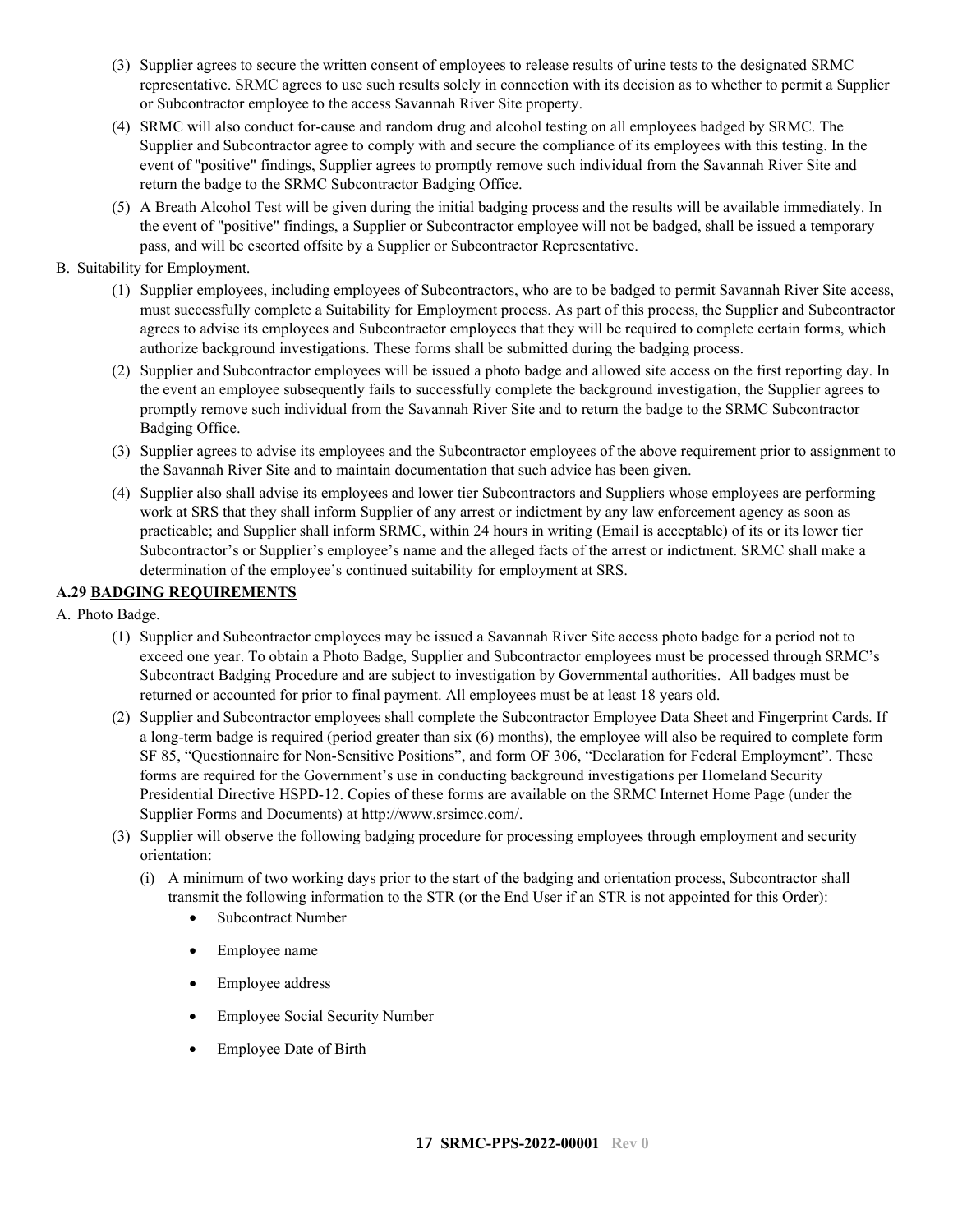- (ii) Supplier and Subcontractor employees shall report to SRS Building 703-46A at SRS Road 1, approximately two miles east of SC Highway 125 in Jackson, SC. Employees shall be given a temporary badge for travel to SRS Central Shops Area for Substance Abuse Program (SAP) Testing. (See Article titled "Workplace Substance Abuse Programs.")
- (iii) Each Supplier and Subcontractor employee must successfully pass General Employee Training (GET) prior to undergoing the Photo Badging procedure. See Article titled "General Employee Training and Annual Refresher Training for Subcontract Employees". GET is given on Monday of each week in the Jackson, SC municipal building, and should be scheduled well in advance of the desired date in order to assure placement.
- (iv) The orientation and badging process will take approximately four (4) hours.
- (4) The maximum duration that Supplier and Subcontractor employees will be issued a site access badge is one (1) year. Supplier and Subcontractor employees requiring a new badge will report to the Badge Office and repeat the badging process.
- (5) If Work under this Subcontract is to be performed in security areas, all personnel will be required to sign in and out at security gates and are subject to a search of their person and belongings at entrances to or exit from the area.
- B. Temporary Badge. *(Typically for visitors and short-term personnel.)*
	- (1) Temporary badges are valid for a maximum of 10 calendar days per person in a calendar year. To avoid unnecessary expiration, these badges should be returned to the badge office immediately upon completion of need.
	- (2) Two working days prior to the need date, Supplier shall transmit the following information to the STR/End User:
		- Subcontract Number
		- Employee name
		- Employee address
		- Employee Social Security Number
		- Employee Date of Birth
	- (3) The Assigned Competent Person (ACP) (Supplier or SRMC employee) shall perform Task Analysis of scope to be performed and identify any applicable contractual task specific checklist(s) from the Subcontractor's accepted Worker Protection Plan or SRMC's Focused Observation Database if a WPP is not required by the terms of this order.
	- (4) ACP shall provide an advance copy of any task specific safety checklist(s) to personnel seeking temporary badges.
	- (5) The Badge Office provides initial security briefing, issues registration card and obtains acknowledgement signature, and issues "maroon" Visitors Badge for duration requested by STR/End User.
	- (6) ACP reviews any applicable checklist(s) and performs focused observations as directed by the STR/End User.
	- (7) Upon completion of scope, return the badge to the Badge Office upon exiting SRS.
- C. Identity Verification.
	- (1) In order to receive a photo or temporary badge for entry to SRS, Supplier and Subcontractor employees, except delivery personnel (see subparagraph (2) below), will be required to present two specific forms of identification from the "List of Acceptable Documents" (Department of Homeland Security Form I-9, copy available on the SRMC Internet Home Page.) At least one of the documents selected from the list must be a valid State or Federal government-issued picture ID.
	- (2) Vendor Delivery Personnel. Unbadged personnel seeking a temporary badge for material/equipment deliveries will be required to present one form of picture identification that will verify their identity, such as a valid state driver's license that includes a photograph. Delivery personnel shall enter the site at the Aiken Barricade located approximately one (1) mile south of SC Highway 278 and will be escorted at all times to the delivery location and back to the entrance barricade by Site Security Services Contractor or by Assigned Competent Persons (SRMC or Supplier).
- D. If the Supplier or Subcontractor should independently suspend or remove an employee from work at the Savannah River Site for unsafe acts or behavior, the Supplier shall immediately notify the STR/End User, return the employee's badge to the STR/End User, and provide the STR/End User with written notification of the employee's name and reason(s) for such suspension or removal.

#### <span id="page-17-0"></span>**A.30 TAX WITHHOLDING FOR NONRESIDENTS**

A. Withholdings required by section 12-8-550 do not apply to payments on orders for tangible personal property when those payments are not accompanied by services to be performed within the state of South Carolina.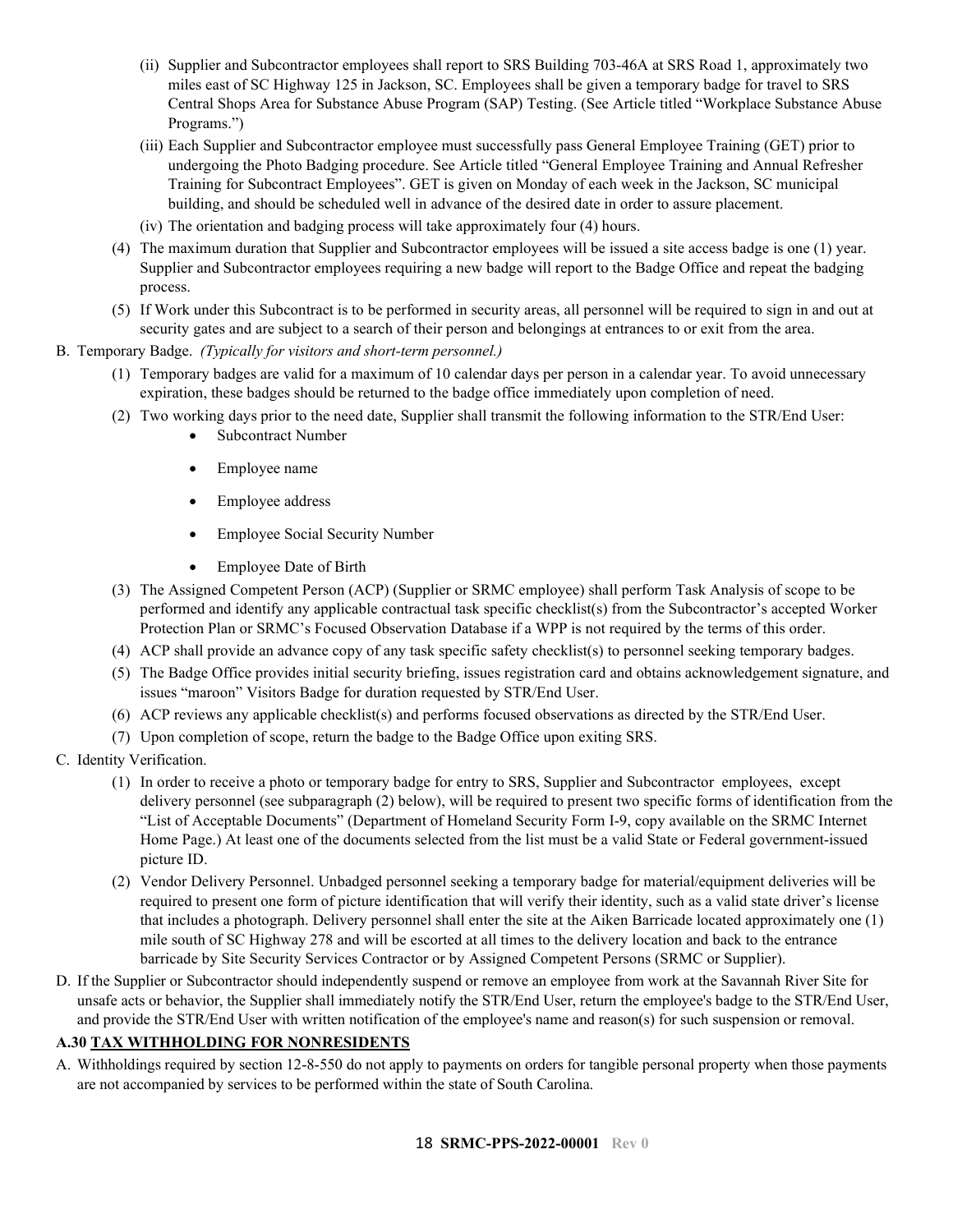- B. Under Title 12 of the Code of Laws of South Carolina, section 12-8-550, two (2) percent of each and every payment made to Suppliers or Subcontractors who are nonresidents of the State of South Carolina and are conducting a business or performing personal services of a temporary nature carried on within South Carolina must be withheld and forwarded to the South Carolina Tax Commission. In cases where an order or a Subcontract exceeds or could reasonably be expected to exceed ten thousand dollars (\$10,000.00), SRMC will withhold taxes as required by law.
- C. Under Title 12 of the Code of Laws of South Carolina, section 12-8-540, seven (7) percent (five (5) percent for corporations) of each and every payment of rentals or royalties to Suppliers or Subcontractors who are nonresidents of the State of South Carolina must be withheld and forwarded to the South Carolina Tax Commission. In cases where the payments amount to twelve hundred dollars (\$1,200.00) or more a year, SRMC will withhold taxes as required by law.
- D. The above withholdings will not be made provided the Supplier or Subcontractor presents the affidavit of registration with the South Carolina Department of Revenue or the South Carolina Secretary of State's Office, or proof of having posted the appropriate bond with the South Carolina Tax Commission.

### <span id="page-18-0"></span>**A.31 OZONE DEPLETING SUBSTANCE**

Without limiting any of the other Articles herein, Supplier warrants that all of the supplies furnished under this Order have been completely and accurately labeled pursuant to the requirements of 40 CFR Part 82, "Protection of Stratospheric Ozone," or that such supplies do not require such labeling.

### <span id="page-18-1"></span>**A.32 REPORTING OF ROYALTIES**

If any royalty payments are directly involved in this Order or are reflected in the Order price, Supplier agrees to report in writing to SRMC during the performance of this Order and prior to its completion or final settlement the amount of any royalties or other payments paid or to be paid by it directly to others in connection with the performance of this Order together with the names and addresses of licensors to whom such payments are made and either the patent numbers involved or such other information as will permit identification of the patents or other basis on which the royalties are to be paid. The approval of DOE or SRMC of any individual payments or royalties shall not preclude the Government or SRMC at any time from contesting the enforceability, validity or scope of, or title to, any patent under which a royalty or payment is made. The provision of this article shall be included in all Subcontracts that are expected to exceed \$25,000.

### <span id="page-18-2"></span>**A.33 SECURITY**

*(Applicable if under the terms of this order Supplier's employees will be required to possess access authorizations (L or Q Security Clearance).)*

A. Responsibility. Supplier shall comply with the requirements of DEAR 952.204-2, Security Requirements (2016)

### <span id="page-18-3"></span>**A.34 SUPPLIER'S LIABILITY FOR FINES AND PENALTIES**

- A. Supplier is liable to SRMC for fines and penalties assessed by any governmental entity against SRMC or DOE as a result of Supplier's failure to perform its work under the Order in compliance with the requirements of the Order.
- B. Supplier shall indemnify, defend and hold harmless SRMC and DOE from and against any and all claims, demands, actions, causes of action, suits, damages, expenses, including attorney's fees, and liabilities whatsoever resulting from or arising in any manner on account of the assessment of said fines and penalties against SRMC or DOE.

### <span id="page-18-4"></span>**A.35 FOREIGN NATIONALS**

*(As used in this Article, the term "Foreign National" is defined to be a person who was born outside the jurisdiction of the United States, is a citizen of a foreign government and has not been naturalized under U.S. law.)*

A. The Supplier shall obtain the approval of SRMC, in writing, prior to any visit to a DOE or SRMC facility by any Foreign National in connection with work being performed under this Order, in accordance with the requirements of DOE Order 142.3, Unclassified Foreign Visits and Assignments Program. Visits are normally for the purpose of technical discussions, orientation, observation of projects or equipment, training, subcontract service work, including delivery of materials, or for courtesy purposes. The term "visit" also includes officially sponsored attendance at a DOE or SRMC event offsite from the DOE/SRMC facility but does not include offsite events and activities open to the general public. Suppliers and Subcontractors should be aware that required forms and documents necessary for approval of visits by Foreign Nationals should be submitted to the SRMC Procurement Representative at least four (4) to six (6) weeks prior to the visit, depending on the nationality of the individual and the areas to be visited. Forms can be obtained from the SRMC Procurement Representative.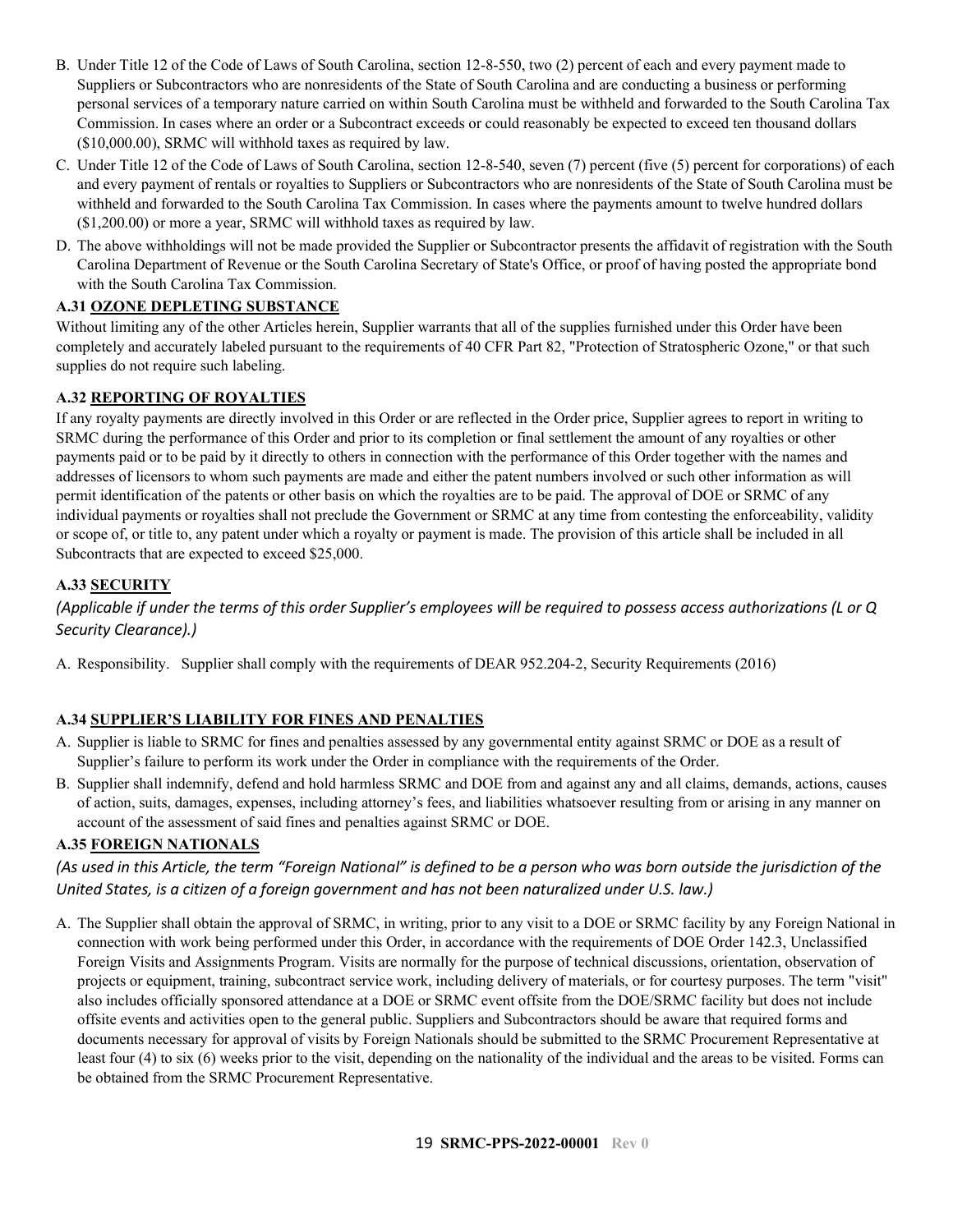- B. In addition, the Supplier shall obtain the approval of the SRMC Procurement Representative, in writing, prior to the employment of, or participation by, any Foreign National in the performance of work under this Subcontract or any Subcontract at offsite locations. Such approvals will be processed in accordance with the requirements of DOE Order 142.3.
- C. In the performance of offsite work, Foreign Nationals only incidentally involved with a SRMC Subcontract, and who have no knowledge that their activities are associated with SRMC Subcontract work, are exempt from the above.

### <span id="page-19-0"></span>**A.36 WORK ON SRMC, GOVERNMENT OR OTHER PREMISES AND INSURANCE**

- A. As to the Work to be done or performed by Supplier on premises owned or controlled by SRMC, the Government, or the premises of other SRMC Subcontractors, Supplier assumes the entire responsibility and liability for losses, expenses, damages, demands, and claims in connection with or arising out of any injury including death, or damage to property, sustained in connection with or to have arisen out of the negligent acts or omissions of Supplier or its Subcontractors or employees of either. Supplier shall indemnify and hold harmless the Government and SRMC from and against any and all claims, demands, actions, causes of action including those brought by an employee of the Supplier or Subcontractor or a State Industrial Insurance Subcontractor under a Workers/ Workmen's Compensation Act or statute, suits, damages, expenses including attorney fees and liabilities whatsoever resulting from or arising in any manner on account of or by reason of any injury to or death of any person or any damage to or loss of property attributable directly or indirectly to the negligent acts or omissions of Supplier or its Subcontractors or employees of either arising out of, or in any way connected with the performance of this Order, whether or not caused in any way by some act or omission, negligence or otherwise, of SRMC or the Government; provided however, that the Supplier's duty to indemnify shall not arise if such injury, death, destruction or loss is caused by the negligence of SRMC or the Government. Nothing in the foregoing shall be construed to require Supplier to indemnify and save harmless the Government and SRMC from any liability arising out of or resulting from a nuclear incident. To the extent necessary to execute the foregoing indemnification and as permitted by law, Supplier specifically waives any and all immunity provided by any industrial insurance or Workers/ Workmen's Compensation Act or statute.
- B. When Supplier shall perform any part of the Work on the premises of the SRMC or the Government during the performance of this Order, the Supplier shall have in force and effect, policies of insurance conforming to the terms set forth in Paragraph C of this Article.
- C. (1) The Supplier shall procure and thereafter maintain at its own expense, the following insurance:
	- (i) Workers' Compensation and Employer's Liability. Limits of Liability: Limits of Liability: Workers' Compensation: Statutory limits in the jurisdiction in which Supplier is located. Employer's Liability: A minimum of \$1,000,000.
	- (ii) Comprehensive General Liability including Bodily Injury and Property Damage. Limits of Liability: A minimum of \$1,000,000 Combined Single Limit. Endorsements: SRMC and the Government to be endorsed as Additional Insured. Contractual Liability: Shall include all coverage endorsed on the basic policy.
	- (iii) Automobile Liability including Bodily Injury and Property Damage including All Owned, Non-Owned and Hired. Limits of Liability: \$1,000,000 Combined Single Limit. *Note: All personnel operating motor vehicles at SRS must have a valid driver's license, vehicle registration and proof of insurance (regardless of state of origin). Anyone not having these documents is subject to being denied access to SRS and, if in violation of a law, being cited for the violation.*
	- (2) Certificates of insurance evidencing that the requirements of this Article have been met shall be furnished to SRMC before work is commenced with respect to performance under this Order. In addition, a copy of the policy endorsement for Comprehensive General Liability insurance (Ref. paragraph C.(1)(ii) above), naming SRMC and the Government as "Additional Insured," shall be submitted with the certificate of insurance. (A "blanket" endorsement naming contracting parties as an "Additional Insured" is acceptable.) Provisions shall be made for thirty (30) days advance notice by mail to SRMC of changes in or cancellation of such insurance. Certificates shall be issued by insurance carriers or brokers satisfactory to SRMC.
	- (3) In the event the Supplier fails to furnish such Certifications of Insurance, as required in Paragraph 2 hereinabove, prior to commencement of work or to continue to maintain such insurance during the performance of the Order, SRMC shall have the right to stop work and/or to withhold any payments or partial payments required to be made under this Order; and shall have the right to continue withholding any or all of said payments so long as the Supplier has not complied with the requirements of this Article.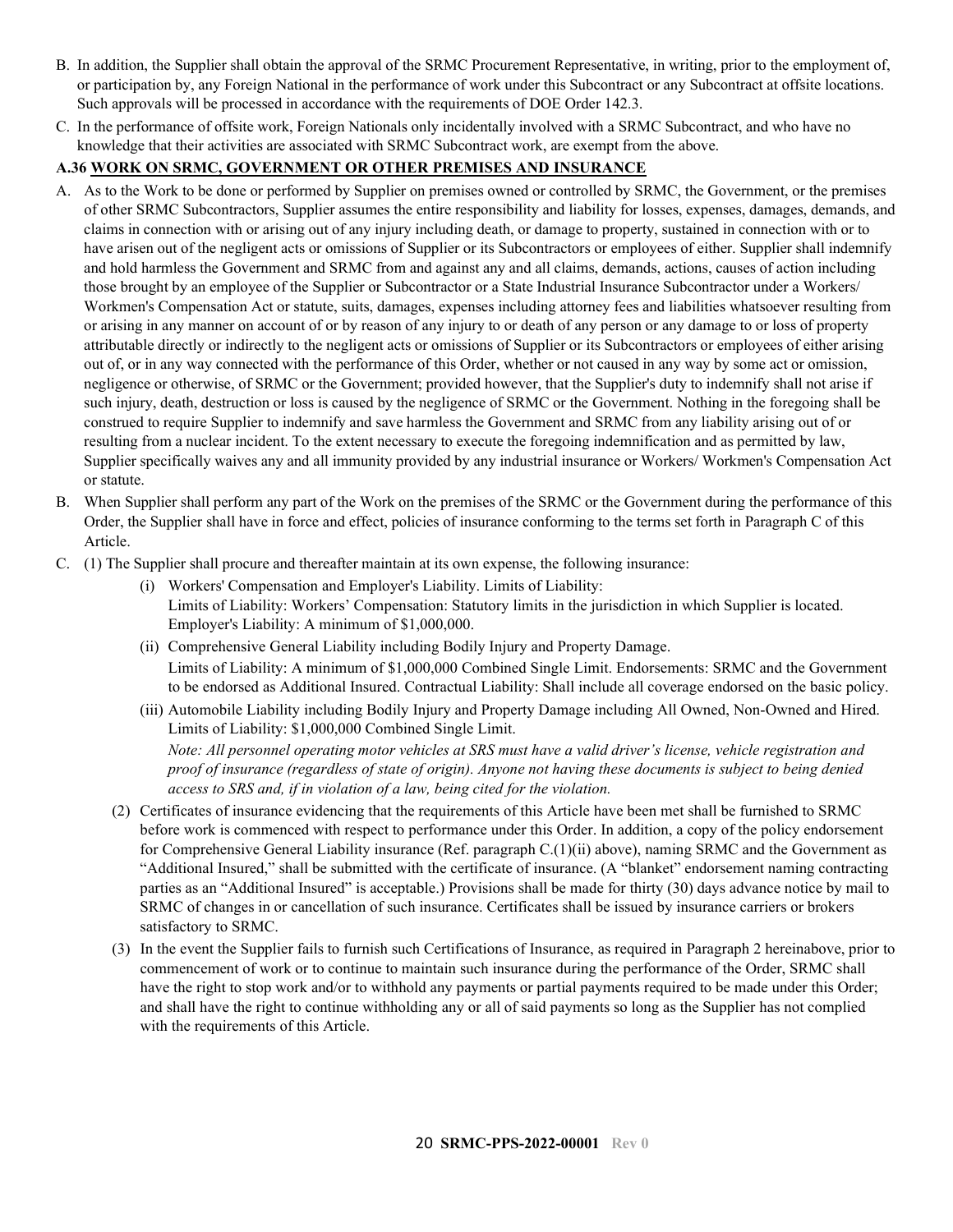- (4) On orders involving blasting or other hazardous operations, the Supplier's insurance shall specifically state that all blasting or such other hazardous operations are fully covered.
- D. Supplier agrees to comply with and require its Subcontractors to comply with all applicable laws, rules, and regulations with respect to state industrial insurance or Workers/Workmen's Compensation, occupational disease, occupational safety and health, or withholding and payment of social security and federal and state income taxes. Supplier further agrees to indemnify SRMC and the Government against, and to save and hold harmless SRMC and the Government from, any and all liability and expense with respect to claims against SRMC or the Government which may result from the failure or alleged failure of Supplier or of any of its Subcontractors to comply therewith.

### <span id="page-20-0"></span>**A.37 BANKRUPTCY**

If the Supplier enters into any proceeding relating to bankruptcy, it shall give written notice via certified mail to the SRMC Procurement Representative within five (5) days of initiating the proceedings. The notification shall include the date on which the proceeding was filed, the identity and location of the court and a listing of the SRMC Subcontract/Order Numbers for which final payment has not been made.

### <span id="page-20-1"></span>**A.38 ACCESS TO DOE–OWNED OR LEASED FACILITIES**

*(Article applies if employees of Supplier will require physical access to DOE-owned or leased facilities.)*

- A. The performance of this Order requires that employees of the Supplier have physical access to DOE-owned or leased facilities. The Supplier understands and agrees that DOE has a prescribed process and policies with which the Supplier and its employees must comply in order to receive a security badge that allows such physical access, including appropriate access to DOE-owned equipment. Subcontractor and its employees and those of any lower tier subcontractors shall not use any DOE-owned equipment for personal use under any circumstances. The Supplier shall propose employees whose background offers the best prospect of obtaining a security badge approval for access. This clause does not control requirements for an employee obtaining a security clearance.
- B. The Supplier shall assure:
	- (1) Compliance with procedures established by DOE and SRMC in providing its employees with any forms directed by DOE or SRMC;
	- (2) Employees properly complete any forms;
	- (3) Employees submit the forms to the person designated by the SRMC Procurement Representative;
	- (4) Employees cooperate with DOE and SRMC officials responsible for granting access to DOE-owned or leased facilities; and
	- (5) Employees provide additional information requested by those DOE/SRMC officials.
- C. The Supplier understands and agrees that DOE may unilaterally deny a security badge to an employee and that the denial remains effective for that employee unless DOE subsequently determines that access may be granted. Upon notice from DOE or SRMC that an employee's application for a security badge is or will be denied, the Supplier shall promptly identify and submit the appropriate forms for the substitute employee. The denial of a security badge to individual employees by DOE shall not be cause for extension of the period of performance of this Order or any Supplier claim against DOE or SRMC.
- D. The Supplier shall return to the SRMC Procurement Representative, or designee, the badge(s) or other credential(s) provided by DOE pursuant to this clause, granting physical access to DOE-owned or leased facilities by the Supplier's employee(s) upon:
	- (1) Termination of this Order;
	- (2) Expiration of this Order;
	- (3) Termination of employment on this Order by an individual employee; or
	- (4) Demand by DOE/SRMC for return of the badge.
- E. The Supplier shall include this clause, including this paragraph E. in any Subcontract, awarded in the performance of this Order, in which an employee(s) of the Subcontractor will require physical access to DOE-owned or leased facilities.

### <span id="page-20-2"></span>**A.39 FOREIGN GOVERNMENT SPONSORED OR AFFILIATED ACTIVITIES**

*(Article only applies if this is a demonstration or R&D subcontract and if the subcontractor's work scope is performed on or at a DOE/NNSA site/facility, including DOE/NNSA/contractor leased space)*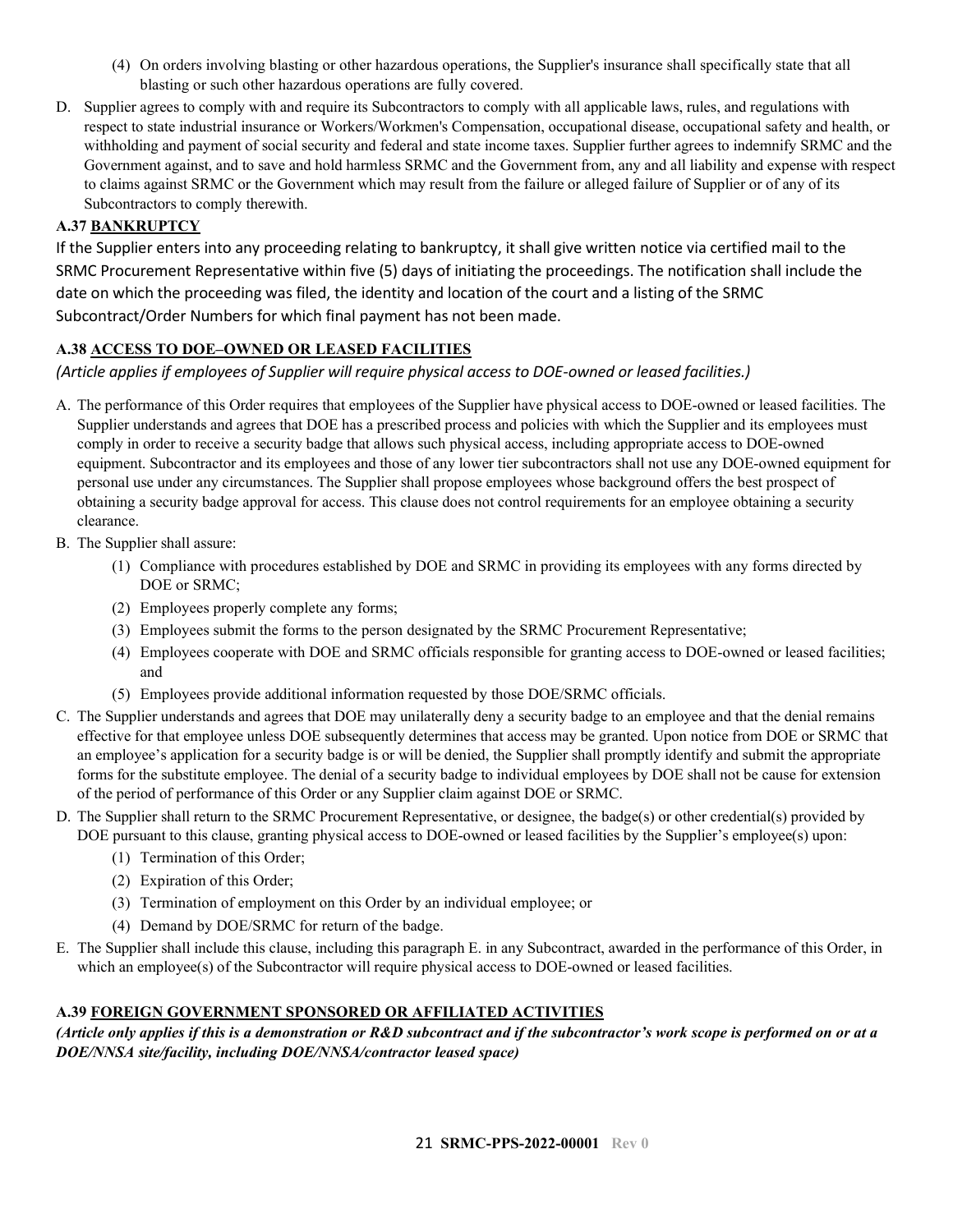A. Subcontractor is responsible for complying with the applicable requirements of DOE Order 486.1A CRD Attachment 1 and Attachment 2 and cooperate with Contractor to allow Contractor to comply with the requirement of DOE Order 486.1A CRD.

B. *According to DOE Order 486.1A, Attachment 1:*

Contractor Personnel participation in any Foreign Government-Sponsored Talent Recruitment Program of a Foreign Country of Risk, as defined in Attachment 2, is prohibited. Contractor Employee participation in any Other Foreign Government Sponsored or Affiliated Activity is restricted.

The Contractor must utilize due diligence to ensure that (1) Contractor Personnel performing work within the scope of the DOE contract, working at any level, are not participants in any Foreign Government-Sponsored Talent Recruitment Program of a Foreign Country of Risk; and (2) Contractor Employees performing work within the scope of the DOE contract, working at any level, are not participants in any Other Foreign Government Sponsored or Affiliated Activity.

*C.* According to DOE Order 486.1A, Attachment 2:

"Contractor Personnel" includes any research and development (R&D) or Demonstration subcontractor employee, joint appointee from another institution, and any other individual performing R&D work, whether compensated or uncompensated, within the scope of the prime DOE contract either on-site at the DOE/NNSA site/facility or in DOE/NNSA/contractor leased space.

#### <span id="page-21-0"></span>**A.40 SUPPLEMENTAL DEFINITIONS FOR FAR AND DEAR CLAUSES INCORPORATED BY REFERENCE**

"Contract" means this Subcontract or Purchase Order (except in instances when it is not applicable or appropriate) and includes changes and modifications to this Subcontract.

"Contractor" or "Supplier" means the party to whom this Subcontract or Purchase Order is awarded (except in instances when it is not applicable or appropriate).

"Government" means SRMC (except in instances when it is not applicable or appropriate. At a minimum, the change in meaning to "SRMC" does not apply to clauses addressing (i) property, real, personal, intellectual or mixed (SRMC authorized to exercise all rights the Government possesses under such clauses), (ii) nuclear or other governmental indemnification of the Contractor, or (iii) when a right, act, authorization, or obligation can be granted or performed only by the Government's duly authorized representative).

"Contracting Officer" means the Procurement Representative of SRMC (except in instances when it is not applicable or appropriate. At a minimum, the change in meaning to "SRMC" does not apply to clauses addressing (i) property, real, personal, intellectual or mixed (SRMC authorized to exercise all rights the Government possesses under such clauses), (ii) nuclear or other governmental indemnification of the Contractor, or (iii) when a right, act, authorization, or obligation can be granted or performed only by the Government's duly authorized representative).

"Subcontractor" means any party entering into an agreement with the Supplier or any lower tier subcontractor for the furnishing of supplies or services required for performance of this Subcontract.

### *(This Subcontract or Purchase Order incorporates the Clauses identified below by reference, with the same force and effect as if they were given in full text. Upon request, SRMC will make their full text available.)*

#### <span id="page-21-1"></span>**\*A.41 POLLUTION PREVENTION AND RIGHT-TO-KNOW INFORMATION (MAY 2011)** FAR 52.223-5

<span id="page-21-2"></span>**\*A.42 NUCLEAR HAZARDS INDEMNITY AGREEMENT (AUG 2016)** DEAR 952.250-70

<span id="page-21-3"></span>**\*A.43 EQUAL OPPORTUNITY (SEP 2016)** FAR 52.222-26

<span id="page-21-4"></span>**\*A.44 STOP WORK ORDER (AUG 1989)** FAR 52.242-15

<span id="page-21-5"></span>**\*A.45 CONVICT LABOR (JUN 2003)** FAR 52.222-3

<span id="page-21-6"></span>**\*A.46 NOTICE OF LABOR DISPUTES (FEB 1997)** FAR 52.222-1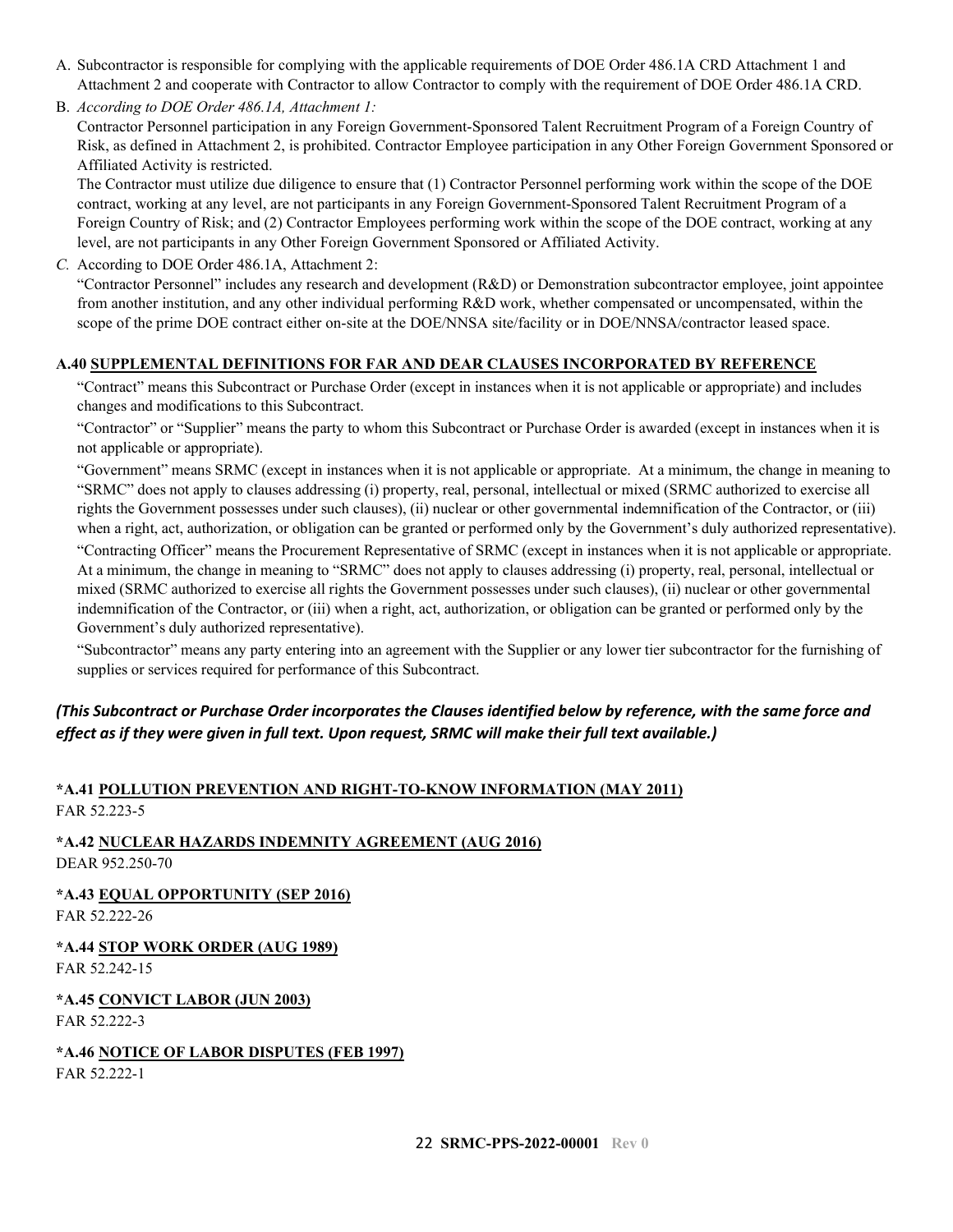#### <span id="page-22-0"></span>**\*A.47 INTEREST (MAY 2014)**

FAR 52.232-17

#### <span id="page-22-1"></span>**\*A.48 WHISTLEBLOWER PROTECTION FOR CONTRACTOR EMPLOYEES (DEC 2000)**

(DEAR 952.203-70, This Article applies only with respect to work to be performed on-the Savannah River Site.)

#### <span id="page-22-2"></span>**\*A.49 SUBCONTRACTS FOR COMMERCIAL ITEMS (AUG 2020)** FAR 52.244-6

#### <span id="page-22-3"></span>**\*A.50 RESTRICTIONS ON CERTAIN FOREIGN PURCHASES (JUN 2008)** FAR 52.225-13

### <span id="page-22-4"></span>**\*A.51 PERSONAL IDENTITY VERIFICATION OF CONTRACTOR PERSONNEL (JAN 2011)** FAR 52.204-9

*(This article applies if Supplier requires routine access to a federally controlled facility and/or routine access to a Federally controlled information system.)*

### <span id="page-22-5"></span>**\*A.52 COMBATING TRAFFICKING IN PERSONS (JAN 2019)**

FAR 52.222-50

#### <span id="page-22-6"></span>**\*A.53 PROHIBITION ON CONTRACTING FOR HARDWARE, SOFTWARE AND SERVICES DEVELOPED OR PROVIDED BY KASPERSKY LAB AND OTHER COVERED ENTITIES (JUL 2018)** FAR 52.204-23

### <span id="page-22-7"></span>**\*A.54 PROHIBITION ON CONTRACTING FOR CERTAIN TELECOMMUNICATIONS AND VIDEO SURVEILLANCE SERVICES OR EQUIPMENT (AUG 2020)**

FAR 52.204-25

*(This article applies for all subcontracts and other contractual instruments, including subcontracts for the acquisition of commercial products or commercial services)*

### **SECTION B**

<span id="page-22-8"></span>*(This Purchase Order incorporates the Clauses identified below by reference, with the same force and effect as if they were given in full text. Upon request, SRMC will make their full text available. Reference Article A.40, "Supplemental Definitions for FAR and DEAR Clauses Incorporated by Reference".)*

### <span id="page-22-10"></span><span id="page-22-9"></span>**SECTION B1 ARTICLE APPLIES IF THE PRICE OF THIS ORDER EXCEEDS \$2,500; \*B.1 PAID SICK LEAVE UNDER EXECUTIVE ORDER 13706 (JAN 2017)** FAR 52.222-62

<span id="page-22-12"></span><span id="page-22-11"></span>**ARTICLE B2 APPLIES IF THE PRICE OF THIS ORDER EXCEEDS \$3,000 \*B.2 EMPLOYMENT ELIGIBILITY VERIFICATION (OCT 2015)** FAR 52.222-54

### **SECTION C**

### <span id="page-22-14"></span><span id="page-22-13"></span>**SECTION C ARTICLES APPLY IF THE PRICE OF THIS ORDER EXCEEDS \$10,000.**

*(This Purchase Order incorporates the Clauses identified below by reference, with the same force and effect as if they were given in full text. Upon request, SRMC will make their full text available. Reference Article A.40, "Supplemental Definitions for FAR*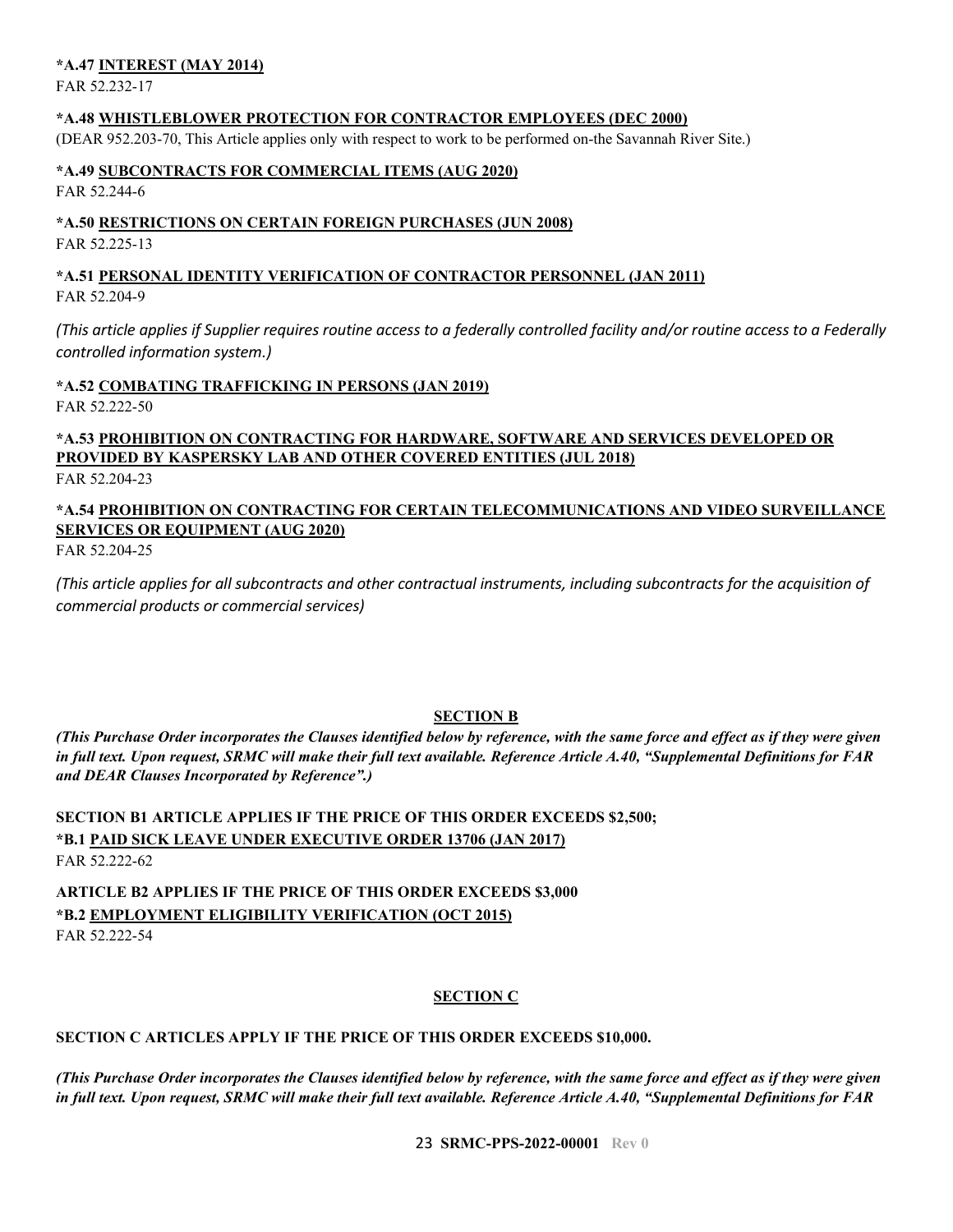### <span id="page-23-0"></span>**\*C.1 EQUAL OPPORTUNITY FOR WORKERS WITH DISABILITIES (JUN2020)** FAR 52.222-36

### <span id="page-23-1"></span>**\*C.2 PATENT INDEMNITY (APR 1984)**

FAR 52.227-3

# <span id="page-23-2"></span>**\*C.3 PROHIBITION OF SEGREGATED FACILITIES (APR 2015)**

FAR 52.222-21

#### <span id="page-23-3"></span>**\*C.4 BUY AMERICAN ACT-SUPPLIES (MAY 2014)** FAR 52.225-1

#### **SECTION D**

### <span id="page-23-6"></span><span id="page-23-5"></span><span id="page-23-4"></span>**SECTION D ARTICLES APPLY IF THE PRICE OF THIS ORDER EXCEEDS \$25,000. D.1 INSPECTION OF SUPPLIES AND SERVICES**

A. Definitions.

- (1) "Services" as used in this article includes services performed, workmanship, and material furnished or utilized in the performance of services.
- (2) "Supplies" as used in this article, includes but is not limited to raw materials, components, intermediate assemblies, end products, and lots of supplies.
- B. Supplier shall provide and maintain an inspection system acceptable to SRMC covering Services and/or Supplies and shall tender to SRMC for acceptance only Supplies that have been inspected in accordance with the inspection system and have been found by Supplier to be in conformity with Order requirements. As part of the system, Supplier shall prepare records evidencing all inspections made under the system and the outcome. These records shall be kept complete and made available to SRMC and the Government during Order performance and for as long afterwards as this Order requires. SRMC and the Government may perform reviews and evaluations reasonably necessary to ascertain compliance with this paragraph. These reviews and evaluations shall be conducted in a manner that will not unduly delay the Work. The right of review, whether exercised or not, does not relieve Supplier of its obligations under this Order.
- C. SRMC and the Government has the right to inspect and test all Supplies and Services called for by this Order, to the extent practicable, at all places and times, including the period of manufacture, and in any event before acceptance. SRMC and the Government shall perform inspections and tests in a manner that will not unduly delay the Work. SRMC and the Government assume no contractual obligation to perform any inspection and test for the benefit of Supplier, unless specifically set forth elsewhere in this Order.
- D. If SRMC or the Government performs an inspection or test on the premises of Supplier or a Subcontractor, Supplier shall furnish, and shall require Subcontractors to furnish, without additional charge, all reasonable facilities and assistance for the safe and convenient performance of these duties. Except as otherwise provided in this Order, SRMC shall bear the expense of SRMC and Government inspections or tests made at other than the Supplier's or Subcontractor's premises; provided, that in case of rejection, SRMC and the Government shall not be liable for any reduction in the value of inspection or test samples.
- E. (1) When Supplies or Services are not ready at the time specified by Supplier for inspection or test, SRMC may charge to Supplier the additional cost to SRMC related to the inspection or test.
	- (2) SRMC may also charge Supplier for any additional cost of inspection or test when prior rejection makes reinspection or retest necessary.
- F. SRMC has the right either to reject or to require correction of nonconforming Supplies. Supplies are nonconforming when they are defective in material or workmanship or are otherwise not in conformity with Order requirements. SRMC may reject nonconforming Supplies with or without disposition instructions.
- G. Supplier shall remove Supplies rejected or required to be corrected. However, SRMC may require correction in place, promptly after notice, by and at the expense of Supplier. Supplier shall not tender for acceptance corrected or rejected Supplies without disclosing the former rejection or requirement for correction, and, when required, shall disclose the corrective action taken.
- H. If any of the Services do not conform to Order requirements, SRMC may require Supplier to perform the Services again in conformity with Order requirements, at no increase in Order amount. When the defects in Services cannot be corrected by reperformance, SRMC may

#### 24 **SRMC-PPS-2022-00001 Rev 0**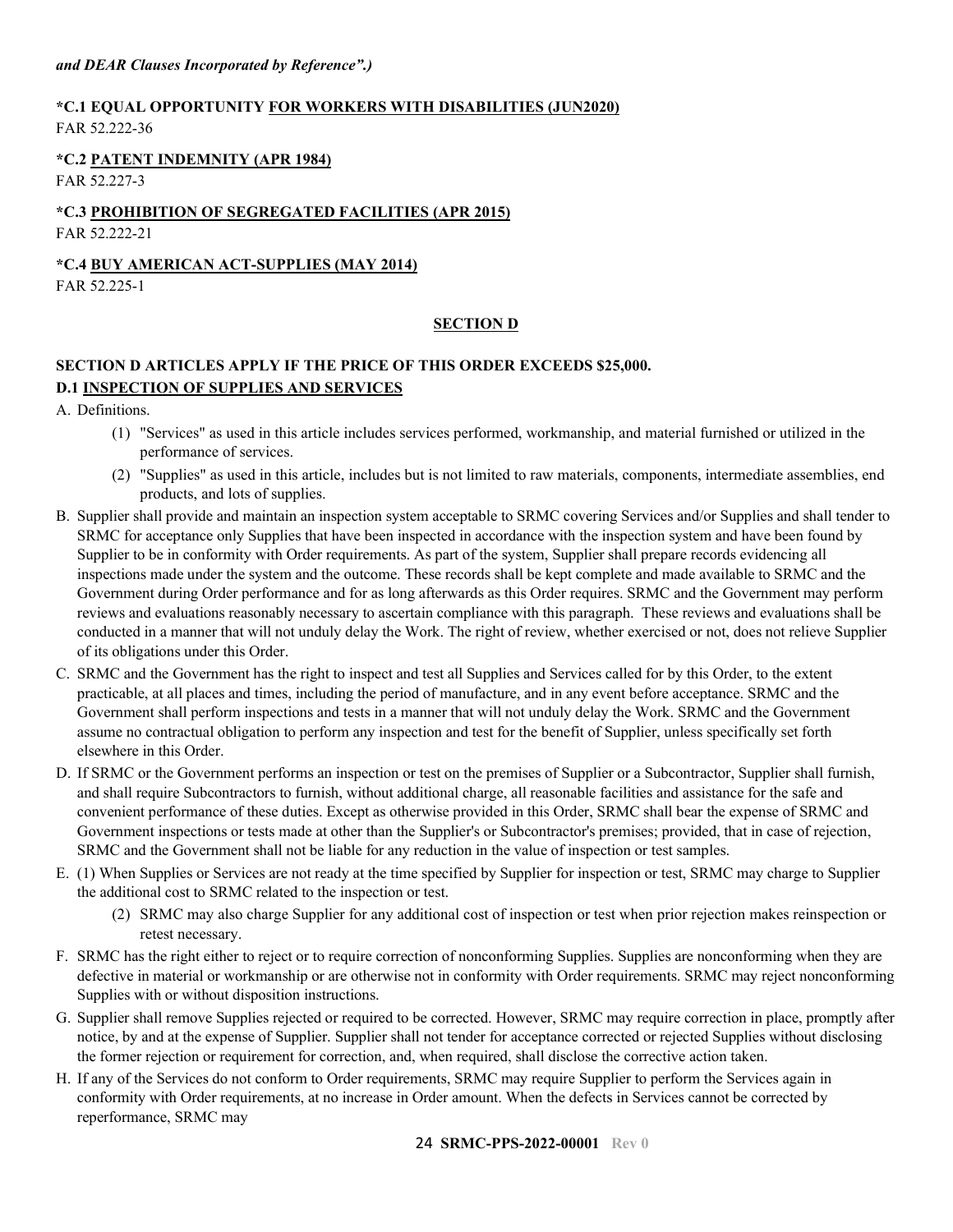- (1) Require Supplier to take necessary action to ensure that future performance conforms to Order requirements and
- (2) Reduce the Order price to reflect the reduced value of the Services performed.
- I. If Supplier fails to remove, replace, or correct rejected Supplies promptly, that are required to be removed or to be replaced or corrected, or to reperform nonconforming Services promptly in conformance with Order requirements or to take the necessary action to ensure future performance of Services in conformity with Order requirements, SRMC may
	- (1) By Order or otherwise, remove, replace, or correct the Supplies and perform the Services and charge the cost to Supplier;
	- (2) Terminate this Order for default; or
	- (3) Require delivery and make an equitable price reduction.
- J. (1) If this Order provides for the performance of quality assurance at source, and if requested by SRMC, the Supplier shall furnish advance notification of the time
	- (i) When Supplier inspection or tests will be performed in accordance with the terms and conditions of this Order and
	- (ii) When the Supplies will be ready for SRMC inspection.
	- (2) The SRMC request shall specify the period and method of the advance notification and the SRMC representative to whom it shall be furnished. Requests shall not require more than two workdays of advance notification if the SRMC representative is in residence in the Supplier's plant, nor more than seven workdays in other instances.
- K. SRMC shall accept or reject Supplies as promptly as practicable after delivery, unless otherwise provided in this Order. SRMC's failure to inspect and accept or reject the Supplies shall not relieve Supplier from responsibility, nor impose liability on SRMC, for nonconforming Supplies.
- L. Inspections and tests by SRMC and the Government do not relieve Supplier of responsibility for defects or other failures to meet Order requirements. Acceptance shall be conclusive, except for latent defects, fraud, gross mistakes amounting to fraud, or as otherwise provided in this Order.
- M. If acceptance is not conclusive for any reason, SRMC, in addition to any other rights and remedies provided by law, or under other provisions of this Order, shall have the right to require the Supplier
	- (1) At no increase in Order price, to correct or replace the defective or nonconforming Supplies at the original point of delivery or at Supplier's plant, at SRMC's election and in accordance with a reasonable delivery schedule as may be agreed upon between Supplier and SRMC; provided, that SRMC may require a reduction in Order price if Supplier fails to meet such delivery schedule, or
	- (2) Within a reasonable time after receipt by Supplier of notice of defects or nonconformance, to repay such portion of this Order as is equitable under the circumstances if SRMC elects not to require correction or replacement. When Supplies are returned to Supplier, Supplier shall bear the transportation cost from the original point of delivery to Supplier's plant and return to the original point when that point is not the Supplier's plant. If Supplier fails to perform or act as required in (1) or (2) above and does not cure such failure within a period of ten days (or such longer period as SRMC may authorize in writing) after receipt of notice from SRMC specifying such failure, SRMC shall have the right by contract or other-wise to replace or correct such Supplies and charge to Supplier the cost occasioned thereby.

### *(This Purchase Order incorporates the Clauses identified below by reference, with the same force and effect as if they were given in full text. Upon request, SRMC will make their full text available. Reference Article A.40, "Supplemental Definitions for FAR and DEAR Clauses Incorporated by Reference".)*

#### <span id="page-24-0"></span>**\*D.2 PROTECTING THE GOVERNMENT'S INTEREST WHEN SUBCONTRACTING WITH CONTRACTORS DEBARRED, SUSPENDED, OR PROPOSED FOR DEBARMENT (JUN 2020)** FAR 52.209-6

### **SECTION E**

### <span id="page-24-2"></span><span id="page-24-1"></span>**SECTION E ARTICLES APPLY IF THE PRICE OF THIS ORDER EXCEEDS \$150,000.**

### <span id="page-24-3"></span>**E.1 TERMINATION FOR CONVENIENCE OF SRMC**

Article A.16 is hereby deleted.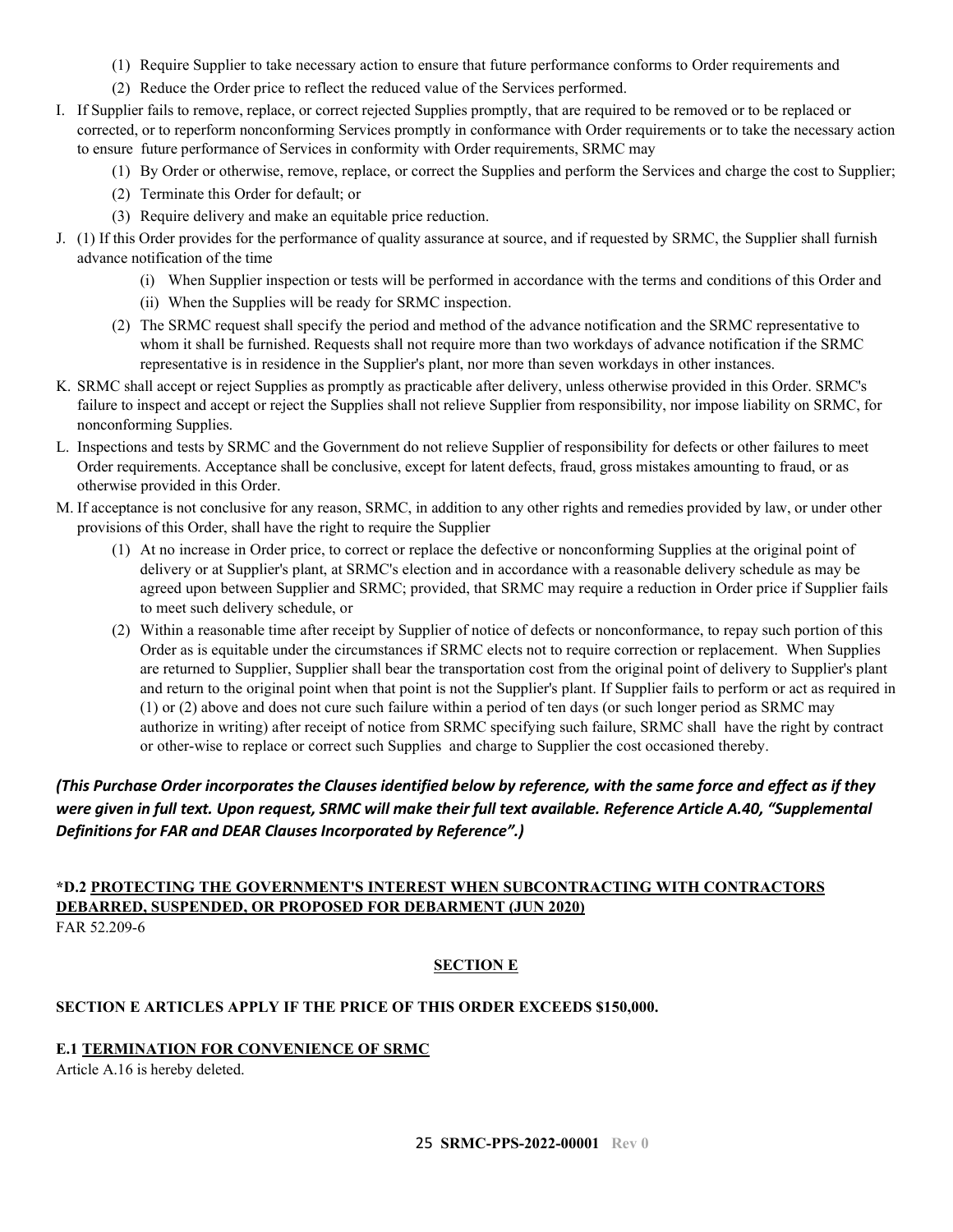- A. SRMC may terminate performance of the Work, in whole or, from time to time, in part if SRMC determines that a termination is in SRMC's interest. SRMC shall terminate by delivering to Supplier a Notice of Termination specifying the extent of termination and the effective date. Upon receipt of the notice, if title to property is vested in Supplier under this Order, it shall revert to the Government regardless of any other article of this Order, except for property that Supplier disposed of by bona fide sale or removed from the Savannah River Site.
- B. After receipt of a Notice of Termination, and except as directed by SRMC, Supplier shall immediately proceed with the following obligations, regardless of delay in determining or adjusting any amounts due under this article:
	- (1) Stop Work as specified in the notice.
	- (2) Place no further subcontracts or orders (referred to as Subcontracts in this article) for materials, services, or facilities, except as necessary to complete the continued portion of this Order.
	- (3) Terminate all Subcontracts to the extent they relate to the Work terminated.
	- (4) Assign to the Government, as directed by SRMC, all right, title, and interest of Supplier under the Subcontracts terminated, in which case SRMC shall have the right to settle or to pay any termination settlement proposal arising out of those terminations.
	- (5) With approval or ratification to the extent required by SRMC, settle all outstanding liabilities and termination settlement proposals arising from the termination of Subcontracts; the approval or ratification will be final for purposes of this article.
	- (6) As directed by SRMC, transfer title to the Government and deliver to SRMC
		- (i) The fabricated or unfabricated parts, work in process, completed work, supplies, and other material produced or acquired for the Work terminated, and
		- (ii) The completed or partially completed plans, drawings, information, and other property that, if this Order had been completed, would be required to be furnished to SRMC.
	- (7) Complete performance of the Work not terminated.
	- (8) Take any action that may be necessary, or that SRMC may direct, for the protection and preservation of the property related to this Order that is in the possession of Supplier and in which SRMC has or may acquire an interest.
	- (9) Use its best efforts to sell, as directed or authorized by SRMC, any property of the types referred to in subparagraph (6) above; provided, however, that Supplier (i) is not required to extend credit to any purchaser and (ii) may acquire the property under the conditions prescribed by, and at prices approved by, SRMC. The proceeds of any transfer or disposition will be applied to reduce any payments to be made by SRMC under this Order, credited to the price or cost of the Work, or paid in any other manner directed by SRMC.
- C. After expiration of the plant clearance period as defined in Subpart 45.6 of the Federal Acquisition Regulation, Supplier may submit to SRMC a list, certified as to quantity and quality, of termination inventory not previously disposed of, excluding items authorized for disposition by SRMC. Supplier may request SRMC to remove those items or enter into an agreement for their storage. Within fifteen days, SRMC will accept title to those items and remove them or enter into a storage agreement. SRMC may verify the list upon removal of the items, or if stored, within forty-five days from submission of the list, and shall correct the list, as necessary, before final settlement.
- D. After termination, Supplier shall submit a final termination settlement proposal to SRMC in the form and with the certification prescribed by SRMC. Supplier shall submit the proposal promptly, but no later than one year from the effective date of termination, unless extended in writing by SRMC upon written request of Supplier within this one-year period. However, if SRMC determines that the facts justify it, a termination settlement proposal may be received and acted on after one year or any extension. If Supplier fails to submit the proposal within the time allowed, SRMC may determine, on the basis of information available, the amount, if any, due Supplier because of the termination and shall pay the amount determined.
- E. Subject to paragraph D above, Supplier and SRMC may agree upon the whole or any part of the amount to be paid because of the termination. The amount may include a reasonable allowance for profit on work done. However, the agreed amount, whether under this paragraph E or paragraph F below, exclusive of settlement costs, may not exceed the total Order price as reduced by
	- (1) The amount of payments previously made and
	- (2) The Order price of Work not terminated. This Order shall be amended and Supplier paid the agreed amount. Paragraph F below shall not limit, restrict, or affect the amount that may be agreed upon to be paid under this paragraph.
- F. If Supplier and SRMC fail to agree on the whole amount to be paid because of the termination of Work, SRMC shall pay Supplier the amounts determined by SRMC as follows, but without duplication of any amounts agreed on under paragraph E of this article:
	- (1) For Work performed before the effective date of termination, the total (without duplication of any items) of:
		- (i) The cost of the Work;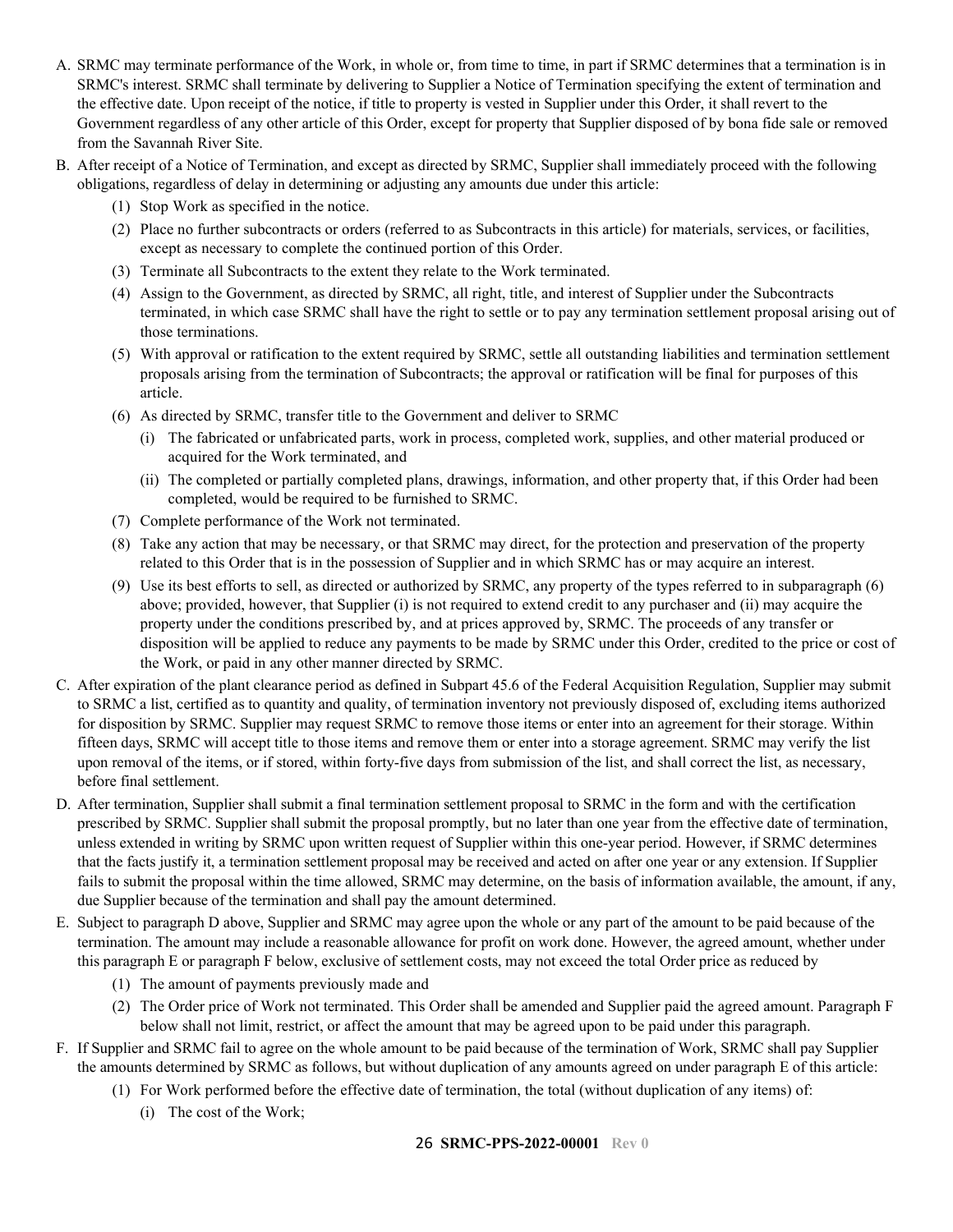- (ii) The cost of settling and paying termination settlement proposals under terminated Subcontracts that are properly chargeable to the terminated portion of this Order, if not included in subdivision (i) above; and
- (iii) A sum, as profit on subdivision (i) above, determined by SRMC under section 49.202 of the Federal Acquisition Regulation, in effect on the date of this Order, to be fair and reasonable; however, if it appears that Supplier would have sustained a loss on the entire Order had it been completed, SRMC shall allow no profit under this subdivision (iii) and shall reduce the amount of the settlement to reflect the indicated rate of loss.
- (2) The reasonable costs of settlement of the work terminated, including:
	- (i) Accounting, legal, clerical, and other expenses reasonably necessary for the preparation of termination settlement proposals and supporting data;
	- (ii) The termination and settlement of Subcontracts (excluding the amounts of such settlements); and
	- (iii) Preservation and protection of property under subparagraph B (8) of this article.
- G. Except for normal spoilage, and except to the extent that SRMC expressly assumed the risk of loss, SRMC shall exclude from the amounts payable to Supplier under paragraph F above, the fair value, as determined by SRMC, of property that is destroyed, lost, stolen, or damaged so as to become undeliverable to SRMC or to a buyer.
- H. The cost principles and procedures of Part 31 of the Federal Acquisition Regulation as supplemented or modified by Part 931 of the Department of Energy Acquisition Regulation, in effect on the date of this Order, shall govern all costs claimed, agreed to, or determined under this article.
- I. If Supplier failed to submit the termination settlement proposal within the time provided in paragraph D or K and failed to request a time extension, the decision of SRMC is final and not subject to the Disputes article. If SRMC has made a determination of the amount due under paragraph D, F, or K, SRMC shall pay Supplier
	- (1) The amount determined by SRMC, if there is no right of appeal or if no timely appeal has been taken, or
	- (2) The amount finally determined on an appeal.
- J. In arriving at the amount due Supplier under this article, there shall be deducted-
	- (1) All unliquidated advance or other payments to Supplier under the terminated portion of this Order;
	- (2) Any claim which SRMC or the Government has against Supplier under this Order; and
	- (3) The agreed price for, or the proceeds of sale of, materials, supplies, or other things acquired by Supplier or sold under the provisions of this article and not recovered by or credited to SRMC.
- K. If the termination is partial, Supplier may file a proposal with SRMC for an equitable adjustment of the price(s) of the continued portion of this Order. SRMC shall make any equitable adjustment agreed upon. Any proposal by Supplier for an equitable adjustment under this article shall be requested within ninety days from the effective date of termination unless extended in writing by SRMC.
- L. (1) SRMC may, under the terms and conditions it prescribes, make partial payments and payments against cost incurred by Supplier for the terminated portion of this Order, if SRMC believes the total of these payments will not exceed the amount to which Supplier will be entitled.
	- (2) If the total payments exceed the amount finally determined to be due, Supplier shall repay the excess to SRMC upon demand, together with interest computed at the rate established by the Secretary of the Treasury under 50 U.S.C. App.  $1215(b)(2)$ . Interest shall be computed for the period from the date the excess payment is received by Supplier to the date the excess is repaid. Interest shall not be charged on any excess payment due to a reduction in Supplier's termination settlement proposal because of retention or other disposition of termination inventory until ten days after the date of the retention or disposition, or a later date determined by SRMC because of the circumstances.
- M. Unless otherwise provided in this Order or by statute, Supplier shall maintain all records and documents relating to the terminated portion of this Order for three years after final settlement. This includes all books and other evidence bearing on Supplier's costs and expenses under this Order. Supplier shall make these records and documents available to the Government, at Supplier's office, at all reasonable times, without any direct charge. If approved by SRMC, photographs, microphotographs, or other authentic reproductions may be maintained instead of original records and documents.

*(This Purchase Order incorporates the Clauses identified below by reference, with the same force and effect as if they were given in full text. Upon request, SRMC will make their full text available. Reference Article A.40, "Supplemental Definitions for FAR and DEAR Clauses Incorporated by Reference".)*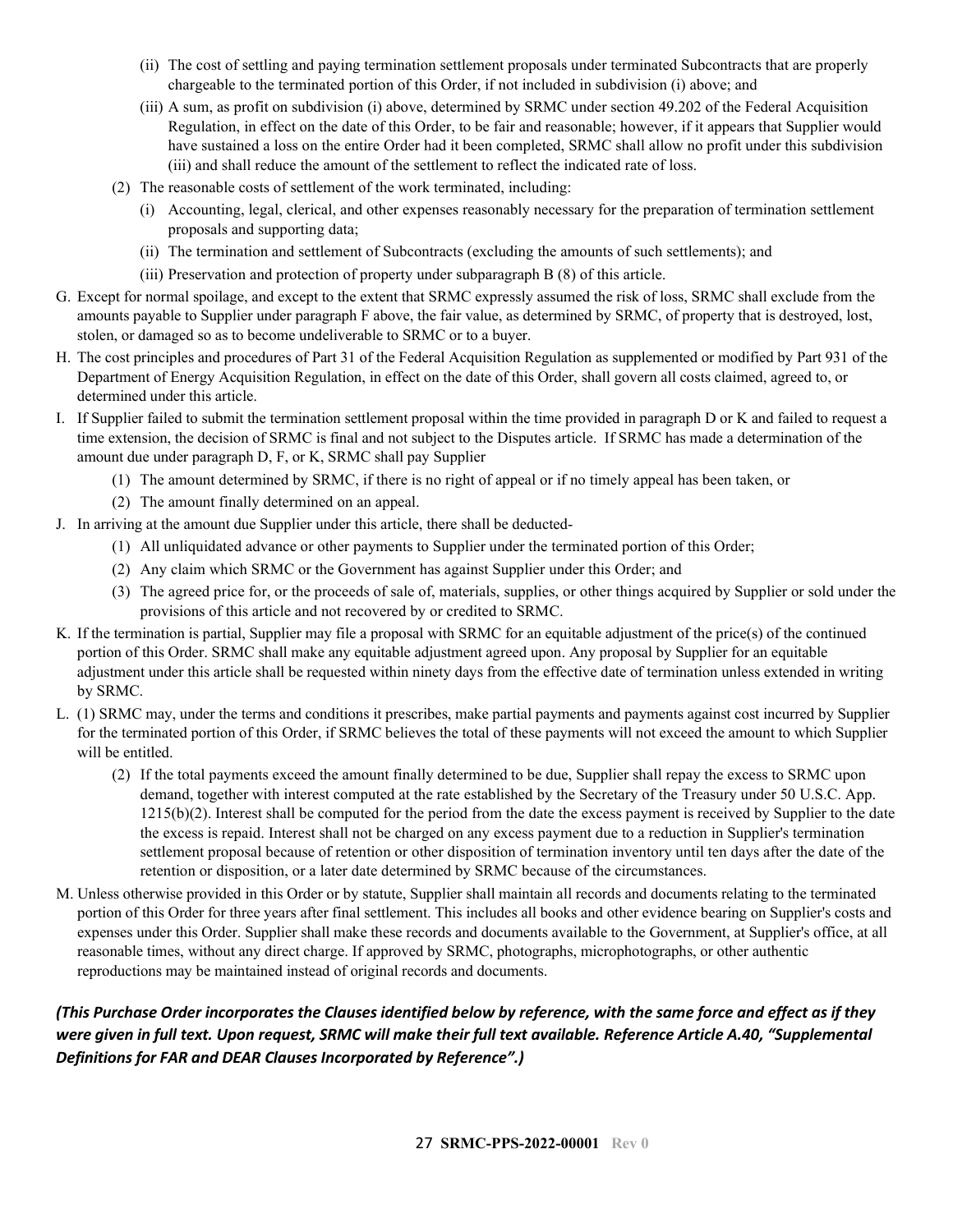### <span id="page-27-0"></span>**\*E.2 AUDIT AND RECORDS – NEGOTIATIONS (JUN2020)**

FAR 52.215-2

### <span id="page-27-1"></span>**\*E.3 AUTHORIZATION AND CONSENT (JUN 2020)**

FAR 52.227-1

#### <span id="page-27-2"></span>**\*E.4 NOTICE AND ASSISTANCE REGARDING PATENT AND COPYRIGHT INFRINGEMENT (DEC 2000)** DEAR 970.5227-5

#### <span id="page-27-3"></span>**\*E.5 LIMITATION ON PAYMENTS TO INFLUENCE CERTAIN FEDERAL TRANSACTIONS (JUN 2020)** FAR 52.203-12

# <span id="page-27-4"></span>**\*E.6 UTILIZATION OF SMALL BUSINESS CONCERNS (OCT 2018)**

FAR 52.219-8

### <span id="page-27-5"></span>**\*E.7 INTEGRITY OF UNIT PRICES (JUN 2020) – ALT I (OCT 1997)** FAR 52.215-14

## <span id="page-27-6"></span>**\*E.8 ANTI-KICKBACK PROCEDURES (JUN 2020)**

FAR 52.203-7

### <span id="page-27-7"></span>**\*E.9 RESTRICTIONS ON SUBCONTRACTOR SALES TO THE GOVERNMENT (JUN 2020)** FAR 52.203-6

### <span id="page-27-8"></span>**\*E.10 CONTRACT WORK HOURS AND SAFETY STANDARDS ACT - OVERTIME COMPENSATION –(MAY 2018)** FAR 52.222-4

### <span id="page-27-9"></span>**\*E.11 PREFERENCE FOR PRIVATELY- OWNED U.S.-FLAG COMMERCIAL VESSELS (FEB 2006)** FAR 52.247-64

#### <span id="page-27-10"></span>**\*E.12 ACQUISITION OF EPEAT REGISTERED TELEVISIONS (JUN 2014)** FAR 52.223-14

### <span id="page-27-11"></span>**\*E.13 EQUAL OPPORTUNITY FOR VETERANS (JUN 2020)**

FAR 52.222-35

# <span id="page-27-12"></span>**\*E.14 EMPLOYMENT REPORTS ON VETERANS (JUN 2020)**

FAR 52.222-37

### **SECTION F**

### <span id="page-27-14"></span><span id="page-27-13"></span>**SECTION F ARTICLES APPLY IF THE PRICE OF THIS ORDER EXCEEDS \$500,000.**

*(This Purchase Order incorporates the Clauses identified below by reference, with the same force and effect as if they were given in full text. Upon request, SRMC will make their full text available. Reference Article A.40, "Supplemental Definitions for FAR and DEAR Clauses Incorporated by Reference".)*

### <span id="page-27-15"></span>**\*F.1 DISPLACED EMPLOYEE HIRING PREFERENCE (JUN 1997)**

DEAR 952.226-74 (Applies if order exceeds \$500,000)

<span id="page-27-16"></span>**\*F.2 SMALL BUSINESS SUBCONTRACTING PLAN (JUN 2020) – Alt. II (NOV 2016)**

<span id="page-27-17"></span>FAR 52.219-9 (Applies if order exceeds \$700,000)

### **SECTION G**

### <span id="page-27-18"></span>**SECTION G ARTICLES APPLY AS SPECIFIED IN THE ORDER, REGARDLESS OF ORDER PRICE.**

For the purpose of this Section

(1) safety encompasses environment, safety and health, including pollution prevention and waste minimization; and

28 **SRMC-PPS-2022-00001 Rev 0**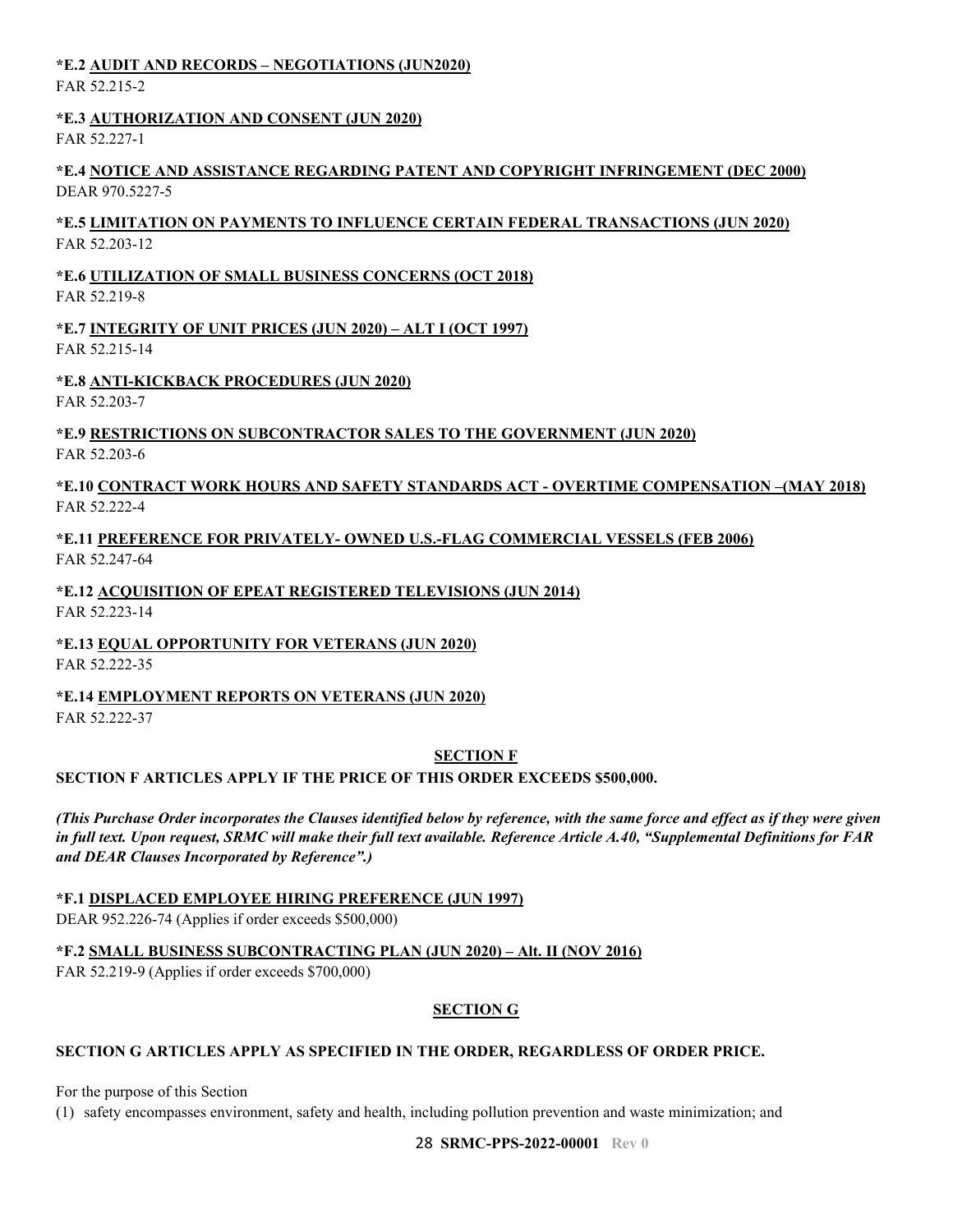### <span id="page-28-0"></span>**\*G.1 INTEGRATION OF ENVIRONMENT, SAFETY AND HEALTH INTO WORK PLANNING AND EXECUTION.** DEAR 970.5223-1 (DEC 2000)

### <span id="page-28-1"></span>**G.2 ENVIRONMENT, SAFETY, AND HEALTH COMPLIANCE - ALTERNATIVE I**

*(Compliance by the Supplier with the requirements of this Article G.2 shall satisfy any/all requirements of Article G.1, "Integration of Environment, Safety and Health into Work Planning and Execution", applicable to the scope of work contained in this Subcontract.)*

- A. The Supplier, and any Subcontractor(s), shall take all reasonable precautions in the performance of the work under this Subcontract to protect the environment, safety, and health of employees and members of the public. All work shall be performed, to include subcontracted work, in compliance with all applicable SRMC/DOE environmental, safety, and health requirements, including DOE Regulation 10 CFR 851, "Worker Safety and Health Program", and orders, and procedures including related reporting requirements. Such procedures provide authority to SRMC employees to call a "time out/stop work" when unsafe conditions are observed and/or employee actions are likely to cause injury to themselves, other personnel, or cause damage to SRS property. The Supplier shall ensure that its employees, including Subcontractor employees, are aware of this authority, and also have similar "time out/stop work" authority when performing work under this Subcontract. The SRMC Procurement Representative shall notify the Supplier in writing of any noncompliance with the provisions of this Article and the corrective action to be taken.
- B. Prior to the start of work under this Subcontract, the Supplier shall provide to the SRMC Procurement Representative a letter acknowledging a Corporate Safety and Health Policy and confirmation of compliance with SRMC procedures. In addition, for any tasks identified in the Statement of Work as outside the scope of SRMC procedures, the Supplier shall provide to the SRMC Procurement Representative for SRMC review and acceptance any appropriate documentation, procedures or manuals containing task hazard reviews and safeguards to be implemented. Whenever a significant change or addition is made to such documentation, procedures or manuals, the Supplier shall re- submit the revised document to SRMC for review and acceptance. Examples of significant changes include any requirement deletions, additional scope added, total re-write or major revision. Additionally, the Supplier must submit annually to SRMC either an update to the documentation, procedures or manuals for acceptance or a letter stating that no changes are necessary in the current accepted documents.
- C. Equipment Safety.

The Supplier shall ensure that major equipment used in the performance of work under this Subcontract is inspected, operated and maintained by qualified competent personnel. As confirmation, the Supplier shall complete Form PF-44, Major Equipment Declaration, (copy available on the SRMC Internet Home Page) and provide one (1) copy to the Subcontract Technical Representative (STR), prior to placing any such equipment in service on the Savannah River Site. Additionally, prior to performing any activity involving the loading, unloading, and transporting of self-propelled medium or heavy duty equipment on the Savannah River Site, the Supplier shall complete the SRMC "Self-Propelled Equipment Loading, Unloading & Transport Safety Review Checklist" and provide a copy to the STR. Copy available on the SRMC Home Page (under the Supplier Forms and Documents) at http://www.srsimcc.com/.

D. Assigned Competent Person.

The Supplier shall designate in writing an Assigned Competent Person (ACP), and alternates, who will be responsible for SRS perimeter barricade escort and safety orientation for non-badged material/equipment delivery personnel and other non-badged Supplier personnel seeking temporary badges in support of the Supplier's work scope. The ACP shall be a responsible employee, cognizant of the Subcontract scope and all applicable environmental, safety and health requirements, including any focused observation safety checklists. The ACP shall furnish an advance copy of applicable focused observation safety checklists to any non-badged temporary personnel anticipating entry onto SRS and shall meet entering personnel at the SRMC Badging Office, Building 703-46A when they report for temporary badging. The ACP and entering personnel shall review the scope of work to be performed and upon arrival at the work site review, complete and date any applicable focused observation safety checklist(s). For material/equipment deliveries, the ACP shall review any applicable focused observation safety checklists with delivery personnel, including specific safety measures required for loading/unloading in accordance with OSHA.

### E. Safety and Health Representative.

The Supplier shall designate a safety and health professional or representative, as specified in the Subcontract. The designation must include the person's qualifications and duties. A designated Safety Representative shall have a minimum of thirty (30) hours formal Safety and Health training in OSHA standards or pre-approved equivalent, having other safety related training certificates and/or job experience in General Industry/Construction safety with an understanding of the requirements in 29 CFR 1910/1926.

#### 29 **SRMC-PPS-2022-00001 Rev 0**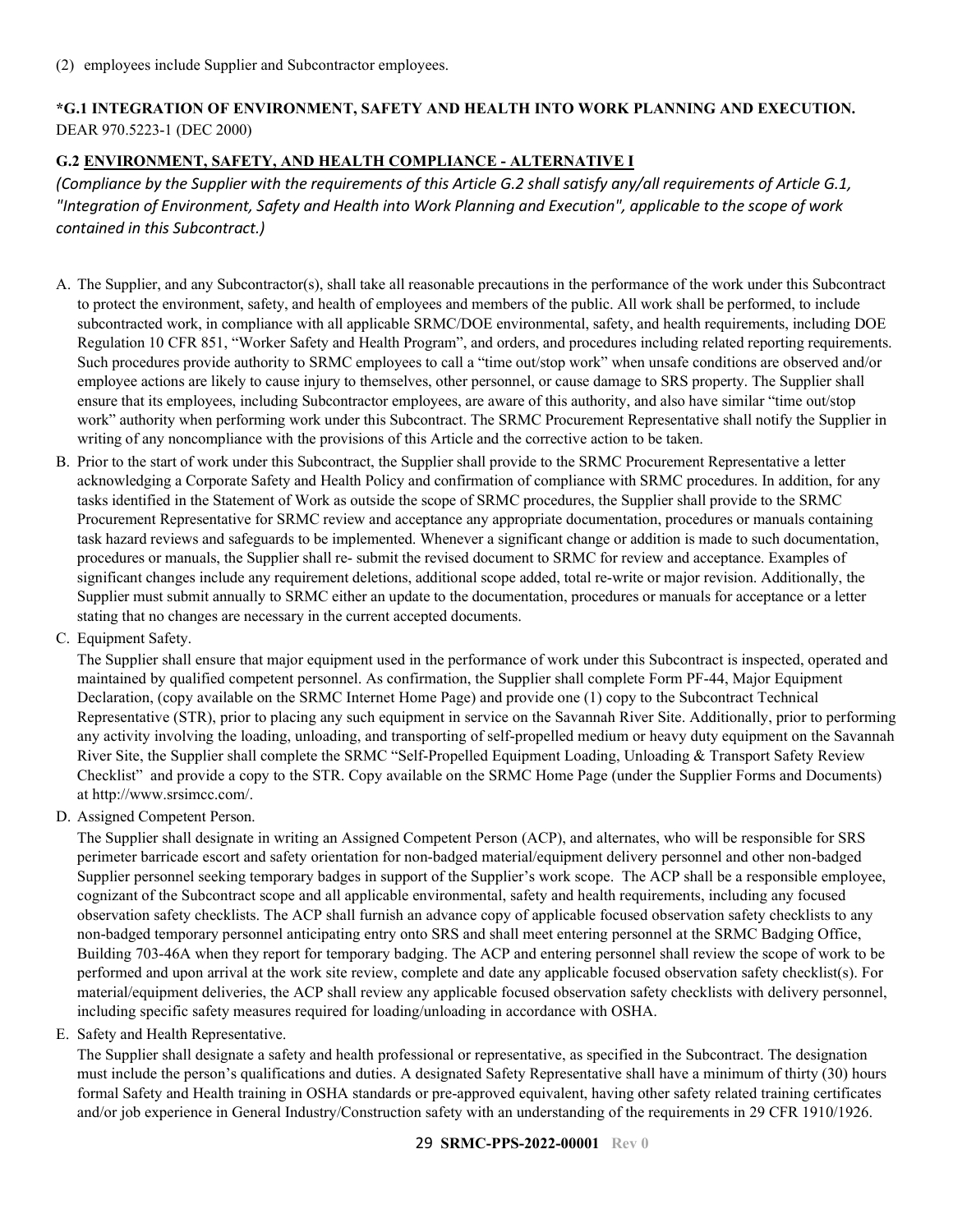The Safety Representative shall solicit worker feedback during hazard review meetings, field safety inspections, incident investigations and document same when appropriate, e.g., new hazard requiring additional controls, defective equipment, observation of unsafe condition or behavior.

F. Site Reporting Requirements.

The Supplier shall immediately notify the STR or SRMC Procurement Representative of any event/condition that may require reporting to DOE. Further, the Supplier shall cooperate with any SRMC or DOE critique, analysis, or investigation and complete necessary reports for such events/conditions. Events/conditions that require reporting to DOE are defined in DOE Manual 231.1-2 (DOE M 231.1-2) and can include (but are not limited to):

- (1) Operational emergencies.
- (2) Occupational injury or illness (including exposures to hazardous substances in excess of allowable limits) and near misses.
- (3) Any on–the-job injury where an employee is taken offsite for something other than observation. The notification requirement applies to any person who goes offsite for prompt medical treatment of any type. The mode of transportation (ambulance, personal vehicle, etc.) is not pertinent – any offsite transfers must be reported immediately.
- (4) Any violation of Lockout/Tagout controls where there are no credible barriers left between the worker, and the energy source regardless of whether or not there was an injury.
- (5) Fires/explosions.
- (6) Hazardous energy control failures.
- (7) Operations shutdown directed by management for safety response.
- (8) Environmental release of radioactive materials, hazardous substances, regulated pollutants, oil spills, etc.
- (9) Violation of Federal Motor Carrier Safety Regulations or Hazardous Material Regulations.
- (10)Loss, damage, theft, or destruction to government property (including damage to ecological resources like wetlands, critical habitats, historical/archeological sites, etc.)
- (11)Spread of radioactive contamination or loss of control of radioactive materials.
- (12)Personnel radioactive contaminations or exposures.
- (13)Violations of procedures.

Immediate notification is required of such events to ensure SRMC meets its commitment for 30-minute notification to appropriate DOE authorities. The Supplier shall preserve conditions surrounding or associated with the event for continued investigation unless such actions interfere with establishing a safe condition. The Supplier and their employees shall not conceal nor destroy any information concerning noncompliance or potential noncompliance with the environment, safety and health requirements of this Subcontract.

### <span id="page-29-0"></span>**\*G.3 ENVIRONMENT, SAFETY, AND HEALTH COMPLIANCE – ALTERNATIVE II**

*(Compliance by the Supplier with the requirements of this Article G.3 shall satisfy any/all requirements of Article G.1, "Integration of Environment, Safety and Health into Work Planning and Execution", applicable to the scope of work contained in this Subcontract.)*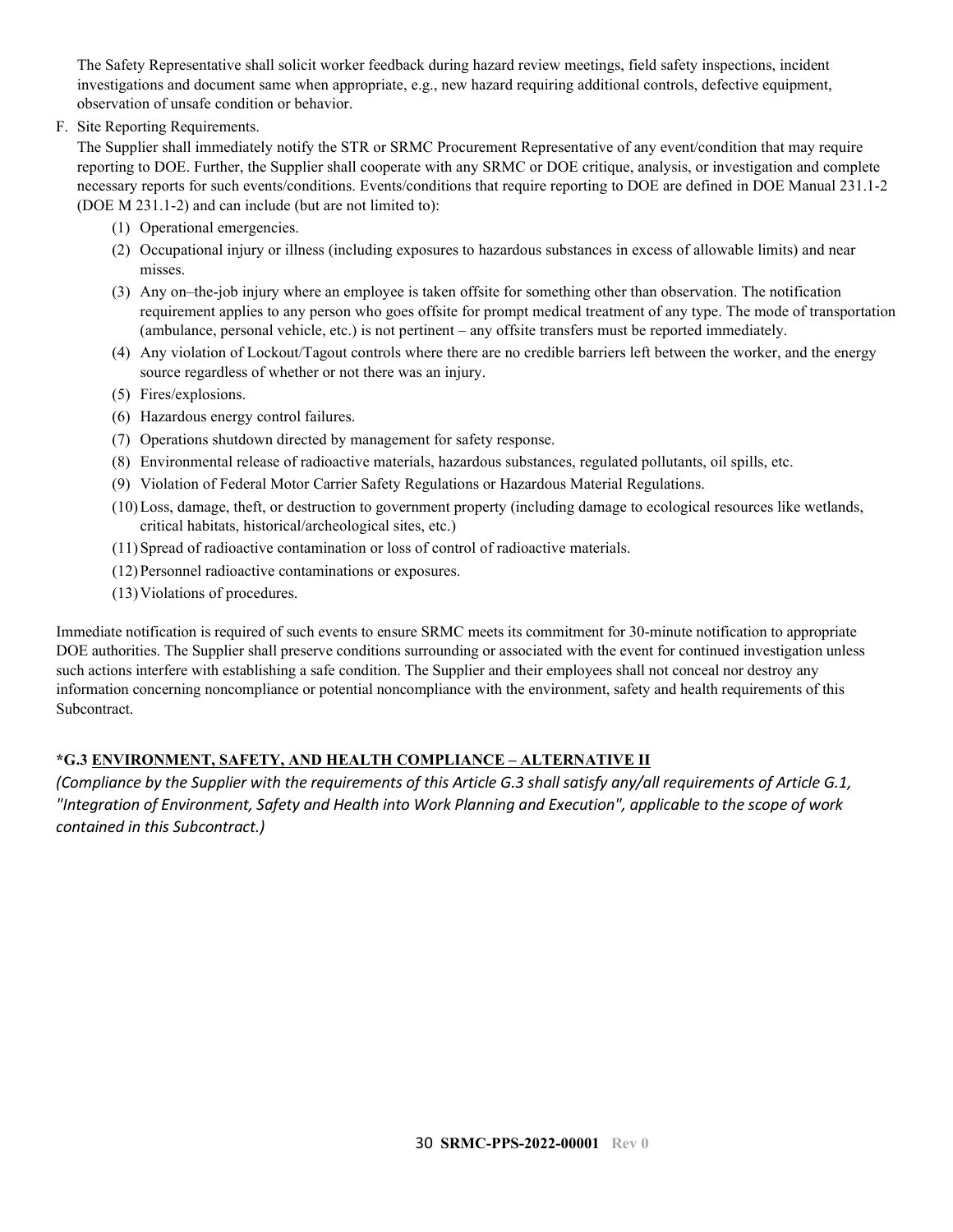- A. The Supplier and any Subcontractor(s) shall take all reasonable precautions in the performance of the work under this Subcontract to protect the environment, safety and health of employees and members of the public, and shall comply with OSHA and all other applicable federal, state and local regulatory requirements, including new DOE Regulation 10 CFR 851, "Worker Safety and Health Program" which will apply to any work performed on the Savannah River Site effective February 9, 2007. The Supplier and any Subcontractor shall comply with site- specific ES&H requirements when specified in the Subcontract. The SRMC Procurement Representative shall notify the Supplier in writing of any noncompliance with the provisions of this Article. After receipt of such notice, the Supplier shall immediately take corrective action. In the event that the Supplier fails to take corrective action and comply with said regulations and requirements, the SRMC Procurement Representative may, without prejudice to any other legal or contractual rights of SRMC, issue an order stopping work in whole or in part. An order authorizing the resumption of work may be issued at the discretion of the Procurement Representative. The Supplier shall not be entitled to an extension of time or additional fee or damages by reason of, or in connection with, any work stoppage ordered in accordance with this Article.
- B. Corporate Worker Protection Plan (WPP).

The Supplier shall possess and maintain a corporate Worker Protection Plan (WPP) which implements the OSHA requirements applicable to the normal course of the Supplier's business. Prior to the start of work under this Subcontract, the Supplier shall provide to the SRMC Procurement Representative a copy of the WPP and sample Task Specific Plans (TSP) (based on a minimum of three tasks in the scope of work), for review and acceptance by the appropriate SRMC organization(s). NOTE: Supplier is responsible for conducting hazard analysis and documenting additional TSPs. Work under this Subcontract shall not commence until the WPP and TSPs have been accepted by SRMC. The Supplier shall provide a copy of the accepted WPP and TSP to any Subcontractor(s) and shall ensure Supplier employee's performing work at the site have access to the WPP document accepted by SRMC, and other standards, controls and procedures including DOE worker protection publications applicable to the workplace. The Supplier's employees and the employees of any Subcontractor(s) shall comply with the WPP and TSPs in the performance of the work under this Subcontract. The WPP shall meet the following minimum requirements:

- (1) Shall include management policies that provide for clear goals, responsibilities, authority, and accountability for meeting loss control objectives;
- (2) Shall include the implementation of applicable local, state, federal, environment, safety and health requirements that are relevant to the scope of work, including applicable elements in 10 CFR 851, "Worker Safety and Health Program";
- (3) Shall provide employee guidance on internal engineering controls, precautions, and requirements on personal protective equipment (PPE) to minimize, control and/or prevent employee exposure to include equipment/property loss;
- (4) Shall include management policies for incorporating and implementing the use of American Conference of Governmental Industrial Hygienist (ACGIH) threshold limit values (TLVs). The ACGIH guidelines shall be used when the TLV(s) exposure limits are more restrictive than OSHA permissible exposure limits (PELs).
- (5) Shall include Task Specific Plans that include hazard identification and control measures that provide for safe work practices and employee training (i.e., 1) Define Scope of Work, 2) Identify and Analyze Hazards, 3) Develop and Implement Controls, 4) Perform Work within Controls, 5) Provide Feedback, and Continuous Improvement.);
- (6) Shall include Focused Observation Checklists, as applicable. The Supplier shall
	- (i) thoroughly assess the work scope,
	- (ii) identify the associated hazards, and
	- (iii) apply elements of corresponding Checklists within the Worker Protection Plan (WPP) or utilize applicable Checklists as attachments to the WPP. Subcontract scope performed by the Supplier and its Subcontractors will typically be covered by the WPP and appropriate Checklists. Such Checklists are available on the Savannah River Site Internet Home Page http://www.srsimcc.com/ for review and downloading.
- (7) Shall include a process that provides authority to Supplier and Subcontractor employees to call for a "time out/stop work" when unsafe conditions are observed and/or employee actions are likely to cause injury to themselves, other personnel, or cause damage to SRS property. The Supplier shall provide mechanisms to involve workers in the development of WPP goals, objectives, and performance measures and in the identification and control of workplace hazards. Whenever a significant change or addition is made to the WPP, it shall be re- submitted to SRMC for review and acceptance. Examples of significant changes include any requirement deletions, additional scope added, total rewrite or major revision. Additionally, the Supplier must submit annually to SRMC either an updated WPP for acceptance or a letter stating that no changes are necessary in the current accepted WPP.
- C. Equipment Safety.

The Supplier shall ensure that major equipment used in the performance of work under this Subcontract is inspected, operated and maintained by qualified competent personnel. As confirmation, the Supplier shall complete Form PF-44, Major Equipment Declaration, (copy available on the SRMC Internet Home Page) and provide one (1) copy to the Subcontract Technical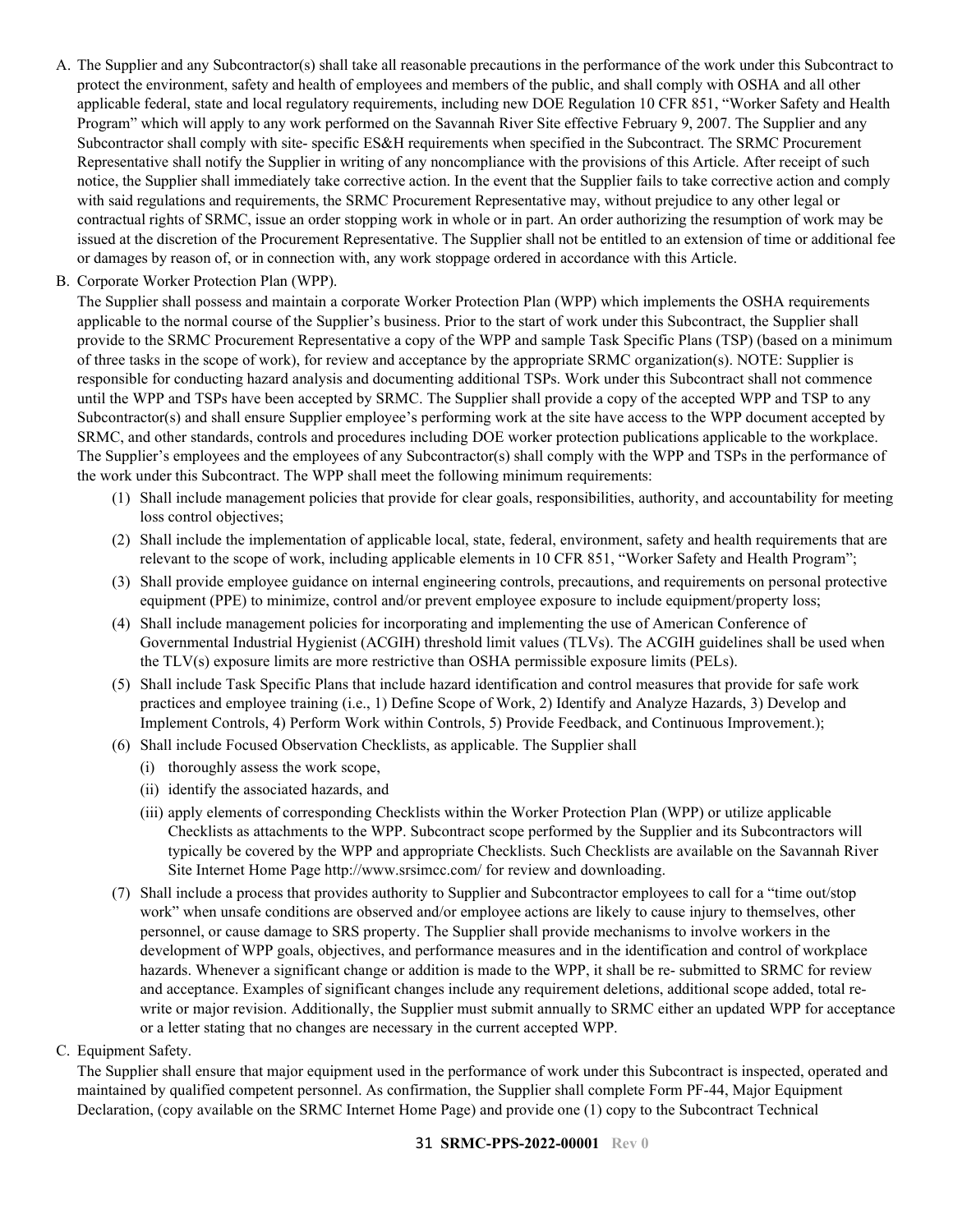Representative (STR), prior to placing any such equipment in service on the Savannah River Site. Additionally, prior to performing any activity involving the loading, unloading, and transporting of self-propelled medium or heavy duty equipment on the Savannah River Site, the Supplier shall complete the SRMC "Self-Propelled Equipment Loading, Unloading & Transport Safety Review Checklist" and provide copy to the STR. Copy available on the SRMC Home Page (under the Supplier Forms and Documents) at http://www.srsimcc.com/.

D. Assigned Competent Person.

The Supplier shall designate in writing an Assigned Competent Person (ACP), and alternates, who will be responsible for SRS perimeter barricade escort and safety orientation for non-badged material/equipment delivery personnel and other non-badged Supplier personnel seeking temporary badges in support of the Supplier's work scope. The ACP shall be a responsible employee, cognizant of the Subcontract scope and all applicable environmental, safety and health requirements, including any focused observation safety checklists. The ACP shall furnish an advance copy of applicable focused observation safety checklists to any non-badged temporary personnel anticipating entry onto SRS and shall meet entering personnel at the SRMC Badging Office, Building 703-46A when they report for temporary badging. The ACP and entering personnel shall review the scope of work to be performed and upon arrival at the work site review, complete and date any applicable focused observation safety checklist(s). For material/equipment deliveries, the ACP shall review any applicable focused observation safety checklists with delivery personnel, including specific safety measures required for loading/unloading in accordance with OSHA and the WPP.

E. Safety and Health Representative.

The Supplier shall designate a safety and health professional or representative, as specified in the Subcontract. The designation must include the person's qualifications and duties and be documented in the Supplier's Worker Protection Plan. A designated Safety Representative shall have a minimum of thirty (30) hours formal Safety and Health training in OSHA standards or preapproved equivalent, having other safety related training certificates and/or job experience in General Industry/Construction safety with an understanding of 29 CFR 1910/1926 requirements. The Safety Representative shall solicit worker feedback during hazard review meetings, field safety inspections, incident investigations and document same when appropriate, e.g., new hazard requiring additional controls, defective equipment, observation of unsafe condition or behavior.

F. Material Safety Data Sheets.

The Supplier shall provide the STR copies of Material Safety Data Sheets for all chemicals brought to SRS prior to the initial use of such chemicals. In addition, the Supplier shall provide the STR with a current inventory on a monthly basis for chemicals stored on-site for thirty (30) or more days per EPCRA/CERCLA. All chemicals stored on-site shall follow NFPA storage guidelines.

G. Environmental Compliance.

The Supplier and any Subcontractor(s) shall comply with all applicable environmental protection laws, Executive Orders, ordinances, regulations, directives, and codes. Upon request, the Supplier shall submit an Environmental Compliance Plan (ECP) outlining the methods proposed to address the environmental requirements specified in the scope of work. The ECP shall specify the person responsible for ensuring the requirements are met.

H. Site Reporting Requirements.

The Supplier shall immediately notify the STR or SRMC Procurement Representative of any event/condition that may require reporting to the DOE. Further, the Supplier shall cooperate with any SRMC or DOE critique, analysis, or investigation and complete necessary reports for such events/conditions. Events/conditions that require reporting to DOE are defined in DOE Manual 231.1-2 (DOE M 231.1-1-2) and can include (but are not limited to):

- (1) Operational emergencies.
- (2) Occupational injury or illness (including exposures to hazardous substances in excess of allowable limits) and near misses.
- (3) Any on–the-job injury where an employee is taken offsite for something other than observation. The notification requirement applies to any person who goes offsite for prompt medical treatment of any type. The mode of transportation (ambulance, personal vehicle, etc.) is not pertinent – any offsite transfers must be reported immediately.
- (4) Any violation of Lockout/Tagout controls where there are no credible barriers left between the worker, and the energy source regardless of whether or not there was an injury.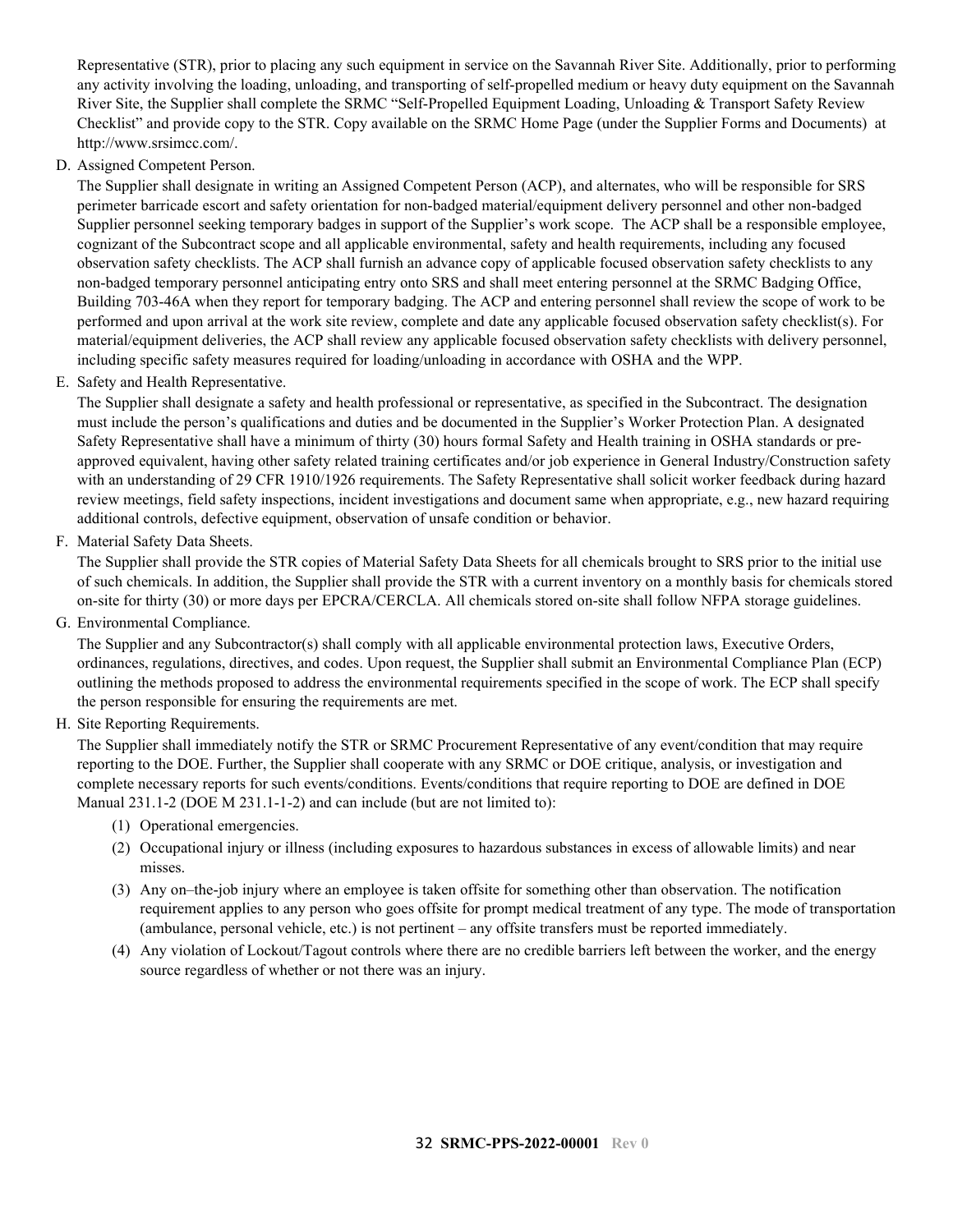- (5) Fires/explosions.
- (6) Hazardous energy control failures.
- (7) Operations shutdown directed by management for safety reasons.
- (8) Environmental release of radioactive materials, hazardous substances, regulated pollutants, oil spills, etc.
- (9) Violation of Federal Motor Carrier Safety Regulations or Hazardous Material Regulations.
- (10)Loss damage, theft, or destruction to government property (including damage to ecological resources like wetlands, critical habitats, historical/archeological sites, etc.)
- (11)Spread of radioactive contamination or loss of control of radioactive materials.
- (12)Personnel radioactive contaminations or exposures.
- (13)Violations of procedures.

Immediate notification is required of such events to ensure SRMC meets its commitment for 30-minute notification to appropriate DOE authorities. The Supplier shall preserve conditions surrounding or associated with the event for continued investigation unless such actions interfere with establishing a safe condition. The Supplier and their employees shall not conceal nor destroy any information concerning noncompliance or potential noncompliance with the environment, safety and health requirements of this Subcontract.

#### <span id="page-32-0"></span>**G.4 ENVIRONMENT, SAFETY, AND HEALTH COMPLIANCE – ALTERNATIVE III**

(Compliance by the Supplier with the requirements of this Article G.4 shall satisfy any/all requirements of Article G.1, "Integration of Environment, Safety and Health into Work Planning and Execution", applicable to the scope of work contained in this Subcontract.)

- A. The Supplier and any Subcontractor(s) shall take all reasonable precautions in the performance of the work under this Subcontract to protect the environment, safety and health of employees and members of the public, and shall comply with OSHA and all other applicable federal, state and local regulatory requirements, including new DOE Regulation 10 CFR 851, "Worker Safety and Health Program" which will apply to any work performed on the Savannah River Site effective February 9, 2007. The Supplier and any Subcontractor shall comply with site- specific ES&H requirements when specified in the Subcontract. The SRMC Procurement Representative shall notify the Supplier in writing of any noncompliance with the provisions of this Article. After receipt of such notice, the Supplier shall immediately take corrective action. In the event that the Supplier fails to take corrective action and comply with said regulations and requirements, the SRMC Procurement Representative may, without prejudice to any other legal or contractual rights of SRMC, issue an order stopping work in whole or in part. An order authorizing the resumption of work may be issued at the discretion of the Procurement Representative. The Supplier shall not be entitled to an extension of time or additional fee or damages by reason of, or in connection with, any work stoppage ordered in accordance with this Article.
- B. Corporate Worker Protection Plan (WPP).

The Supplier shall possess and maintain a corporate Worker Protection Plan (WPP) which implements the OSHA requirements applicable to the normal course of the Supplier's business. Prior to the start of work under this Subcontract, the Supplier shall provide to the SRMC Procurement Representative a copy of the WPP for review and acceptance by the appropriate SRMC organizations. The Supplier's employees and the employees of any Subcontractor(s) shall comply with the WPP in the performance of the work under this Subcontract. Work under the Subcontract shall not commence until the WPP has been received and accepted by SRMC. The Supplier shall provide a copy of the WPP to any Subcontractor(s) and shall ensure Supplier employee's performing work at the site have access to the WPP document accepted by SRMC, and other standards, controls and procedures including DOE worker protection publications applicable to the workplace. The WPP shall meet the following minimum requirements: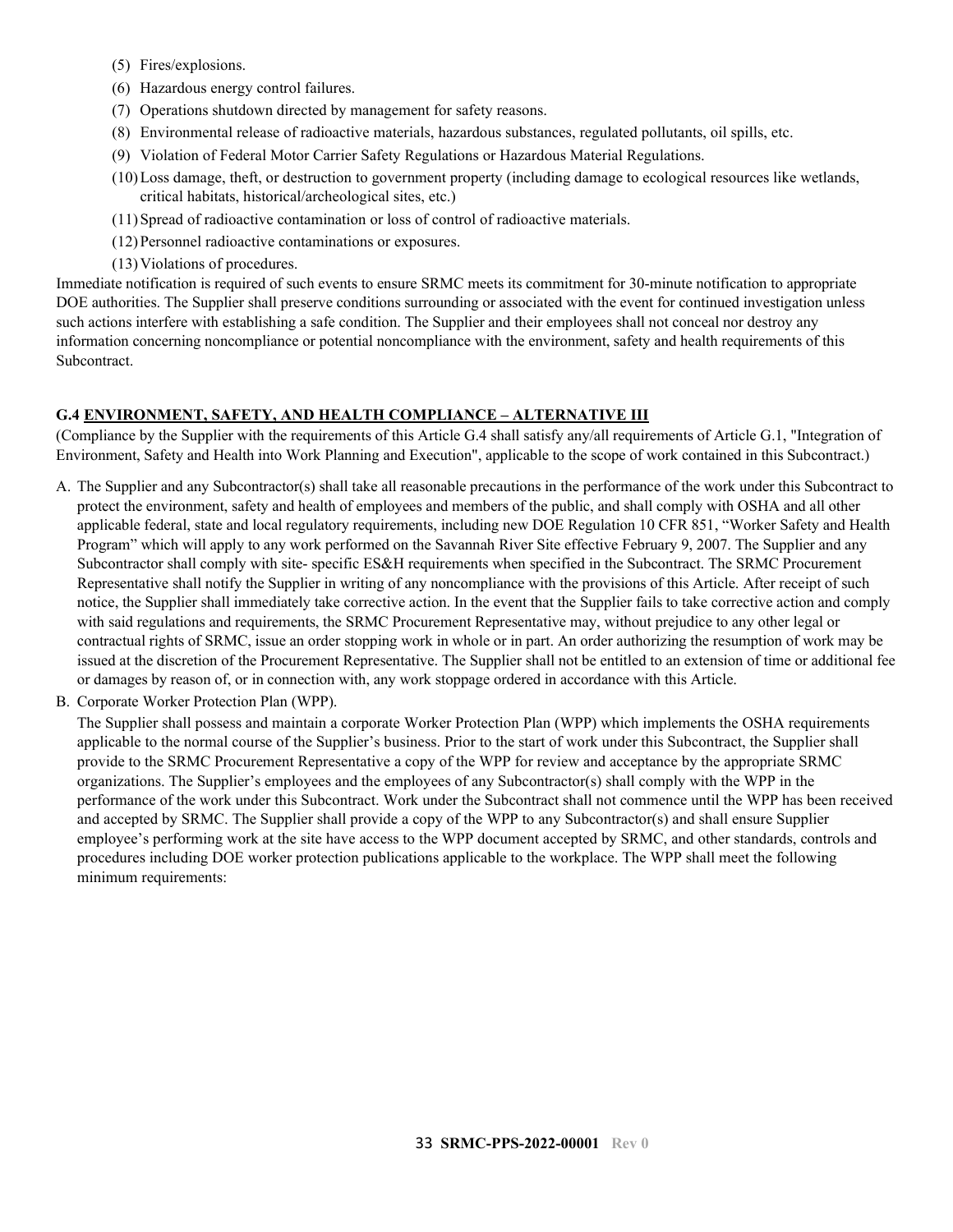- (1) Shall include management policies that provide for clear goals, responsibilities, authority, and accountability for meeting loss control objectives;
- (2) Shall include the implementation of applicable local, state, federal, environment, safety and health requirements that are relevant to the scope of work, including applicable elements in 10 CFR 851, "Worker Safety and Health Program";
- (3) Shall provide employee guidance on task hazards, engineering controls, precautions, and requirements on personal protective equipment (PPE) to minimize, control and/or prevent employee exposure to include equipment/property loss;
- (4) Shall include management policies for incorporating and implementing the use of American Conference of Governmental Industrial Hygienist (ACGIH) threshold limit values (TLVs). The ACGIH guidelines shall be used when the TLV(s) exposure limits are more restrictive than OSHA permissible exposure limits (PELs).
- (5) Shall include Focused Observation Checklists, as applicable. The Supplier shall
	- (i) thoroughly assess the work scope,
	- (ii) identify the associated hazards, and
	- (iii) apply elements of corresponding Checklists within the Worker Protection Plan (WPP) or utilize applicable Checklists as attachments to the WPP. Subcontract scope performed by the Supplier and its Subcontractors will typically be covered by the WPP and appropriate Checklists. Such Checklists are available on the Savannah River Site Internet Home Page (under the Supplier Forms and Documents) http://www.srsimcc.com/ for review and downloading.
- (6) Shall include a process that provides authority to Supplier and Subcontractor employees to call for a "time out/ stop work" when unsafe conditions are observed and/or employee actions are likely to cause injury to themselves, other personnel, or cause damage to SRS property. The Supplier shall provide mechanisms to involve workers in the development of WPP goals, objectives, and performance measures and in the identification and control of workplace hazards. Whenever a significant change or addition is made to the WPP, it shall be re- submitted to SRMC for review and acceptance. Examples of significant changes include any requirement deletions, additional scope added, total rewrite or major revision. Additionally, the Supplier must submit annually to SRMC either an updated WPP for acceptance or a letter stating that no changes are necessary in the current accepted WPP.
- C. Equipment Safety.

The Supplier shall ensure that major equipment used in the performance of work under this Subcontract is inspected, operated and maintained by qualified competent personnel. As confirmation, the Supplier shall complete Form PF-44, Major Equipment Declaration, (copy available on the SRMC Internet Home Page) and provide one (1) copy to the Subcontract Technical Representative (STR), prior to placing any such equipment in service on the Savannah River Site. Additionally, prior to performing any activity involving the loading, unloading, and transporting of self-propelled medium or heavy duty equipment on the Savannah River Site, the Supplier shall complete SRMC "Self-Propelled Equipment Loading, Unloading & Transport Safety Review Checklist" copy available on the SRMC Home Page (under the Supplier Forms and Documents) at http://www.srsimcc.com/, and provide a copy to the STR.

D. Assigned Competent Person.

The Supplier shall designate in writing an Assigned Competent Person (ACP), and alternates, who will be responsible for SRS perimeter barricade escort and safety orientation for non-badged material/equipment delivery personnel and other non-badged Supplier personnel seeking temporary badges in support of the Supplier's work scope. The ACP shall be a responsible employee, cognizant of the Subcontract scope and all applicable environmental, safety and health requirements, including any focused observation safety checklists. The ACP shall furnish an advance copy of applicable focused observation safety checklists to any non-badged temporary personnel anticipating entry onto SRS and shall meet entering personnel at the SRMC Badging Office, Building 703-46A when they report for temporary badging. The ACP and entering personnel shall review the scope of work to be performed and upon arrival at the work site review, complete and date any applicable focused observation safety checklist(s). For material/equipment deliveries, the ACP shall review any applicable focused observation safety checklists with delivery personnel, including specific safety measures required for loading/unloading in accordance with OSHA and the WPP.

E. Safety and Health Representative.

The Supplier shall designate a safety and health professional or representative, as specified in the Subcontract. The designation must include the person's qualifications and duties and be documented in the Supplier's Worker Protection Plan. A designated Safety Representative shall have a minimum of thirty (30) hours formal Safety and Health training in OSHA standards or preapproved equivalent, having other safety related training certificates and/or job experience in General Industry/Construction safety with an understanding of 29 CFR 1910/1926 requirements. The Safety Representative shall solicit worker feedback during hazard review meetings, field safety inspections, incident investigations and document same when appropriate, e.g., new hazard requiring additional controls, defective equipment, observation of unsafe condition or behavior.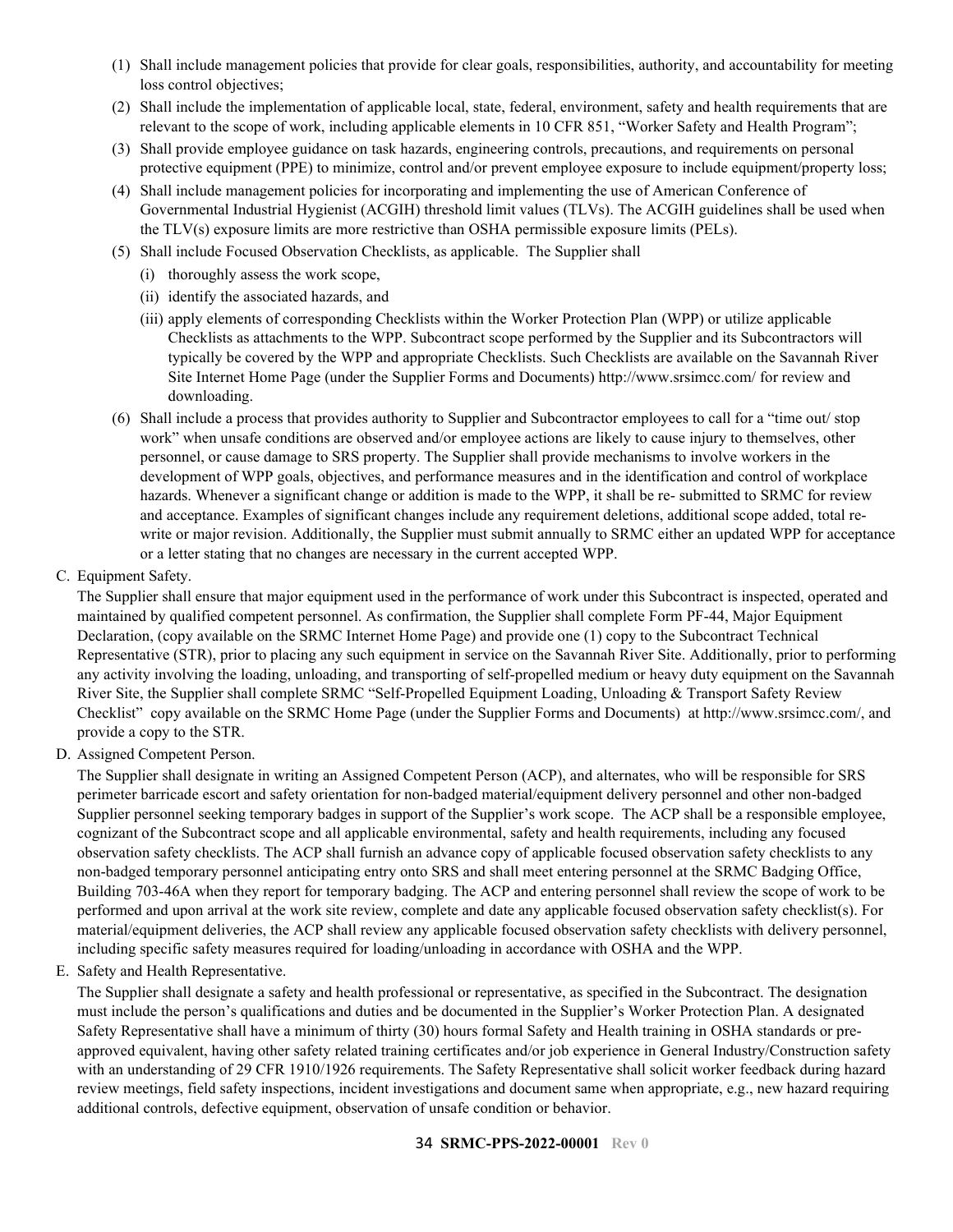### F. Material Safety Data Sheets.

The Supplier shall provide the STR copies of Material Safety Data Sheets for all chemicals brought to SRS prior to the initial use of such chemicals. In addition, the Supplier shall provide the STR with a current inventory on a monthly basis for chemicals stored on-site for thirty (30) or more days per EPCRA/CERCLA. All chemicals stored on-site shall follow NFPA storage guidelines.

G. Environmental Compliance.

The Supplier and any Subcontractor(s) shall comply with all applicable environmental protection laws, Executive Orders, ordinances, regulations, directives, and codes. Upon request, the Supplier shall submit an Environmental Compliance Plan (ECP) outlining the methods proposed to address the environmental requirements specified in the scope of work. The ECP shall specify the person responsible for ensuring the requirements are met.

H. Site Reporting Requirements.

The Supplier shall immediately notify the STR or SRMC Procurement Representative of any event/condition that may require reporting to the DOE. Further, the Supplier shall cooperate with any SRMC or DOE critique, analysis, or investigation and complete necessary reports for such events/conditions. Events/conditions that require reporting to DOE are defined in DOE Manual 231.1-2 (DOE M 231.1-1-2) and can include (but are not limited to):

- (1) Operational emergencies.
- (2) Occupational injury or illness (including exposures to hazardous substances in excess of allowable limits) and near misses,
- (3) Any on–the-job injury where an employee is taken offsite for something other than observation. The notification requirement applies to any person who goes offsite for prompt medical treatment of any type. The mode of transportation (ambulance, personal vehicle, etc.) is not pertinent – any offsite transfers must be reported immediately.
- (4) Any violation of Lockout/Tagout controls where there are no credible barriers left between the worker, and the energy source regardless of whether or not there was an injury.
- (5) Fires/explosions.
- (6) Hazardous energy control failures.
- (7) Operations shutdown directed by management for safety reasons.
- (8) Environmental release of radioactive materials, hazardous substances, regulated pollutants, oil spills, etc.
- (9) Violation of Federal Motor Carrier Safety Regulations or Hazardous Material Regulations.
- (10)Loss damage, theft, or destruction to government property (including damage to ecological resources like wetlands, critical habitats, historical/archeological sites, etc.),
- (11)Spread of radioactive contamination or loss of control of radioactive materials.
- (12)Personnel radioactive contaminations or exposures.
- (13)Violations of procedures.

Immediate notification is required of such events to ensure SRMC meets its commitment for 30-minute notification to appropriate DOE authorities. The Supplier shall preserve conditions surrounding or associated with the event for continued investigation unless such actions interfere with establishing a safe condition. The Supplier and their employees shall not conceal nor destroy any information concerning noncompliance or potential noncompliance with the environment, safety and health requirements of this Subcontract.

### <span id="page-34-0"></span>**G.5 GENERAL CONDITIONS OF EQUIPMENT RENTAL**

### A. Rental Payments.

Upon the submission of proper invoices or vouchers, Savannah River Mission Completion (SRMC) shall pay, as full compensation for use of the Equipment, rent at rates set forth in the order to which these General Conditions are attached. Payments will be made at the end of each month or at the end of the rental, whichever occurs first, for rental accrued during the previous rental period.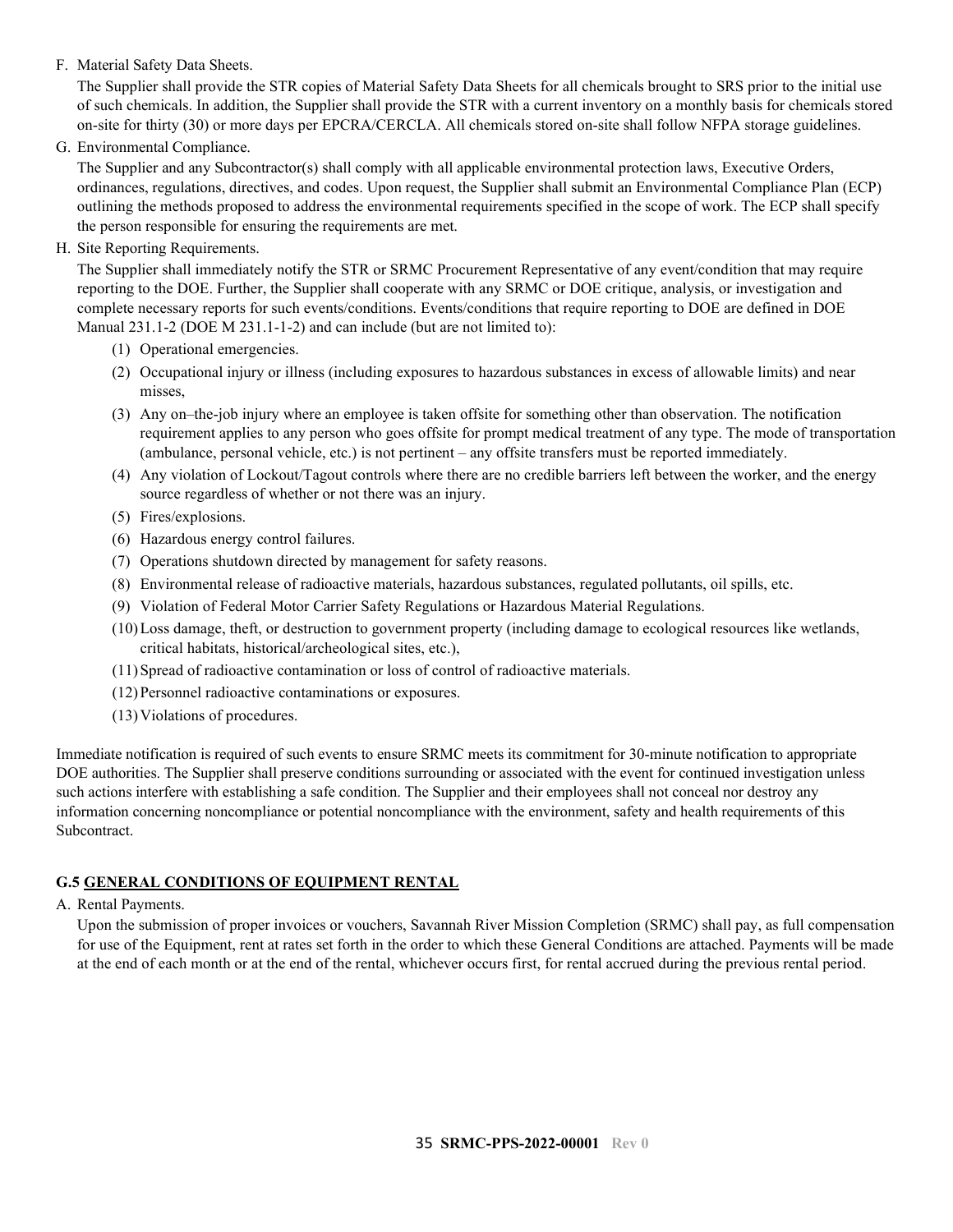#### B. Rental Rates.

- (1) The actual length of the rental period will establish the Base Rental rate (for example, if the Lessor's proposal included a daily, weekly, and monthly rate, and the actual rental period was three days - the daily rate would apply; if the actual rental period was ten days - the weekly rate would apply; and if the actual rental period was 40 days - the monthly rate would apply). The Base Rental Period shall be as in column 1 below. For portions of a rental period beyond one or more full Base Periods, rental shall be calculated by the fractional period multiplied by the Base Rental rate. The Fractional Periods are specified in Column 2 below. Base Rental rates contemplate the following maximum use: Day - 8 hrs. (or as stipulated at time of rental); Week - 40 hrs.; and Month - 176 hrs. For each hour that the Equipment is in use in excess of the applicable contemplated operation, there shall be paid as rental a sum equal to the Base Rental rate multiplied by the overtime rate in Column 3 below.
- (2) Should the total rental calculated on the applicable Base Rental rate, exclusive of overtime, exceed the proposed rate for the next longer rental term the lesser rental shall be paid.

|        | Column 1         | Column 2                 | Column <sub>3</sub>        |
|--------|------------------|--------------------------|----------------------------|
| Rental | <b>Base Rent</b> | Fractional               | Overtime                   |
| Term   | Period           | Period                   | Rate                       |
| Mnthly | 1 cal mth        | $.0455$ xmnthy           | $.0057x$ mnthy             |
|        |                  | $=$ rt/day               | $=$ rt/hr                  |
| Wkly   | 7 cons dys       | .20 x wkly<br>$=$ rt/day | $.025$ x wkly<br>$=$ rt/hr |
|        |                  |                          |                            |
| Daily  | 24<br>cons       | $.125 \times$ dly        | $.125 \times$ dly          |
|        | hrs              | $=$ rt/hr                | $=$ rt/hr                  |
| Hourly | 1 oper hr        | 1 hour                   | 1 hour                     |

#### C. Condition of Equipment.

- (1) When delivered to job site, the Equipment shall be in condition to render efficient, economical, and continuous service and its condition shall comply fully with all applicable Federal and State statutes and any regulations issued thereunder. Each item of Equipment shall be inspected, tested, and inventoried by Lessor and SRMC at job site upon arrival and immediately prior to return shipment. A joint written report shall be made and copies filed with each of the parties. Lessor shall accept SRMC's report in the event the Lessor fails to participate in such inspections. Such inspections and reports shall fix and determine the rights and obligations of the parties with reference to the condition of the Equipment.
- (2) If SRMC determines that any equipment furnished does not comply with this purchase order, SRMC shall promptly inform the Lessor in writing. If the Lessor fails to replace the equipment or correct the defects as required by SRMC, SRMC may
	- (i) By contract or otherwise, correct the defect or arrange for the lease of similar equipment and shall charge or set off against the Lessor any excess costs occasioned thereby, or
	- (ii) Terminate the purchase order under the Default article of this order.
- (3) SRMC shall make repairs or, at its option, shall reimburse Lessor for repairs due to damage caused by exceeding manufacturer's rated capacities. All other repairs attributable to equipment failure shall be Lessor's responsibility. Should Equipment become inoperative because of necessary repairs which are the Lessor's responsibility, rental period will discontinue upon SRMC's notification to the Lessor of such conditions, and rental period will resume only when Equipment is placed in a condition as required under this Section 3. SRMC will notify Lessor prior to making repairs for the account of the Lessor. Unless otherwise specified in the order, SRMC will furnish all fuel and lubricants and all operators and mechanics for necessary operation, use, and servicing of the Equipment.
- (4) Equipment, when returned to Lessor, shall be in as good condition as when delivered at job site, usual and ordinary wear and tear excepted.
- D. Rental Period.
	- (1) The period for which rental is payable for an item of Equipment shall begin on the date Equipment is delivered to the job site, except that if SRMC gives a definite required delivery date to the Lessor prior to shipment, the Rental Period shall not start until such date. However, rent shall accrue only for the period that the equipment is in the possession of SRMC. The Rental Period shall end when the equipment is delivered for shipment to the point of origin or such other return point as may be designated by Lessor, such delivery to be evidenced by a Bill of Lading or other similar evidence covering shipment. If Lessor fails to notify SRMC of destination prior to time Equipment is ready for return shipment, no rental time shall accrue until such notification is given SRMC and Equipment is loaded for Shipment.

#### 36 **SRMC-PPS-2022-00001 Rev 0**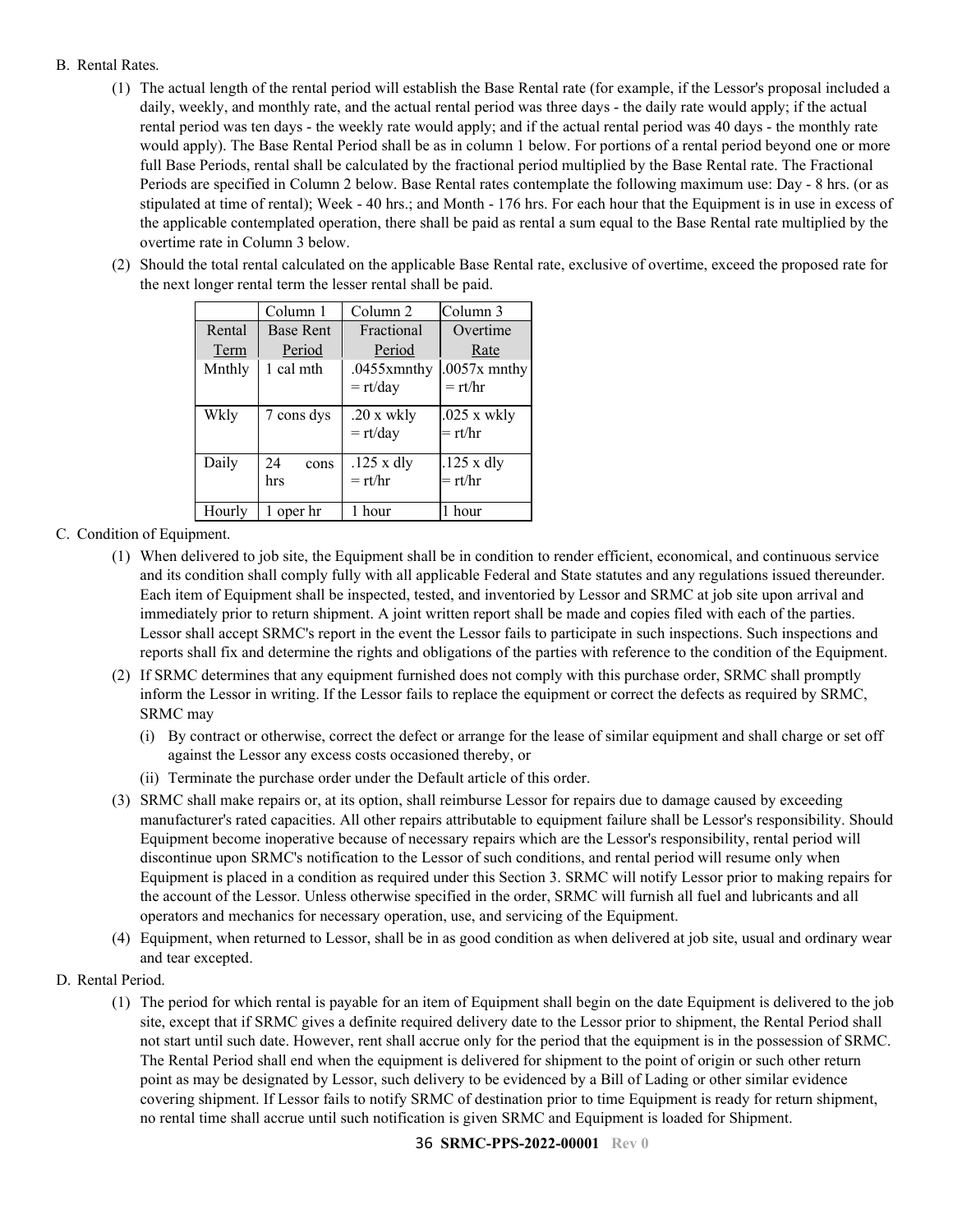- (2) If Equipment is not in required condition, as determined by SRMC, when it arrives at the job site, the Rental Period shall not begin until it shall, at the expense of Lessor, have been placed in proper condition.
- (3) If the inspection report made immediately prior to return shipment establishes that the Equipment is not in condition required of SRMC under the fourth paragraph of Section C of these conditions, SRMC shall do all things necessary to place it in such condition and the Rental Period shall not terminate prior to placing the Equipment in such condition.
- (4) Unless otherwise stated in the order, SRMC makes no representation or guarantee as to the length of the Rental Period or the amount of rental, which will accrue, for any Equipment, it being the intent that the Equipment may be rented for as long as SRMC requires. The rental of any Equipment which does not perform to SRMC's satisfaction may be terminated upon notice by SRMC to Lessor.
- E. Transportation Costs.

If so stated in the order, transportation will be paid by SRMC F.O.B. original point of shipment and return transportation F.O.B. to original point of shipment or equivalent mileage. Transportation of Equipment shall be accomplished by the most economical means and there shall be paid the actual cost of such transportation. No transportation charges will be paid by SRMC for any Equipment which SRMC determines is not in the condition required by Section C.

F. Loading, Unloading & Transport of Self- Propelled Medium or Heavy Construction Equipment.

Lessor shall ensure that any activity involving the loading, unloading, and transport of self- propelled medium or heavy construction equipment on the Savannah River Site (i.e., upon delivery and pickup by the Lessor) is performed in a manner that provides for the safety of all personnel involved in the process. Prior to performing any such activities the Lessor shall read and complete the SRMC "Self-Propelled Equipment Loading, Unloading & Transport Safety Review Checklist" , and provide a copy to the SRMC Portable Equipment Commodity Management Center (PECMC) representative on delivery of the equipment to SRS and also before equipment is loaded for return to the Lessor. A Copy of the checklist can be found on the SRS Home Page or can be provided by the SRMC Procurement Representative on request.

### G. Liability Provisions.

By acceptance of the order to which these Conditions apply, Lessor agrees that

- (1) Lessor assumes and hereby relieves SRMC of any and all liability for any loss or damage to the Equipment rented to SRMC occurring during the period from the date of shipment to SRMC to the date of return to Lessor as the result of any cause other than the sole fault or negligence of SRMC;
- (2) SRMC's liability under this provision shall be limited to the fair market value of the Equipment taking into consideration its age and condition immediately prior to said loss or damage.

### H. Recapture Provisions.

Note: Optional and in effect only if so stated in the terms and conditions of the order.

- (1) If this provision is applicable,
	- (i) a recapture valuation mutually agreeable to SRMC and Lessor shall be established and stated in the order
	- (ii) Lessor certifies that there are no encumbrances of any nature, legal or equitable, held by any person against the Equipment rented hereunder, unless so stated in the order.
- (2) At any time during or at the end of the rental period of the Equipment, SRMC may purchase the Equipment by paying to Lessor the difference between such valuation and total rental paid, plus a charge to cover interest at a rate specified in this order for the unpaid balance of the equipment valuation for each month or fraction thereof that such Equipment has been under rental to SRMC. Title to such Equipment shall then vest in SRMC and Lessor shall deliver to SRMC such instruments of title as SRMC may require, free of any and all liens and encumbrances.

### I. Equipment Operated and Maintained.

The following provisions shall be applicable if Equipment is rented on the basis of operation and maintenance by the Lessor: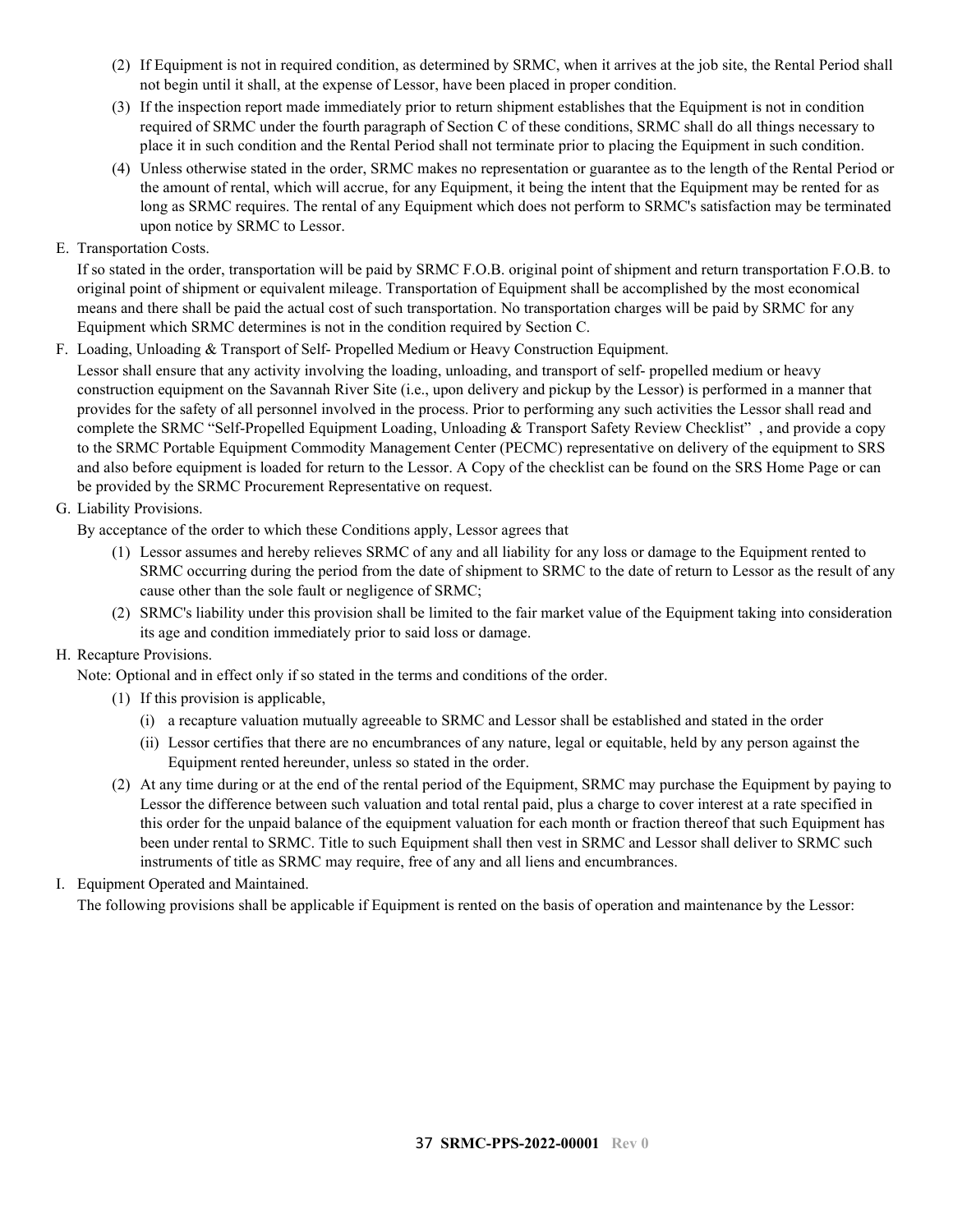- (1) All rental rates stipulated in this order include all charges for operation and maintenance of the Equipment by Lessor.
- (2) Lessor has qualified or will promptly qualify and will make all payments under the terms of the unemployment compensation laws of the state in which the Equipment will be operated. In addition, Lessor will, at Lessor's expense, carry insurance in minimum limits as specified in the Article titled "Work on SRMC, Government or other Premises", included in these General Provisions.
- (3) Lessor shall obtain SRMC's prior approval before employing any Subcontractors. Each Subcontractor must also carry insurance as specified in subparagraph (2), supra. Lessor shall carry Contractor's Protective Public Liability, Bodily Injury, and Protective Property Damage insurance of the same minimum limits.
- (4) Lessor shall be responsible for all persons engaged to operate or maintain the Equipment or to perform any other work Lessor is obligated to perform under this purchase order. None of said persons shall constitute employees of SRMC.
- (5) In the operation of the Equipment, Lessor shall comply with all Federal, State, and local regulations and with all safety regulations in effect on the SRMC site. In addition, Lessor shall
	- (i) Comply with recognized safety practices for the type of work being performed including the furnishing of necessary safety equipment
	- (ii) Conduct and protect operations in such a manner as to avoid exposing others to injury.
- (6) Lesser shall ensure that all equipment operators have appropriate qualifications and experience for operating the specified equipment, to include any applicable State, Federal or local licenses or certifications.
- J. Notices

Any notice to be given hereunder shall be mailed to the party to be notified, at the address set forth in the order, by registered mail, and shall be deemed given when so mailed.

#### <span id="page-37-0"></span>**G.6 GENERAL EMPLOYEE TRAINING AND ANNUAL REFRESHER TRAINING FOR SUBCONTRACT EMPLOYEES**

*(The following terms are applicable if performance of this Order will require the Supplier/Subcontractor's employee(s) to perform work on SRS premises for more than ten (10) working days).*

- A. General Employee Training (GET).
	- (1) The Supplier shall inform his employees and the employees of his Subcontractors that it is the policy of Savannah River Mission Completion to adhere to the requirements contained in the DOE Order entitled "Personnel Selection, Qualification and Training Requirements," which requires any individual, employed either full or part-time at any DOE reactor or non-reactor facility to receive selected general training.
	- (2) Successful Completion Required Said employees, referred to in the remainder of this document as "individual", must successfully complete the training known as "General Employee Training" (GET) as offered by the SRS. The GET sessions are given by a Savannah River Site authorized GET instructor. There are three categories of GET.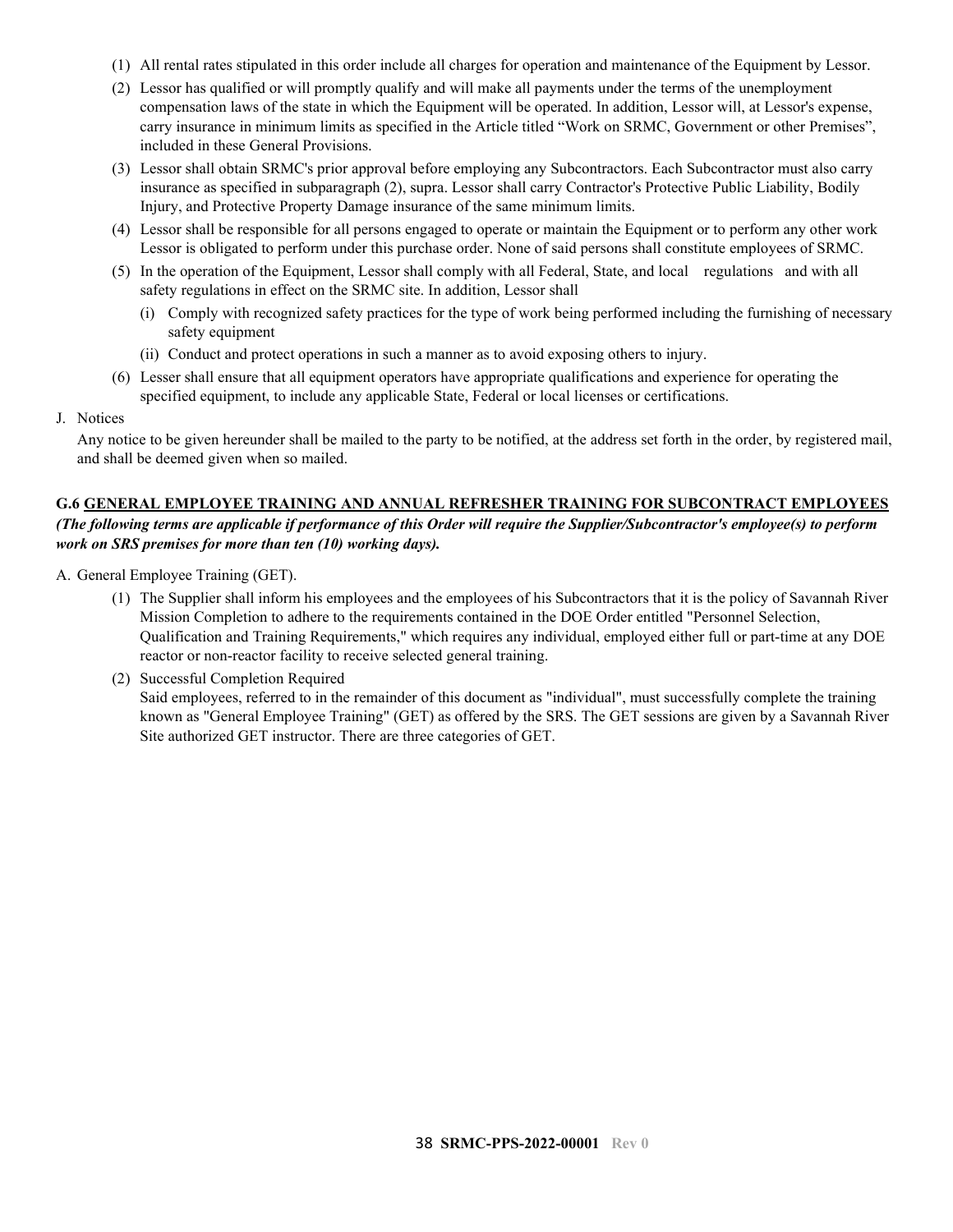- (i) Category 1 consists of viewing a video that lasts for one hour. This category is limited to delivery personnel, visitors, and other temporary personnel that require badged access to the general site and property protection areas and are typically on site greater than 10 days, but not consecutively, in a calendar year.
- (ii) Category 2 consists of viewing a video and a written examination and lasts for approximately two hours. This category would apply to visitors or other temporary personnel that require badged access to the general site and property protection areas and are on site greater than 10 days consecutively in a calendar year, and additional training is not required as determined by SRMC.
- (iii) Category 3 consists of eight hours of training and includes instructor lecture along with audio and visual aids and a written examination. This category applies to individuals who require badged access to the general site, property protection areas, or security-controlled areas and additional training is required, as determined by SRMC.
- (3) Successful Completion Defined: Successful completion occurs when the individual
	- (i) Is scheduled for GET,
	- (ii) Attends the GET session,
	- (iii) Obtains a test score of 70% or greater on the written examination, if required, (100% is the highest obtainable score), and
	- (iv) Properly completes all documents (rosters, exam answer sheet, etc.).
- (4) Unsuccessful Completion Defined: If the individual fails to successfully complete GET, the individual is given a failure notice and is to notify the Subcontract Technical Representative (STR) for rescheduling for remedial training or for a retest. The individual will be allowed several chances to successfully complete the GET. Continued failure to successfully complete GET will result in resolution by the STR.
- (5) Scheduling for GET

The STR shall direct the individual to the appropriate training center to attend the GET session. GET training is scheduled subject to demand.

- (6) Records GET records will be maintained by SRMC.
- B. Annual Refresher Training.

Refresher Training is required after an individual's initial successful completion of all categories of GET, regardless of the individual's present employer. Category 1 and Category 2 GET training must be repeated annually. For Category 3, successful completion of Consolidated Annual Training (CAT) is required. The Supplier is responsible for scheduling its employees for this training. The STR may be contacted for assistance.

C. Upon providing proof of successful completion of GET either at another DOE facility, or while employed by a firm other than the Supplier under this Order, the employee will not be required to repeat this training.

### <span id="page-38-0"></span>**G.7 SECURITY EDUCATION REQUIREMENTS FOR SUBCONTRACTORS**

#### *The following items are applicable if performance of this Subcontract will require the Supplier/ Subcontractor's employee(s) to receive a security badge.*

- A. Subcontractor Security Education Coordinator.
	- (1) If this Order will require a force of more than thirty (30) Subcontract employees to receive badges, then the Supplier or Subcontractor shall provide to the SRMC Security Education Office, the name of its representative appointed to administer its Security Education Program. This representative shall be referred to as the Subcontractor Security Education Coordinator (SSEC).
	- (2) If this Order will require that less than thirty (30) Subcontract employees receive badges, then the SRMC Subcontract Technical Representative (STR) will perform the activities discussed in this Supplement.
- B. Company Roster.

The SSEC will be responsible for providing the STR with a roster of all Subcontract personnel receiving a badge. At a minimum the data shall include name, social security number, work telephone number, clearance level and place where work is generally performed. This list shall be kept current and updated every sixty (60) days.

C. Initial Briefing.

The SSEC will ensure that all Subcontract personnel, regardless of clearance level, receive an Initial Security Briefing. This briefing is shown during General Employee Training. This briefing consists of a videotape shown during GET, or at the time of badging for those individuals not required to attend GET.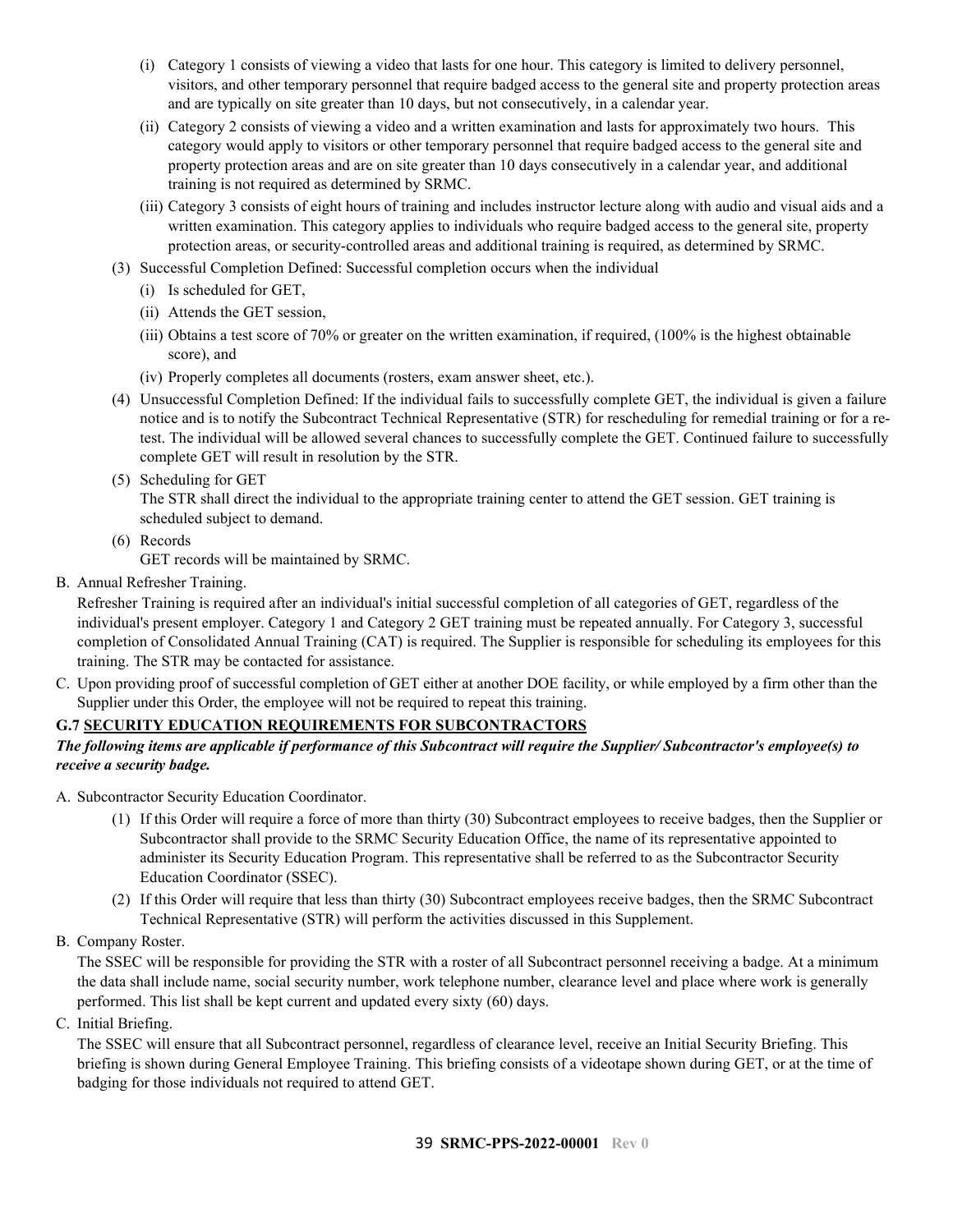D. Comprehensive Briefing.

If Subcontract personnel have a clearance at the inception of this Order or receive a clearance at any time during the course of the Order, the SSEC/STR will ensure that those Subcontract employees receive a Comprehensive Briefing from SRMC.

E. Annual Refresher Briefing.

The SSEC/STR shall ensure that all Subcontract employees receive, at least once in a twelve (12) month period, an Annual Security Refresher briefing from SRMC. This briefing is provided during GET Refresher Training.

F. Foreign Travel Briefing.

If a Subcontract employee plans a trip to a sensitive country, whether on official business or for pleasure, the SSEC/STR is responsible for ensuring that the individual receives a Foreign Travel Briefing from SRMC before departing and a Debriefing upon return. The OPSEC Officer is responsible for these Briefings.

G. Badge Retrieval at Termination.

The Supplier is responsible for ensuring that badges are returned or accounted for when a Subcontract employee terminates employment or when an Order is completed. The employee must report to Employment Processing Center, for proper completion of out-processing and badge return. This effort should be coordinated with the SRMC STR.

H. Termination Briefing.

When a Subcontract employee terminates employment or is reassigned, the SSEC/STR will ensure that a Termination Briefing by SRMC is given and the appropriate forms are executed. Briefing materials and appropriate forms are provided by SRMC.

### <span id="page-39-0"></span>**G.8 UNCLASSIFIED CONTROLLED NUCLEAR INFORMATION (UCNI)**

### *In the performance of this order, the Supplier is responsible for complying with the following requirements and for flowing down all requirements to Subcontractor.*

- A. The Supplier ensures that access to UCNI is provided to only those individuals authorized for routing or special access (see DOE O 471.1B. Supplier may provide access to material or data containing Unclassified Controlled Nuclear Information (UCNI) utilized in the performance of this Order only to employees who are citizens of the United States.
- B. The Supplier ensures that matter identified as UCNI is protected in accordance with the instructions contained in DOE O 471.1B. Any material or data containing UCNI which is stored on computer systems must be protected, and the protective measures and/or policies must be specified in a Computer Protection Plan approved by the SRMC Computer Security organization. Adherence to the Plan is required during the performance of this Order.
- C. Material or data containing UCNI shall be disposed of in a manner as described in DOE O 471.1B. At a minimum, UCNI matter must be destroyed by using strip cut shredders that result in particles of no more than 1/4-inch wide strips. Documents containing UCNI may also be disposed of in the same manner that is authorized for Supplier disposition of other classified material or data. If the above disposal methods are not available to the Suppler, the Supplier may return the UCNI matter to the STR for disposition, with the prior approval of the STR.
- D. The supplier shall report to the SRMC Security Office or the SRMC Procurement Representative any incidents involving the unauthorized disclosure of UCNI.
- E. If performance of work under this order results in the generation of unclassified documents that contain UCNI, the Supplier shall have a sufficient number of trained UCNI review personnel to ensure the prompt and proper review of generated material or data to provide for the identification, marking, and proper handling of material or data determined to contain UCNI. The suppliers' Reviewing Officials shall apply or authorize the application of UCNI markings to any unclassified matter that contains UCNI in accordance with the instructions contained in DOE O 471.1B.
- F. If the supplier has a formally designated Classification Officer, the Classification Officer-
	- (1) Serves as a Reviewing Official for information under his/her cognizance;
	- (2) Trains and designates other Reviewing Officials in his/her organization, subordinate organizations, and Subcontractors and maintains a current list of all Reviewing Officials; and
	- (3) May overrule UCNI determinations made by Reviewing Officials under his/her cognizance.
- G. If the supplier has no formally designated Classification Officer, the supplier submits a request for the designation of Reviewing Officials to the local Federal Classification Officer in accordance with the instructions contained in DOE O 471.1B.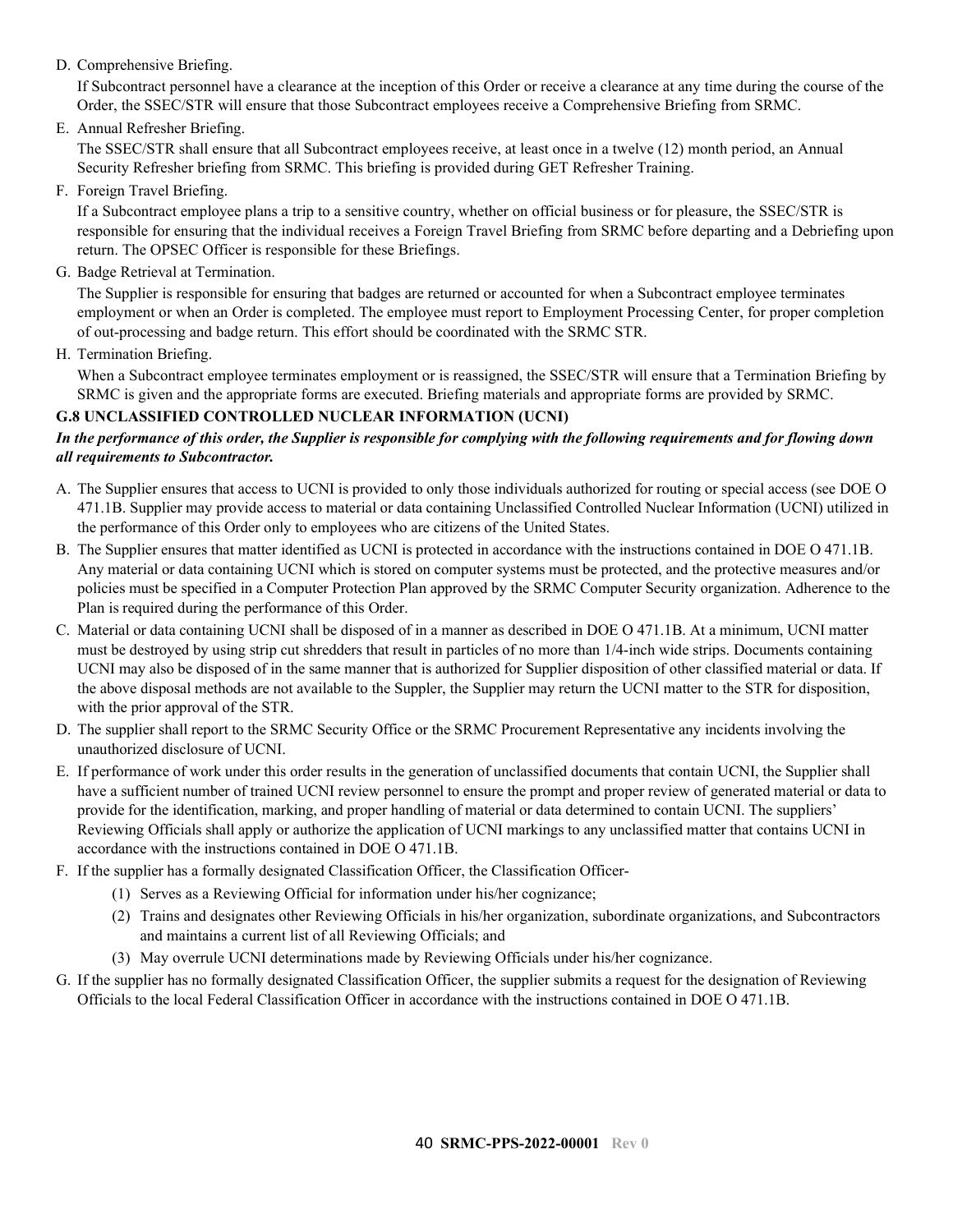### <span id="page-40-0"></span>**G.9 SCIENTIFIC AND TECHNICAL INFORMATION**

A. Electronic submissions of technical reports will consist of two virus-free copies that are readable in the following formats:

- (1) Text will be submitted in native software (that is compatible with the suite of document creation software currently used at SRS) (fonts identified) or in RTF (rich text format).
- (2) Embedded objects and files that are linked to a document must be supplied as well, as follows:
	- (i) Raster images (for example, photographs) will be submitted as TIFF or EPS  $@$  resolution > 100 dpi.
	- (ii) Vector art (for example, line art) will be submitted as EPS images.
	- (iii) Data-driven displays (e.g., spreadsheet charts) must be accompanied by data set used to generate them.

### <span id="page-40-1"></span>**G.10 RESERVED**

### <span id="page-40-2"></span>**G.11 COUNTERINTELLIGENCE**

- A. The Supplier shall take all reasonable precautions in the work under this Subcontract to protect SRMC/DOE programs, facilities, technology, personnel, unclassified sensitive information and classified matter from foreign intelligence threats and activities conducted for governmental or industrial purposes, in accordance with DOE Order 475-1, Counterintelligence Program; Executive Order 12333, U.S. Intelligence Activities; and other pertinent national and Departmental Counterintelligence requirements.
- B. The Supplier is responsible for compliance with counterintelligence (CI) requirements as detailed in the Contractor Requirements Documents (CRD), DOE Order 475.1. The DOE Office of Counterintelligence, Southeast Region (OCI- SER) is the servicing CI office for the Savannah River Site Integrated Mission Completion Contract , Savannah River Site. The Supplier will provide OCI-SER personnel direct access to senior management. The Supplier will ensure OCI\_SER has appropriate access to all records, facilities, operational activities, security information, Information Technology systems, and databases necessary to perform CI official duties. The Supplier shall immediately report targeting, suspicious activity and other CI concerns to the OCI-SER and support the conduct of investigations about incidents of CI concern.

### <span id="page-40-3"></span>**G.12 NEW MATERIALS AND NON-PROLIFERATION**

Unless otherwise specified in this Agreement/Subcontract, all items delivered shall consist of new materials. New is defined as previously unused which may include residual inventory or unused former Government surplus property. If any item(s) provided under this Order are foreign made and will require importation into the United States to fulfill the requirements under this Order, the Supplier represents that delivery of such items will not violate any non-proliferation laws, rules or regulations of the country or countries from which the materials are to be exported.

#### <span id="page-40-4"></span>**G.13 LIMITATION OF FUNDS**

#### *(NOTE: This article is applicable only if this Order is partially funded.)*

- A. Of the total price of this Order, the sum of \$ is presently available for payment and allotted to this Order. It is anticipated that additional funds will be allocated to the Order in accordance with the following schedule until the total price of the Order is funded:
- B. The Supplier agrees to perform or have performed work on this Order up to the point at which, if this Order is terminated pursuant to the Termination For Convenience of SRMC article of this Order, the total amount payable by SRMC (including amounts payable for Subcontracts and settlement costs) pursuant to the Termination For Convenience of SRMC article would, in the exercise of reasonable judgment by the Supplier, approximate the total amount at the time allotted to the Order. The Supplier is not obligated to continue performance of the work beyond that point. SRMC is not obligated in any event to pay or reimburse the Supplier more than the amount from time to time allotted to the Order, anything to the contrary in the Termination for Convenience of SRMC article notwithstanding.
- C. (1) It is contemplated that funds presently allotted to this Order will cover the work to be performed until
	- (2) If funds allotted are considered by the Supplier to be inadequate to cover the work to be performed until that date, or an agreed date substituted for it, the Supplier shall notify SRMC in writing when within the next 60 days the work will reach a point at which, if the Order is terminated pursuant to the Termination For Convenience of SRMC article of the Order, the total amount payable by SRMC (including amounts payable for subcontracts and settlement costs) pursuant to the Termination For Convenience of SRMC article will approximate 75 percent of the total amount then allotted to the Order.
	- (3) (i) The notice shall state the estimated date when the point referred to in subparagraph C 2 of this clause will be reached and the estimated amount of additional funds required to continue performance to the date specified in subparagraph C 1 of this clause, or an agreed date substituted for it.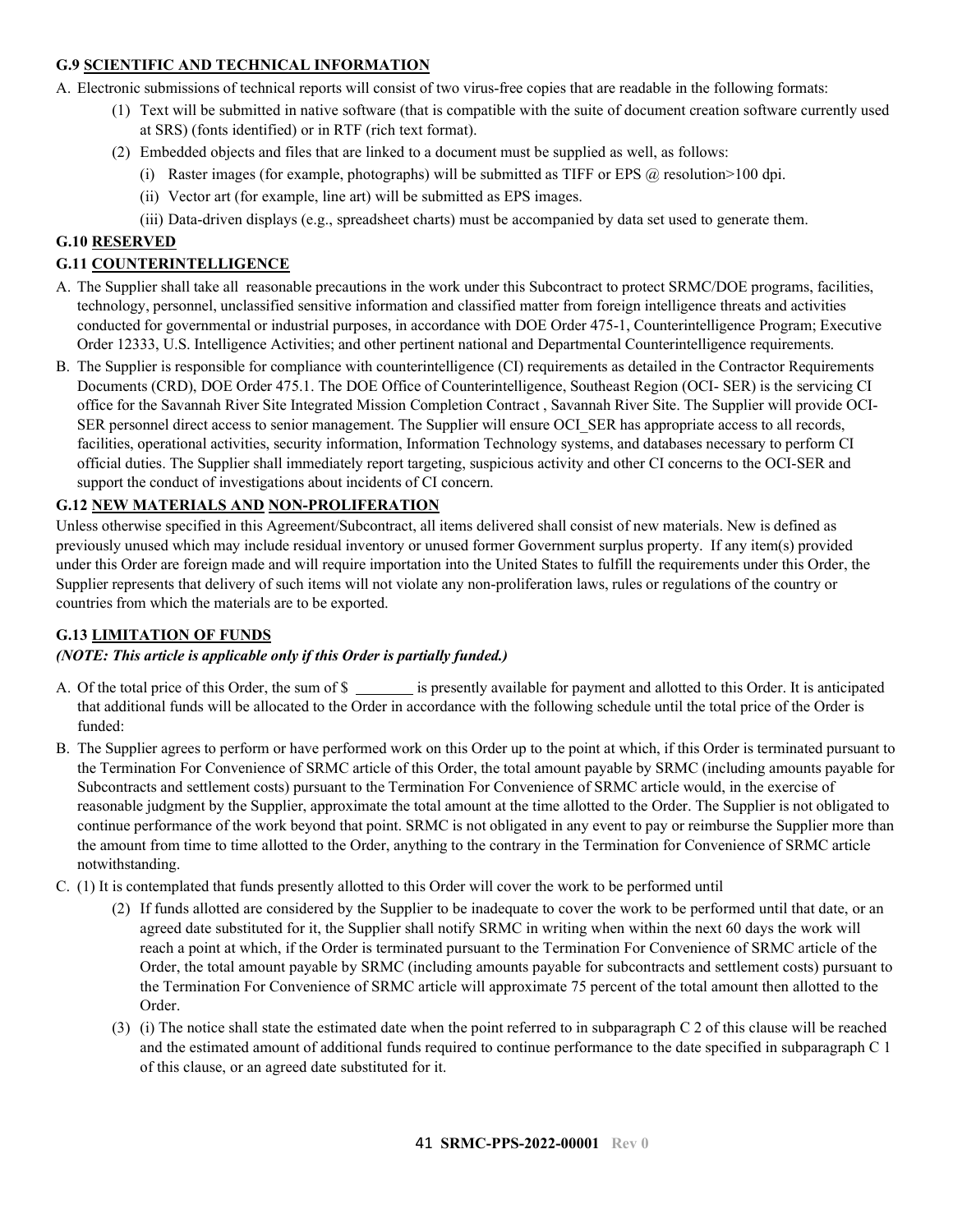- (ii) The Supplier shall, sixty days in advance of the date specified in subparagraph C 1 of this clause, or an agreed date substituted for it, advise SRMC in writing as to the estimated amount of additional funds required for the timely performance of the Order for a further period as may be specified in the Order or otherwise agreed to by the parties.
- (4) If, after the notification referred to in subdivision C 3 (ii) of this clause, additional funds are not allotted by the date specified in subparagraph C 1 of this clause, or an agreed date substituted for it, SRMC shall, upon the Supplier's written request, terminate this Order on that date or on the date set forth in the request, whichever is later, pursuant to the Termination For Convenience of SRMC article.
- D. When additional funds are allotted from time to time for continued performance of the work under this Order, the parties shall agree on the applicable period of order performance to be covered by these funds. The provisions of paragraphs B and C of this clause shall apply to these additional allotted funds and the substituted date pertaining to them, and the Order shall be modified accordingly.
- E. If, solely by reason of SRMC's failure to allot additional funds in amounts sufficient for the timely performance of this Order, the Supplier incurs additional costs or is delayed in the performance of the work under this Order, and if additional funds are allotted, an equitable adjustment shall be made in the price or prices (including appropriate target, billing, and ceiling prices where applicable) of the work to be performed.
- F. SRMC may at any time before termination, and, with the consent of the Supplier, after notice of termination, allot additional funds for this Order.
- G. The provisions of this clause with respect to termination shall in no way be deemed to limit the rights of SRMC under the default article of this Order. This clause shall become inoperative upon the allotment of funds for the total price of the work under this Order except for rights and obligations then existing under this clause.
- H. Nothing in this clause shall affect the right of SRMC to terminate this Order pursuant to the Termination for Convenience of SRMC article of the Order.

### <span id="page-41-0"></span>**G.14 PROGRESS PAYMENTS**

### *(NOTE: If applied, this article consists of additional paragraphs to Article A.6. In the event of an inconsistency between these additional paragraphs and Article A.6, paragraphs A- E, these additional paragraphs take precedence.)*

- A. SRMC shall make progress payments monthly as the work proceeds or at more frequent intervals as determined by SRMC, on estimates of work accomplished which meet the standards of quality established under the Order, as approved by SRMC. If requested by SRMC, the Supplier shall furnish a breakdown of the total Order price showing the amount included therein for each principal category of the Work, in such detail as requested, to provide a basis for determining progress payments. In the preparation of estimates SRMC may authorize material delivered on the site and preparatory work done to be taken into consideration. Material delivered to the Supplier at locations other than the site may also be taken into consideration if:
	- (1) Consideration is specifically authorized by this Order; and
	- (2) The Supplier furnished satisfactory evidence that it has acquired title to such material and that the material will be used to perform this Order.
- B. All materials and work covered by progress payments made shall, at the time of payment, become the sole property of the Government, but this shall not be construed as:
	- (1) Relieving the Supplier from the sole responsibility for all material and work upon which payments have been made or the restoration of any damaged work; or
	- (2) Waiving the right to SRMC to require the fulfillment of all the terms of the Order.
- C. In making progress payments, SRMC shall retain, until completion and acceptance of all work, ten (10) percent of the estimated value of work accomplished as of the date of the current application for payment. After the estimated value of Work accomplished exceeds fifty (50) percent of the Order amount, and provided the Supplier is proceeding with the Work in the manner and time satisfactory to SRMC, SRMC may reduce the amount to be retained to five (5) percent of the estimated value of Work accomplished as of the date of the current application for payment, or to such lesser amount, including none, as may be decided upon by SRMC.
- D. Notwithstanding any provision of this Order, progress payments shall not exceed 80 percent on work accomplished on definitized Order actions. An Order action is any action resulting in an Order, as defined as "Contract" in FAR Subpart 2.1, including Order modifications for additional supplies or services, but not including Order modifications that are within the scope and under the terms of the Order, such as Order modifications issued pursuant to the "Changes, Extras and Substitution" Article, or funding and other administrative changes.

### <span id="page-41-1"></span>**G.15 VARIATION IN ESTIMATED QUANTITY**

*(NOTE: If invoked in this Order, this Article applies to services only.)*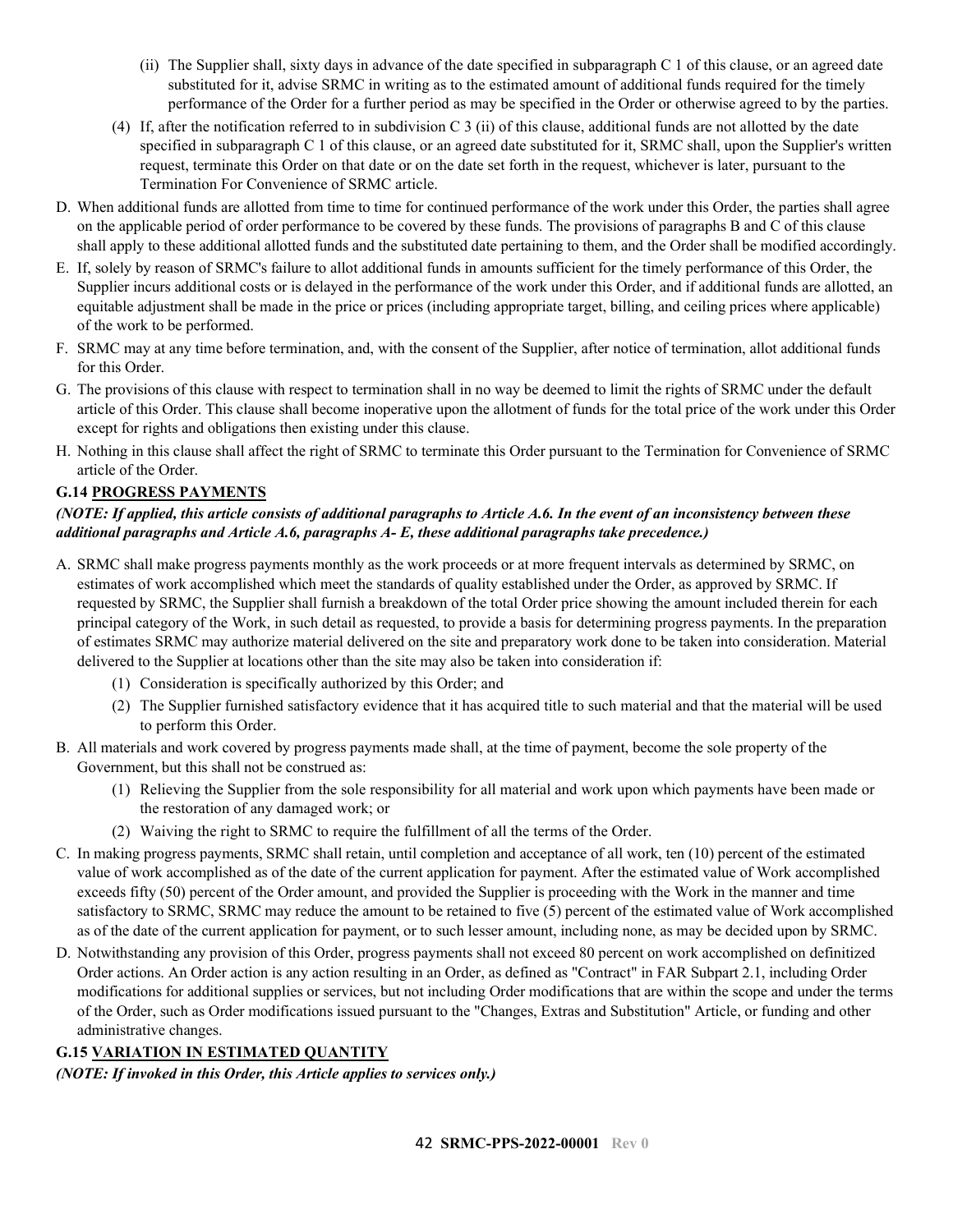If the quantity of a unit-priced item in this Order is an estimated quantity and the actual quantity of the unit- priced item varies more than fifteen percent above or below the estimated quantity, an equitable adjustment in the Order price shall be made upon demand of either party. The equitable adjustment shall be based upon any increase or decrease in costs due solely to the variation above 115 percent or below 85 percent of the estimated quantity. If the quantity variation is such as to cause an increase in the time necessary for completion, the Supplier may request, in writing, an extension of time, to be received by SRMC within 10 days from the beginning of the delay, or within such further period as may be granted by SRMC before the date of final settlement of the Order. Upon the receipt of a written request for an extension, SRMC shall ascertain the facts and make an adjustment for extending the completion date as, in the judgment of SRMC, is justified.

### <span id="page-42-0"></span>**G.16 CHANGES, EXTRAS AND SUBSTITUTIONS - (SUPPLEMENT)**

### *(NOTE: Inclusion of this Article supplements Article A.4, Changes.)*

- A. In the event of an emergency which SRMC determines endangers life or property, SRMC may use oral orders to Supplier for any work required by reason of such emergency. Supplier shall commence and complete such emergency work as directed by SRMC. Such orders will be confirmed by Change Notice.
- B. Pricing of Adjustments

When costs are a factor in any determination of an Order adjustment pursuant to the General Provision titled "Changes", or any other provision of this Order, such costs, upward or downward, shall be submitted by Supplier in the form of a lump sum proposal. The proposal shall include an itemized breakdown of all increases or decreases in at least the following detail:

- (1) Direct Labor
	- (i) Charges for labor furnished and used by Supplier shall be allowable for all manual classifications up to and including foremen. Charges shall not be included for superintendents, assistant superintendents, general foreman, surveyors, office personnel, timekeepers, and maintenance mechanics; these costs are recovered in the overhead and profit rates established by this Article. Labor rates used to calculate the costs shall be those rates in effect during accomplishment of the changes.
	- (ii) Direct labor costs shall include, in addition to direct payroll costs, payroll taxes, insurance, vacation allowance, subsistence, travel time, overtime premium and any other payroll additives required to be paid by Supplier by law or labor agreement(s), e.g. Project Agreement, collective bargaining agreement(s), etc. Copies of certified pertinent payrolls shall be submitted to SRMC.
- (2) Equipment
	- (i) Charges shall be allowable for the rental and operation of all Supplier's equipment furnished and used by Supplier, except for equipment or tools with a new cost at point of origin of Five Hundred Dollars or less each, which are deemed to be covered in the overhead and profit rates established by this Article.
	- (ii) For Supplier -owned equipment, reasonable equipment charges shall be allowed in accordance with the following: (a) Rental rates as agreed upon in the Order; or
		- (b) Rental rates not greater than seventy percent (70%) of Data Quest Blue Book daily rental rates applicable for the period of performance of the change; and
		- (c) Appropriately discounted to stand- by rates for idle time reasonably required.
	- (iii) When the operated use of equipment is infrequent and, as determined by SRMC, such equipment need not remain at the work site continuously, charges shall be limited to actual hours of use. Equipment not operating but retained at the location of changes at SRMC's direction shall be charged at the standby rate.
	- (iv) For Rental Equipment not owned by Supplier, charges will be computed on the basis of actual invoice cost.
	- (v) For the cost of both rented and owned to be allowable, Supplier must justify and SRMC agree that the individual pieces of equipment are needed, are appropriate for the work, and that the mobilization costs are allocable to the change.
- (3) Materials

Approved incurred costs for material incorporated into the changed Work or required for temporary facilities made necessary by the change shall be allowable at net cost delivered to the Jobsite.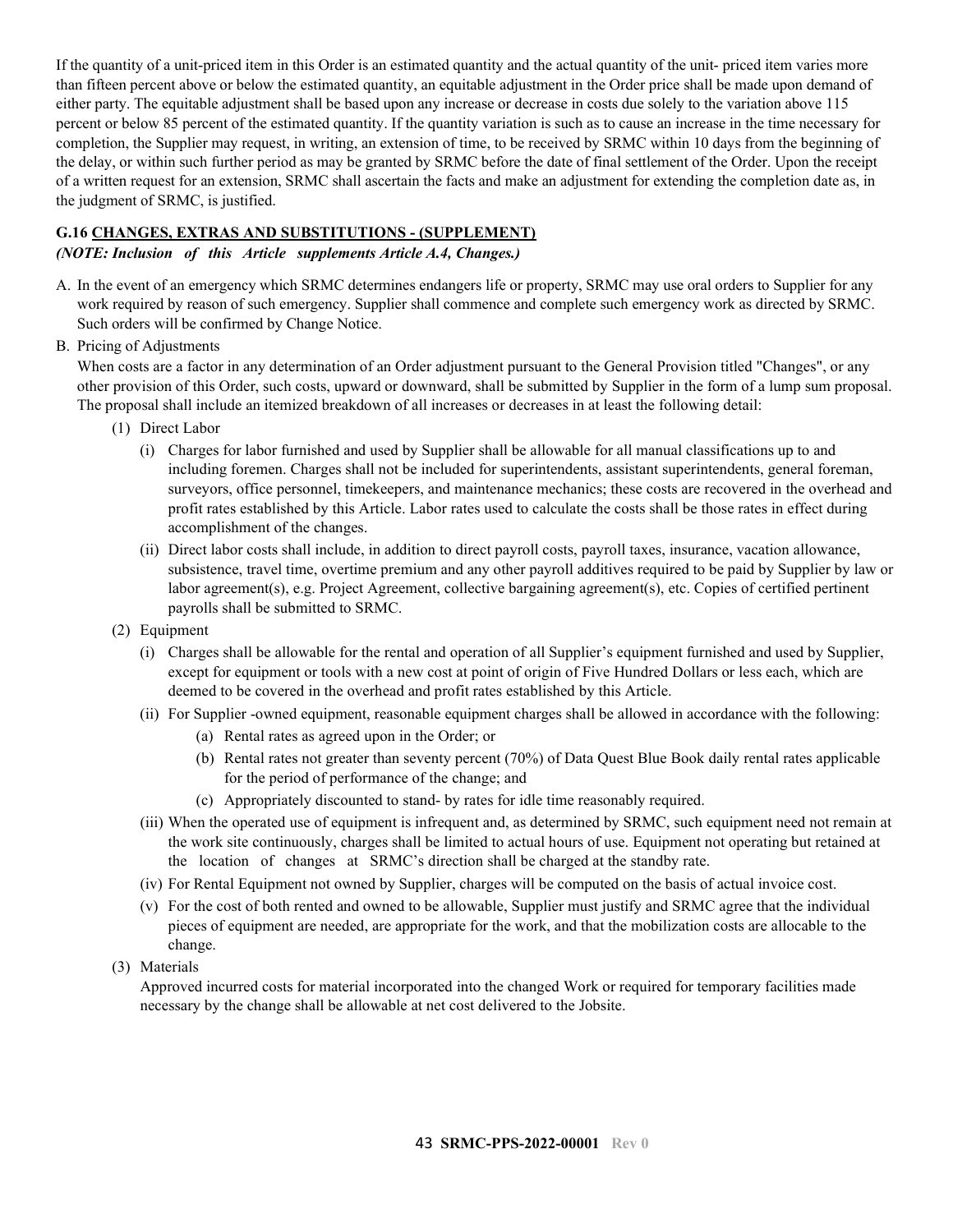- (4) Overhead, Profit and All Other Costs
	- (i) Overhead, profit and markup percentages included in the proposal, shall include, but not be limited to, insurance, use of small tools, incidental job burdens, and general home and field office expense. No percentages for overhead, profit or any type of markup will be allowed on employment taxes under FICA and FUTA.
	- (ii) The percentages for overhead and profit will be negotiated and may vary according to the nature, extent and complexity of the Work involved. The maximum percentage for the overhead, profit and markup shall not exceed those shown below.
	- (iii) For work subcontracted to a Subcontractor by Supplier, the proposal submitted to SRMC shall only include one overhead percentage and one profit percentage in addition to Supplier's markup. No more than these three percentages will be allowed regardless of the number of tiers of subcontractors. The lower tier's percentage of overhead and profit shall not exceed those shown below.

| <b>Subcontracted Work</b> | Overhead | Profit | Markup |
|---------------------------|----------|--------|--------|
| \$1 to \$19,999           | 0%       | 0%     | 8.0%   |
| \$20,000 to \$49,999      | 0%       | 0%     | 5.5%   |
| \$50,000 and above        | 0%       | 0%     | 2.0%   |
|                           |          |        |        |
| Direct Hire Work:         | Overhead | Profit | Markup |
| \$1 to \$19,999           | 10.0%    | 10.0%  | 0%     |
| \$20,000 to \$49,999      | 7.5%     | 7.5%   | 0%     |
| \$50,000 and above        | 6.75%    | 6.75%  | 0%     |

### <span id="page-43-0"></span>**G.17 RIGHT OF FIRST REFUSAL OF EMPLOYMENT**

The scope of work described herein as currently being performed by Buyer (SRMC) employees and award of an order may displace these workers. Consistent with section 3161 of the National Defense Authorization Act (PL 102-484), if the Supplier needs to hire additional employees beyond those already part of its existing work force as of the date of this solicitation in order to satisfy the performance requirements set forth by the scope of work in this solicitation, the Supplier must first consider the employment of qualified displaced DOE contractor employees who meet the 3161 Job Attachment Test prior to using other avenues to fill that employment need. At the time of award of the Order, the Buyer shall make available to the Supplier a list of displaced employees with sufficient information to allow for contact. This requirement shall be included in the resultant Order and be in effect from the date of award of the Order.

### <span id="page-43-1"></span>**G.18 COPYRIGHTS FOR SRMC DIRECTED TECHNICAL PERFORMANCE**

Supplier shall cause its employee(s) to assign to SRMC all rights under the copyright in all works of authorship prepared at the direction of SRMC during the term of this Order. Suppler shall include terms in its arrangements with its employee(s) to require such assignments to SRMC. To the extent that such works of authorship are considered to be works made for hire for Supplier, Supplier agrees to assign and does hereby assign all of its rights under the copyrights in such works to SRMC or the U. S. Government.

### <span id="page-43-2"></span>**G.19 PERFORMANCE-BASED MILESTONE PAYMENTS**

A. Amount of payments and limitations on payments.

Subject to such other limitations and conditions as are specified in this Subcontract and this article, the amount of payments and limitations on payments shall be specified in the Subcontract's description of the basis for payment.

- B. Supplier request for performance-based payment. The Supplier may submit requests for payment of performance-based payments not more frequently than monthly, in a form and manner acceptable to SRMC. Unless otherwise authorized by SRMC, all performance-based payments in any period for which payment is being requested shall be included in a single request, appropriately itemized and totaled. The Supplier's request shall contain the information and certification detailed in paragraphs (L) and (M) of this article.
- C. Approval and payment of requests.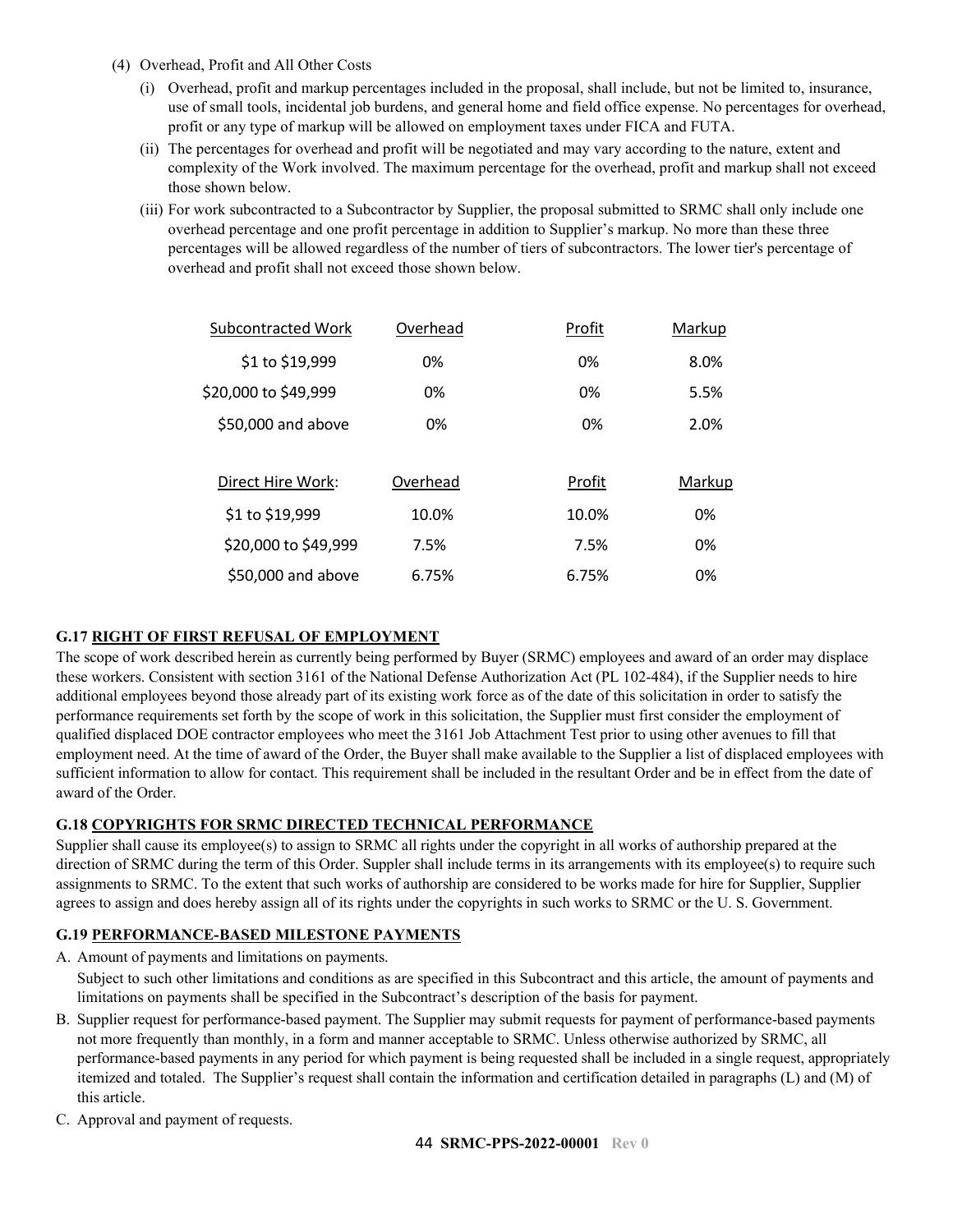- (1) The Supplier shall not be entitled to payment of a request for performance-based payment prior to successful accomplishment of the event or performance criterion for which payment is requested. The SRMC Procurement Representative shall determine whether the event or performance criterion for which payment is requested has been successfully accomplished in accordance with the terms of the Subcontract. SRMC may, at any time, require the Supplier to substantiate the successful performance of any event or performance criterion which has been or is represented as being payable.
- (2) The approval by SRMC of a request for performance-based payment does not constitute an acceptance by SRMC and does not excuse the Supplier from performance of obligations under this Subcontract.

D. Liquidation of performance-based payments.

- (1) Performance-based finance amounts paid prior to payment for delivery of an item shall be liquidated by deducting a percentage or a designated dollar amount from the delivery payment. If the performance-based finance payments are on a delivery item basis, the liquidation amount for each such line item shall be the percent of that delivery item price that was previously paid under performance-based finance payments or the designated dollar amount. If the performancebased finance payments are on a whole Subcontract basis, liquidation shall be by either predesignated liquidation amounts or a liquidation percentage.
- (2) If at any time the amount of payments under this Subcontract exceeds any limitation in this Subcontract, the Supplier shall repay to SRMC the excess. Unless otherwise determined by SRMC, such excess shall be credited as a reduction in the unliquidated performance-based payment balance(s), after adjustment of invoice payments and balances for any retroactive price adjustments.
- E. Reduction or suspension of performance-based payments. SRMC may reduce or suspend performance-based payments, liquidate performance-based payments by deduction from any payment under the Subcontract, or take a combination of these actions after finding upon substantial evidence any of the following conditions:
	- (1) The Supplier failed to comply with any material requirement of this Subcontract (which includes paragraphs (H) and (I) of this clause).
	- (2) Performance of this contract is endangered by the Supplier's—
		- (i) Failure to make progress; or
		- (ii) Unsatisfactory financial condition.
	- (3) The Supplier is delinquent in payment of any Subcontractor or supplier under this Subcontract in the ordinary course of business.
- F. Title.
	- (1) Title to the property described in this paragraph (F) shall vest in the Government. Investiture shall be immediately upon the date of the first performance-based payment under this Subcontract, for property acquired or produced before that date. Otherwise, investiture shall occur when the property is or should have been allocable or properly chargeable to this Subcontract.
	- (2) "Property," as used in this clause, includes all of the following described items acquired or produced by the Supplier that are or should be allocable or properly chargeable to this Subcontract under sound and generally accepted accounting principles and practices:
		- (i) Parts, materials, inventories, and work in process;
		- (ii) Special tooling and special test equipment to which the Government is to acquire title under any other clause of this Subcontract;
		- (iii) Nondurable (i.e., noncapital) tools, jigs, dies, fixtures, molds, patterns, taps, gauges, test equipment and other similar manufacturing aids, title to which would not be obtained as special tooling under paragraph  $(F)(2)(ii)$  of this clause; and
		- (iv) Drawings and technical data, to the extent the Supplier or Subcontractors are required to deliver them to SRMC by other articles of this Subcontract.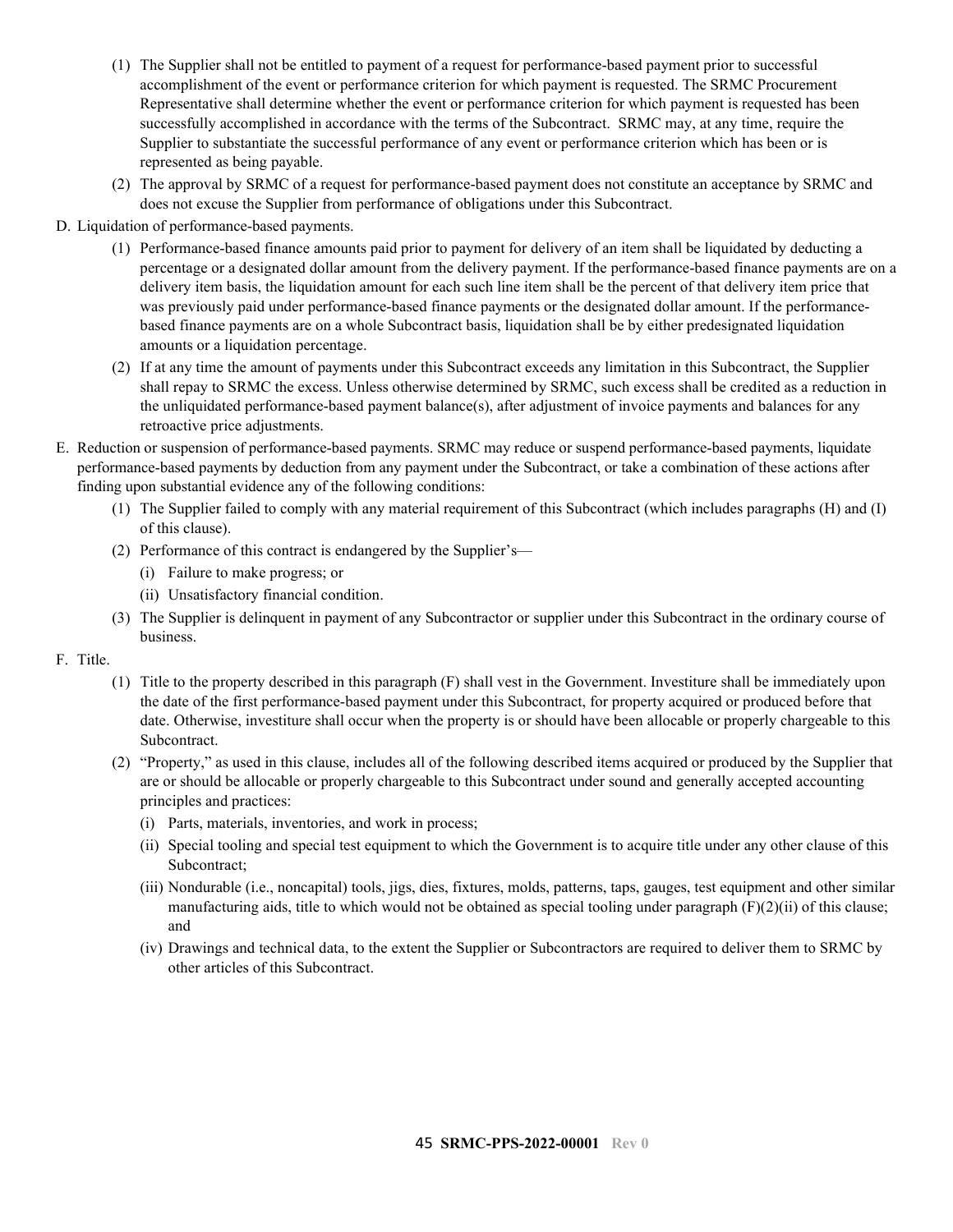- (3) Although title to property is in the Government under this article, other applicable articles of this Subcontract (e.g., the termination or special tooling articles) shall determine the handling and disposition of the property.
- (4) The Supplier may sell any scrap resulting from production under this Subcontract, without requesting SRMC's approval, provided that any significant reduction in the value of the property to which the Government has title under this clause is reported in writing to SRMC.
- (5) In order to acquire for its own use or dispose of property to which title is vested in the Government under this clause, the Supplier must obtain SRMC's advance approval of the action and the terms. If approved, the basis for payment (the events or performance criteria) to which the property is related shall be deemed to be not in compliance with the terms of the Subcontract and not payable (if the property is part of or needed for performance), and the Supplier shall refund the related performance-based payments in accordance with paragraph (D) of this clause.
- (6) When the Supplier completes all of the obligations under this Subcontract, including liquidation of all performancebased payments, title shall vest in the Supplier for all property (or the proceeds thereof) not—
	- (i) Delivered to, and accepted by, SRMC under this Subcontract; or
	- (ii) Incorporated in supplies delivered to, and accepted by, SRMC under this Subcontract and to which title is vested in the Government under this article.
- (7) The terms of this Subcontract concerning liability for Government-furnished property shall not apply to property to which the Government acquired title solely under this article.
- G. Risk of loss.

Before delivery to and acceptance by SRMC, the Supplier shall bear the risk of loss for property, the title to which vests in the Government under this article, except to the extent SRMC expressly assumes the risk. If any property is damaged, lost, stolen, or destroyed, the basis of payment (the events or performance criteria) to which the property is related shall be deemed to be not in compliance with the terms of the Subcontract and not payable (if the property is part of or needed for performance), and the Supplier shall refund the related performance-based payments in accordance with paragraph (D) of this article.

H. Records and controls.

The Supplier shall maintain records and controls adequate for administration of this article. The Supplier shall have no entitlement to performance-based payments during any time the Supplier's records or controls are determined by SRMC to be inadequate for administration of this article.

I. Reports and SRMC access.

The Supplier shall promptly furnish reports, certificates, financial statements, and other pertinent information requested by SRMC for the administration of this article and to determine that an event or other criterion prompting a financing payment has been successfully accomplished. The Supplier shall give SRMC reasonable opportunity to examine and verify the Supplier's records and to examine and verify the Supplier's performance of this Subcontract for administration of this article.

- J. Special terms regarding default.
	- If this Subcontract is terminated under the Default article,
		- (1) Supplier shall, on demand, repay to SRMC the amount of unliquidated performance-based payments, and
		- (2) Title shall vest in the Supplier, on full liquidation of all performance-based payments, for all property for which SRMC elects not to require delivery under the Default article of this Subcontract. SRMC shall be liable for no payment except as provided by the Default article.
- K. Reservation of rights.
	- (1) No payment or vesting of title under this clause shall—
		- (i) Excuse the Supplier from performance of obligations under this Subcontract; or
		- (ii) Constitute a waiver of any of the rights or remedies of the parties under the Subcontract.
	- (2) SRMC's rights and remedies under this article—
		- (i) Shall not be exclusive, but rather shall be in addition to any other rights and remedies provided by law or this Subcontract; and
		- (ii) Shall not be affected by delayed, partial, or omitted exercise of any right, remedy, power, or privilege, nor shall such exercise or any single exercise preclude or impair any further exercise under this article or the exercise of any other right, power, or privilege of SRMC.
- L. Content of Supplier's request for performance- based payment.

The Supplier's request for performance-based payment shall contain the following: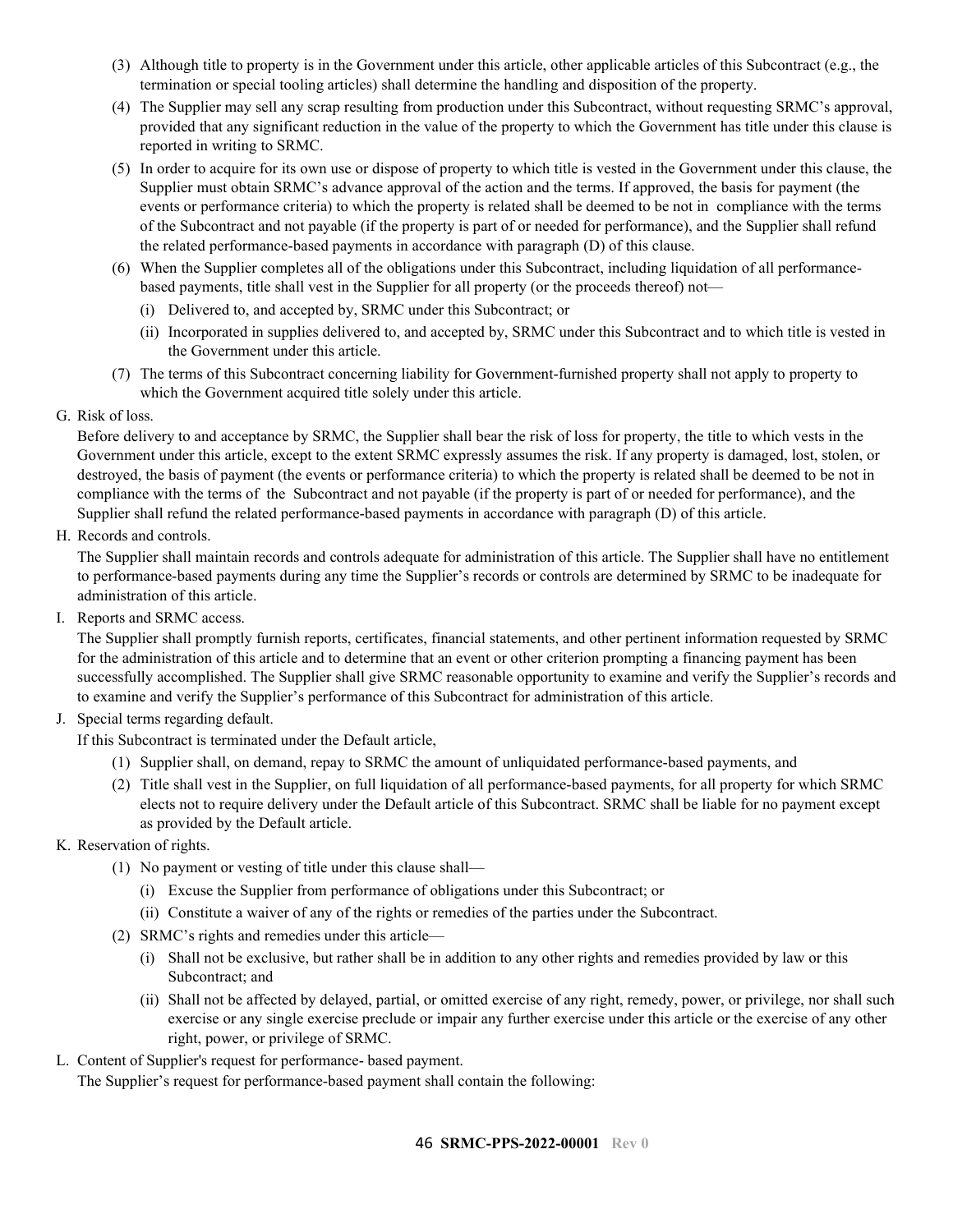- (1) The name and address of the Supplier;
- (2) The date of the request for performance- based payment;
- (3) The Subcontract number and/or other identifier of the Subcontract or order under which the request is made;
- (4) Such information and documentation as is required by the Subcontract's description of the basis for payment; and
- (5) A certification by a Supplier official authorized to bind the Supplier, as specified in paragraph (M) of this clause.

### M. Content of Supplier's certification.

As required in paragraph  $(L)(5)$  of this article, the Supplier shall make the following certification in each request for performancebased payment: I certify to the best of my knowledge and belief that—

- (1) This request for performance-based payment is true and correct; this request (and attachments) has been prepared from the books and records of the Supplier, in accordance with the Subcontract and the instructions of SRMC;
- (2) (Except as reported in writing on  $\qquad$ ), all payments to Subcontractors and suppliers under this Subcontract have been paid, or will be paid, currently, when due in the ordinary course of business;
- (3) There are no encumbrances (except as reported in writing on) against the property acquired or produced for, and allocated or properly chargeable to, the Subcontract which would affect or impair the Government's title;
- (4) There has been no materially adverse change in the financial condition of the Supplier since the submission by the Supplier to SRMC of the most recent written information dated; and
- (5) After the making of this requested performance-based payment, the amount of all payments for each deliverable item for which performance-based payments have been requested will not exceed any limitation in the Subcontract, and the amount of all payments under the Subcontract will not exceed any limitation in the Subcontract.

#### *(This Purchase Order incorporates the Clauses identified below by reference, with the same force and effect as if they were given in full text. Upon request, SRMC will make their full text available. Reference Article A.40, "Supplemental Definitions for FAR and DEAR Clauses Incorporated by Reference".)*

#### <span id="page-46-0"></span>**\*G.20 CLASSIFICATION/ DECLASSIFICATION (SEP 1997)**

DEAR 952.204-70

### <span id="page-46-1"></span>**\*G.21 FILING OF PATENT APPLICATIONS- CLASSIFIED SUBJECT MATTER (DEC 2007)** FAR 52.227-10

### <span id="page-46-2"></span>**\*G.22 PATENT RIGHTS - ACQUISITION BY THE GOVERNMENT (SEP 1997)** DEAR 952.227-13

### <span id="page-46-3"></span>**\*G.23 PATENT RIGHTS - RETENTION BY THE CONTRACTOR (SHORT FORM) (MAR 1995)** DEAR 952.227-11

### <span id="page-46-4"></span>**\*G.24 RIGHTS IN DATA – GENERAL (MAY 2014)**

FAR 52.227-14

### <span id="page-46-5"></span>**\*G.25 RIGHTS IN DATA - ALTERNATE V (DEC 2007)**

FAR 52.227-14, as modified pursuant to DEAR 927.409

<span id="page-46-6"></span>**\*G.26 ADDITIONAL DATA REQUIREMENTS (JUN 1987)** FAR 52.227-16

### <span id="page-46-7"></span>**\*G.28 ORGANIZATIONAL CONFLICTS OF INTEREST (AUG 2009) – ALTERNATE I (FEB 2011)** DEAR 952.209-72

#### <span id="page-46-8"></span>**\*G.29 SERVICE CONTRACT LABOR STANDARDS(AUG 2018)** FAR 52.222-41

### <span id="page-46-9"></span>**\*G.30 STATEMENT OF EQUIVALENT RATES FOR FEDERAL HIRES (MAY 2014)** FAR 52.222-42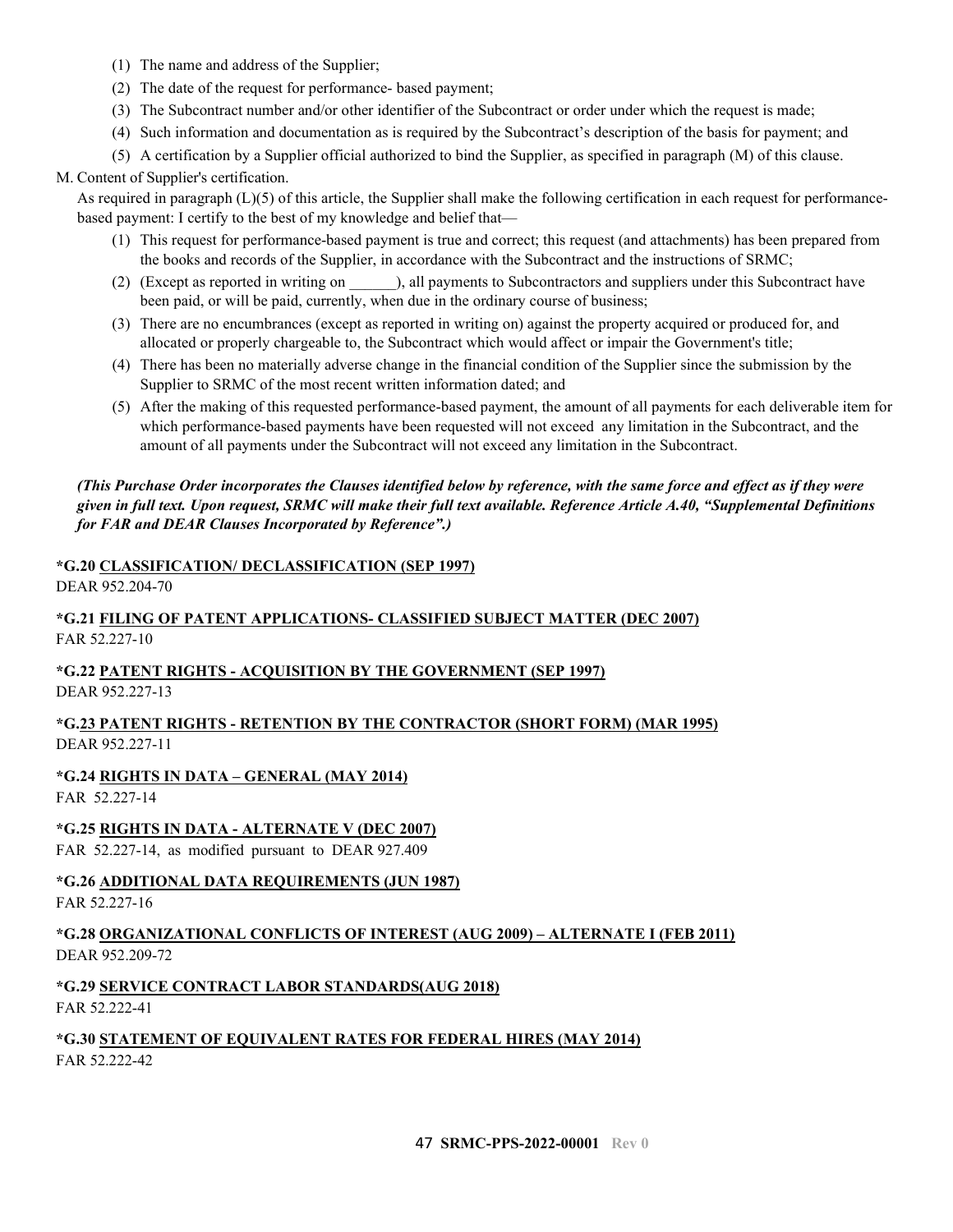#### <span id="page-47-0"></span>**\*G.31 RESERVED**

### <span id="page-47-1"></span>**\*G.32 FAIR LABOR STANDARDS ACT & SERVICE CONTRACT ACT -PRICE ADJUSTMENT (MULTIPLE YEAR AND OPTION CONTRACTS) (AUG 2018)**

FAR 52.222-43

#### <span id="page-47-2"></span>**\*G.33 FAIR LABOR STANDARDS ACT AND SERVICE CONTRACT ACT - PRICE ADJUSTMENT (MAY 2014)** FAR 52.222-44

#### <span id="page-47-3"></span>**\*G.34 COST ACCOUNTING STANDARDS (CAS) (JUN 2020)**

FAR 52.230-2 (Applicable unless exempted by the FAR Appendix, 48CFR Section 9903.201-1).

### <span id="page-47-4"></span>**\*G.35 ADMINISTRATION OF COST ACCT STANDARDS (JUN 2010)**

FAR 52.230-6

#### <span id="page-47-5"></span>**\*G.36 DISCLOSURE & CONSISTENCY OF COST ACCT PRACTICES (JUN 2020)** FAR 52.230-3

#### <span id="page-47-6"></span>**\*G.37 PRIVACY ACT (APR 1984)**

FAR 52.224-1 and 52.224-2

#### <span id="page-47-7"></span>**\*G.38 DUTY FREE ENTRY (OCT 2010)**

FAR 52.225-8

#### <span id="page-47-8"></span>**\*G.39 PREFERENCE FOR U.S.-FLAG AIR CARRIERS (JUN 2003)** FAR 52.247-63

### <span id="page-47-9"></span>**\*G.40 ACQUISITION OF REAL PROPERTY (JUN 2020)**

DEAR 952.217-70

# <span id="page-47-10"></span>**\*G.41 USE AND CHARGES (APR 2012)**

FAR 52.245- 9

### <span id="page-47-11"></span>**\*G.42 DIFFERING SITE CONDITIONS (APR 1984)**

FAR 52.236-2 (Applies to FFP Construction or D&D Work Only)

#### <span id="page-47-12"></span>**\*G.43 SUSPENSION OF WORK (APR 1984)**

FAR 52.242-14 (Applies to FFP Construction Work Only)

### <span id="page-47-13"></span>**\*G.44 FIRST ARTICLE APPROVAL – TESTING (MAY 2014)**

FAR 52.209-4

### <span id="page-47-14"></span>**\*G.45 PRINTING (APR 1984)**

DEAR 952.208-70

### <span id="page-47-15"></span>**\*G.46 FOREIGN TRAVEL (JUN 2010)**

DEAR 952.247-70

### <span id="page-47-16"></span>**\*G.47 PRICE REDUCTION FOR DEFECTIVE COST OR PRICING DATA (AUG 2011)**

FAR 52.215-10

### <span id="page-47-17"></span>**\*G.48 PRICE REDUCTION FOR DEFECTIVE COST OR PRICING DATA— MODIFICATIONS (JUN 2020)** FAR 52.215-11

### <span id="page-47-18"></span>**\*G.49 PENSION ADJUSTMENTS AND ASSET REVERSIONS (OCT2010)**

FAR 52.215-15

### <span id="page-47-19"></span>**\*G.50 REVERSION OR ADJUSTMENT OF PLANS FOR POST RETIREMENT BENEFITS (PRB) OTHER THAN PENSIONS (JUL 2005)**

FAR 52.215-18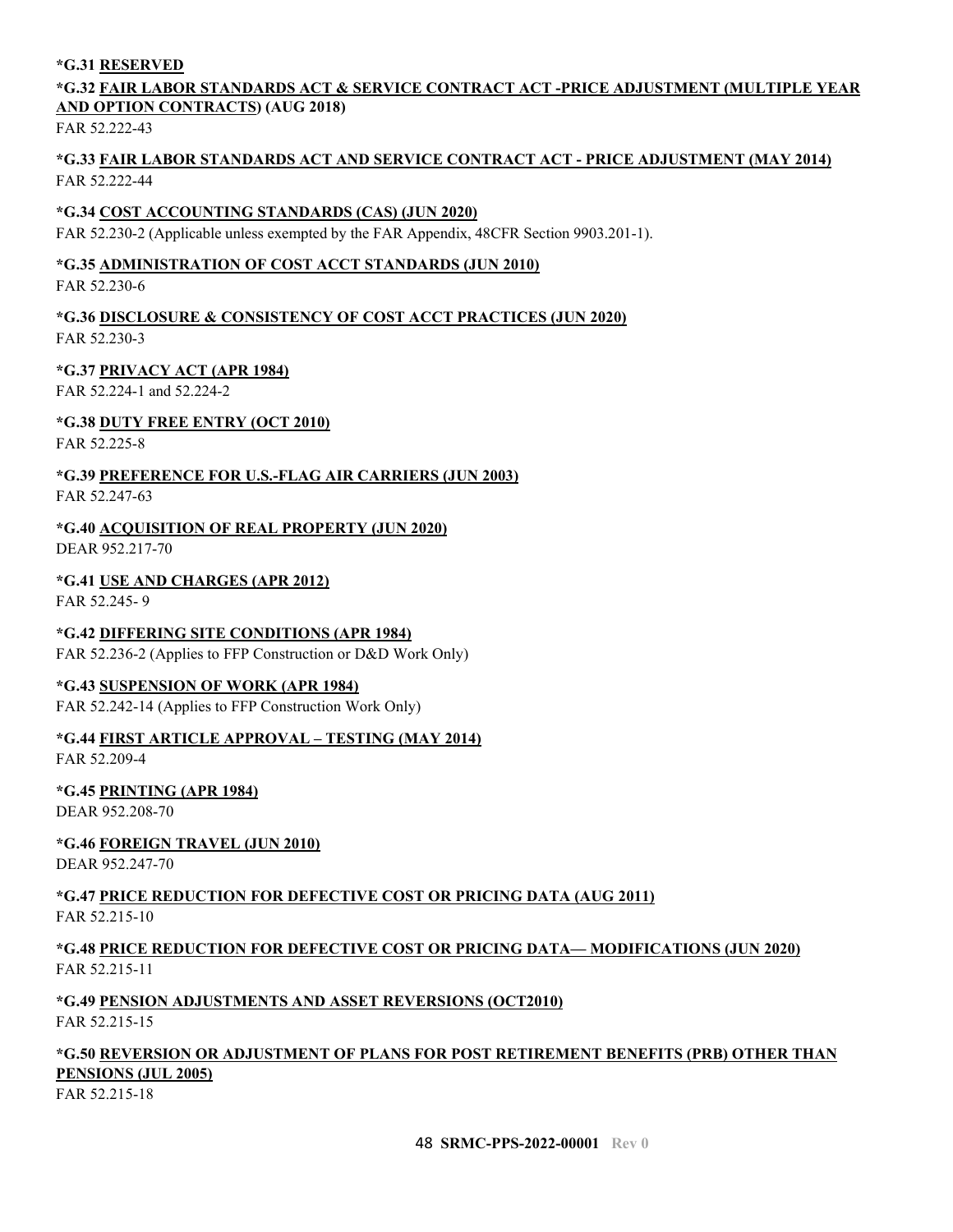### <span id="page-48-0"></span>**\*G.51 REQUIRED SOURCES FOR HELIUM AND HELIUM USAGE DATA (AUG 2018)** FAR 52.208-8

#### <span id="page-48-1"></span>**\*G.52 GOVERNMENT PROPERTY (JAN 2017)**

FAR 52.245-1

#### **SECTION H**

#### <span id="page-48-3"></span><span id="page-48-2"></span>**SECTION H ARTICLE APPLIES IF THE PRICE OF THIS ORDER EXCEEDS \$6,000,000**

*(This Purchase Order incorporates the Clause identified below by reference, with the same force and effect as if given in full text. Upon request, SRMC will make the full text available. Reference Article A.40, "Supplemental Definitions for FAR and DEAR Clauses Incorporated by Reference".)*

<span id="page-48-4"></span>**\*H.1 CONTRACTOR CODE OF BUSINESS ETHICS AND CONDUCT (JUN 2020** FAR 52.203-13

<span id="page-48-5"></span>**\*H.2 DISPLAY OF HOTLINE POSTER(S) (JUN 2020)**

FAR 52.203-14

#### **SECTION I**

<span id="page-48-7"></span><span id="page-48-6"></span>**SECTION I ARTICLE APPLIES IF THE ORDER INVOLVES THE ACQUISITION OF PERSONAL COMPUTER PRODUCTS**

*(This Purchase Order incorporates the Clause identified below by reference, with the same force and effect as if they were given in full text. Upon request, SRMC will make their full text available. Reference Article A.40, "Supplemental Definitions for FAR and DEAR Clauses Incorporated by Reference".)*

<span id="page-48-8"></span>**\*I.1 ACQUISITION OF EPEAT REGISTERED PERSONAL COMPUTER PRODUCTS (OCT 2015)** FAR 52.223-16

### **SECTION J**

<span id="page-48-10"></span><span id="page-48-9"></span>**SECTION J ARTICLES APPLY IF PRICE OF THE ORDER EXCEEDS THE SIMPLIFIED ACQUISITION THRESHOLD (CURRENTLY \$250,000)**

*(This Purchase Order incorporates the Clauses identified below by reference, with the same force and effect as if they were given in full text. Upon request, SRMC will make their full text available. Reference Article A.40, "Supplemental Definitions for FAR and DEAR Clauses Incorporated by Reference".)*

<span id="page-48-11"></span>**\*J.1 SUSTAINABLE ACQUISITION PROGRAM (OCT 2010) – Alt I (OCT 2010)** DEAR 952.223-78 (Applies to Task Orders for Construction Only)

<span id="page-48-12"></span>**\*J.2 AFFIRMATIVE PROCUREMENT OF BIOBASED PRODUCTS UNDER SERVICE AND CONSTRUCTION CONTRACTS (SEP 2013)** FAR 52.223-2

<span id="page-48-13"></span>**\*J.3 ENERGY EFFICIENCY IN ENERGY- CONSUMING PRODUCTS (MAY 2020)** FAR 52.223-15

#### <span id="page-48-14"></span>**\*J.4 AFFIRMATIVE PROCUREMENT OF EPA-DESIGNATED ITEMS IN SERVICE AND CONSTRUCTION CONTRACTS (AUG 2018)**

FAR 52.223-17